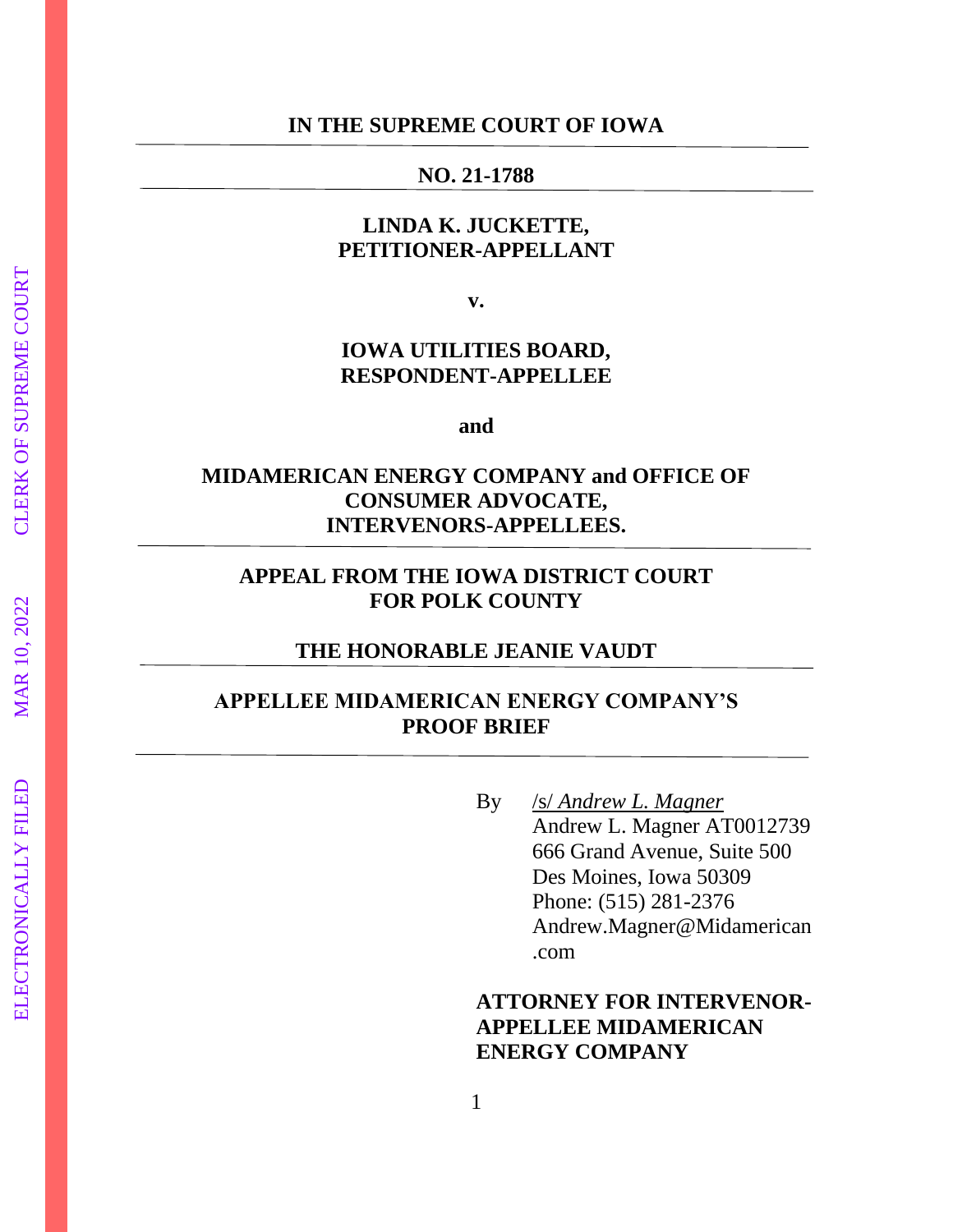# **TABLE OF CONTENTS**

<span id="page-1-0"></span>

| STATEMENT OF ISSUES PRESENTED FOR REVIEW 8                                                                                                 |
|--------------------------------------------------------------------------------------------------------------------------------------------|
|                                                                                                                                            |
|                                                                                                                                            |
|                                                                                                                                            |
|                                                                                                                                            |
| THE SUPREME COURT SHOULD AFFIRM THE IUB'S GRANT<br>OF FRANCHISE AND THE DISTRICT COURT'S ORDER 21                                          |
| A.                                                                                                                                         |
| <b>B.</b>                                                                                                                                  |
| $\mathbf{C}$ .                                                                                                                             |
| The IUB has been delegated the authority to interpret the term                                                                             |
| Even if "public use" must align with eminent domain statutes,<br>2.<br>MidAmerican has shown the line serves a public use and has obtained |
| The record contains substantial evidence in support of<br>3.<br>MidAmerican's franchise and the Court should not supplant the IUB's        |
| IOWA CODE § 306.46 IS CONSTITUTIONAL AND THE IUB'S<br>П.<br>GRANT OF FRANCHISE DOES NOT CREATE AN IMPROPER                                 |
|                                                                                                                                            |
| A.                                                                                                                                         |
| <b>B.</b>                                                                                                                                  |
| $\mathcal{C}$ .                                                                                                                            |
| The IUB's application of Iowa Code $\S$ 306.46 is reasonable and is<br>1.                                                                  |
| The IUB's application of Iowa Code $\S 306.46$ is not an improper<br>2.                                                                    |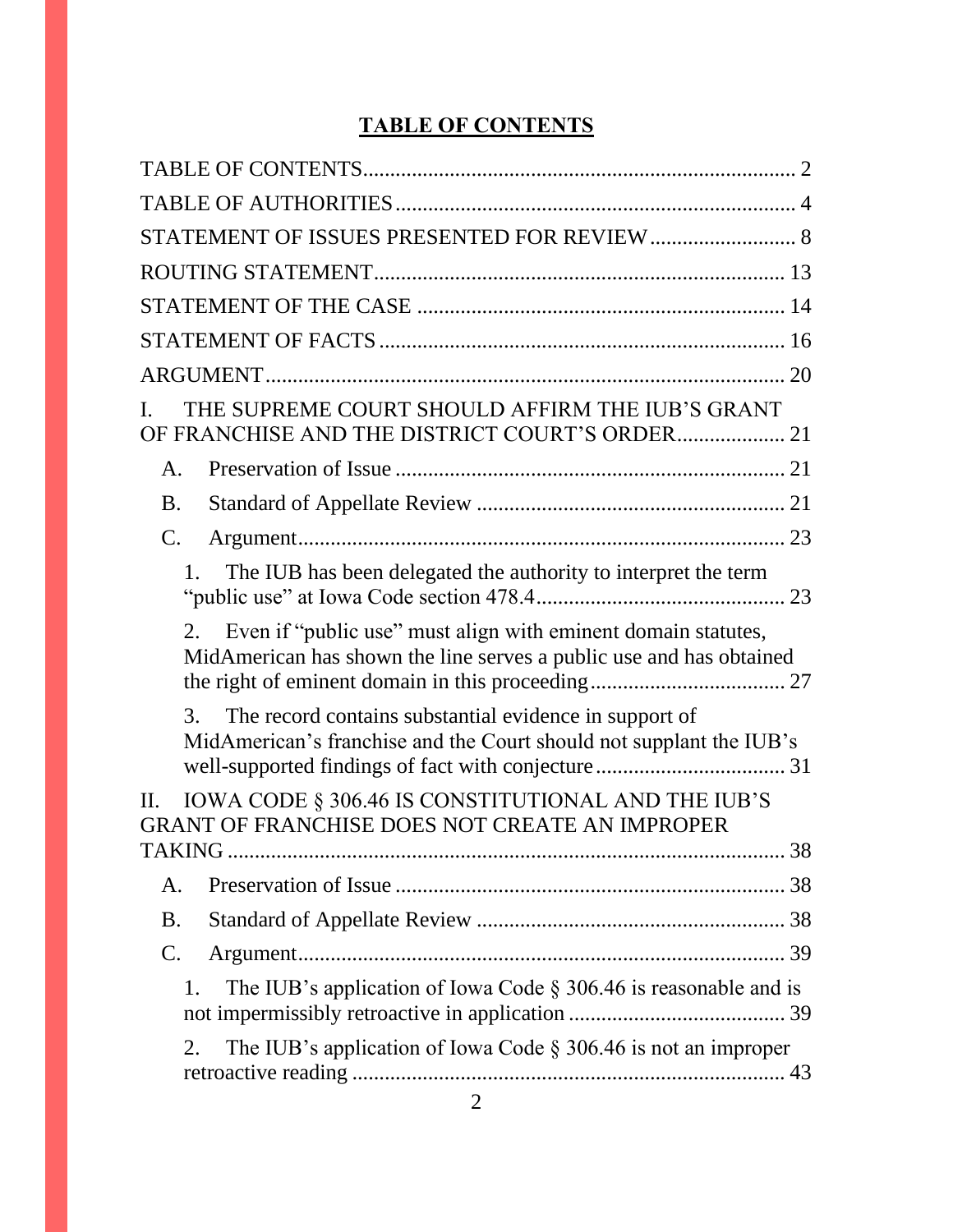| 3. The IUB's application of Iowa Code $\S 306.46$ does not Result in                                         |  |
|--------------------------------------------------------------------------------------------------------------|--|
| 4. Iowa Code § 306.46 abrogates the Court's decision in Keokuk                                               |  |
| III. EVEN IF IOWA CODE § 306.46 IS UNCONSTITUTIONAL, THE<br>COURT SHOULD AFFIRM THE FRANCHISE AND REMAND FOR |  |
|                                                                                                              |  |
|                                                                                                              |  |
|                                                                                                              |  |
|                                                                                                              |  |
|                                                                                                              |  |
|                                                                                                              |  |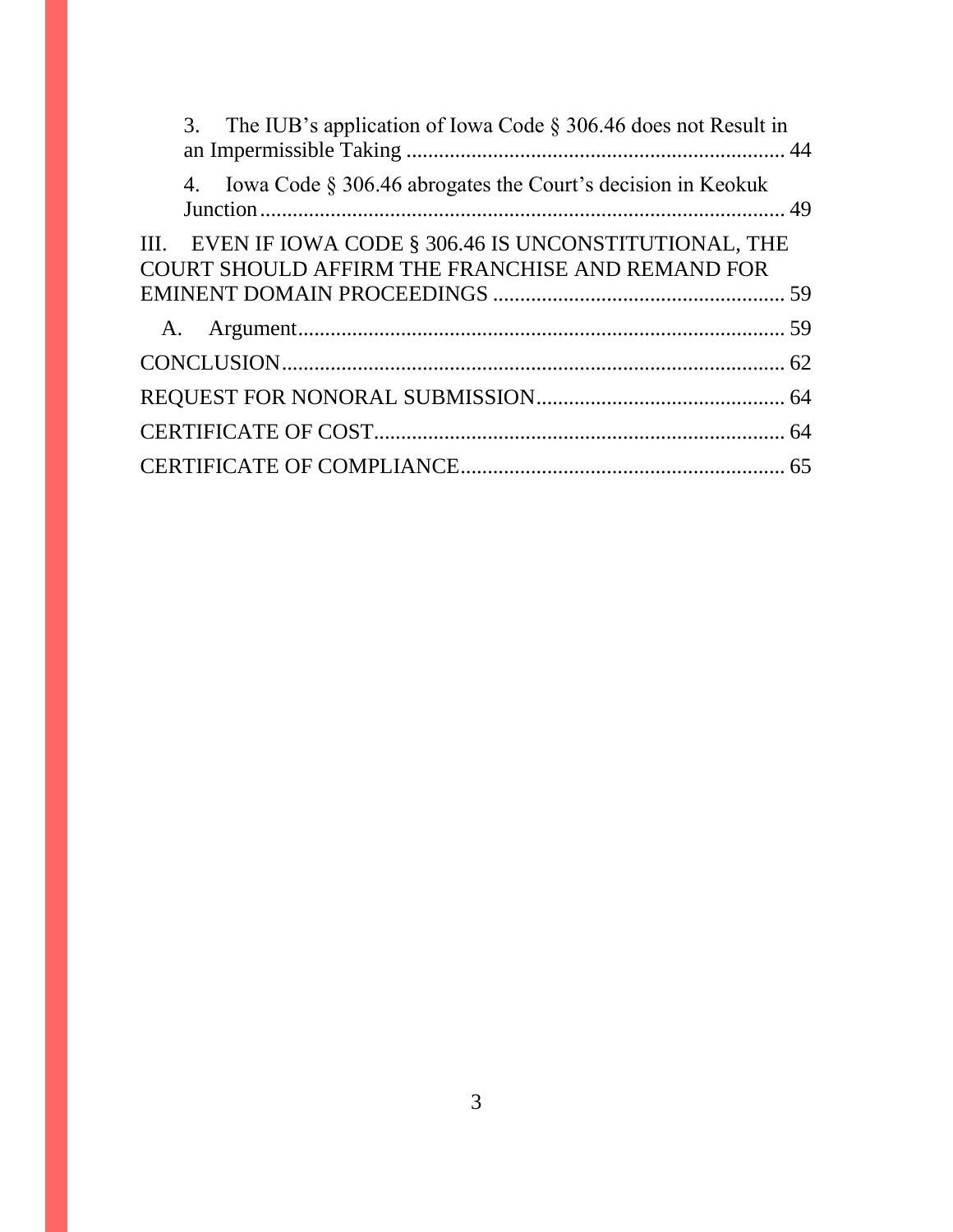# **TABLE OF AUTHORITIES**

# <span id="page-3-0"></span>**Cases**

| Ark. State Highway Comm'n v. Ark. Power & Light Co., 330 S.W.2d 77, 80-                 |
|-----------------------------------------------------------------------------------------|
| Bormann v. Bd. of Supervisors, 584 N.W.2d 309, 315 (Iowa 1998) 45, 46                   |
| <i>Bradley v. Iowa Dep't of Commerce, No. 01-0646, 2002 WL 31882863 at *</i>            |
| <i>Brakke v. Iowa Dep't of Naural Res.</i> , 897 N.W.2d 522, 534 (Iowa 2017). 40,<br>46 |
| Broadlawns Med. Ctr. v. Sanders, 792 N.W.2d 302, 306 (Iowa 2010)  32                    |
| Carroll v. City of Cedar Falls, 261 N.W. 652, 656-57 (Iowa 1935) 28                     |
| Cater v. Northwestern Tel. Exch. Co., 60 Minn. 539, 63 N.W. 111, 112–113                |
| Cathey v. Ark. Power & Light Co., 97 S.W.2d 624 (Ark. 1936) 58                          |
| Des Moines Flying Serv., Inc., v. Aerial Servs., Inc., 880 N.W.2d 212, 220              |
| Fischer v. Iowa State Commerce Comm'n, 368 N.W.2d 88, 97-98 (Iowa                       |
| Fisher v. Golden Valley Elec. Ass'n, 658 P.2d 127, 129 (Alaska 1983) 51                 |
|                                                                                         |
| Hawkeye Land Co. v. Iowa Utils. Bd., 847 N.W.2d 199, 207 (Iowa 2014). 21                |
|                                                                                         |
|                                                                                         |
| Iowa State Commerce Comm'n v. Northern Natural Gas Co., 161 N.W.2d                      |
| Johnston v. Iowa Dep't of Transp., 958 N.W.2d 180, 190 (Iowa 2021) 57                   |
|                                                                                         |
|                                                                                         |
| Keokuk Junction Ry. Co. v. IES Indus., Inc., 618 N.W.2d 352 (Iowa 2000)                 |
|                                                                                         |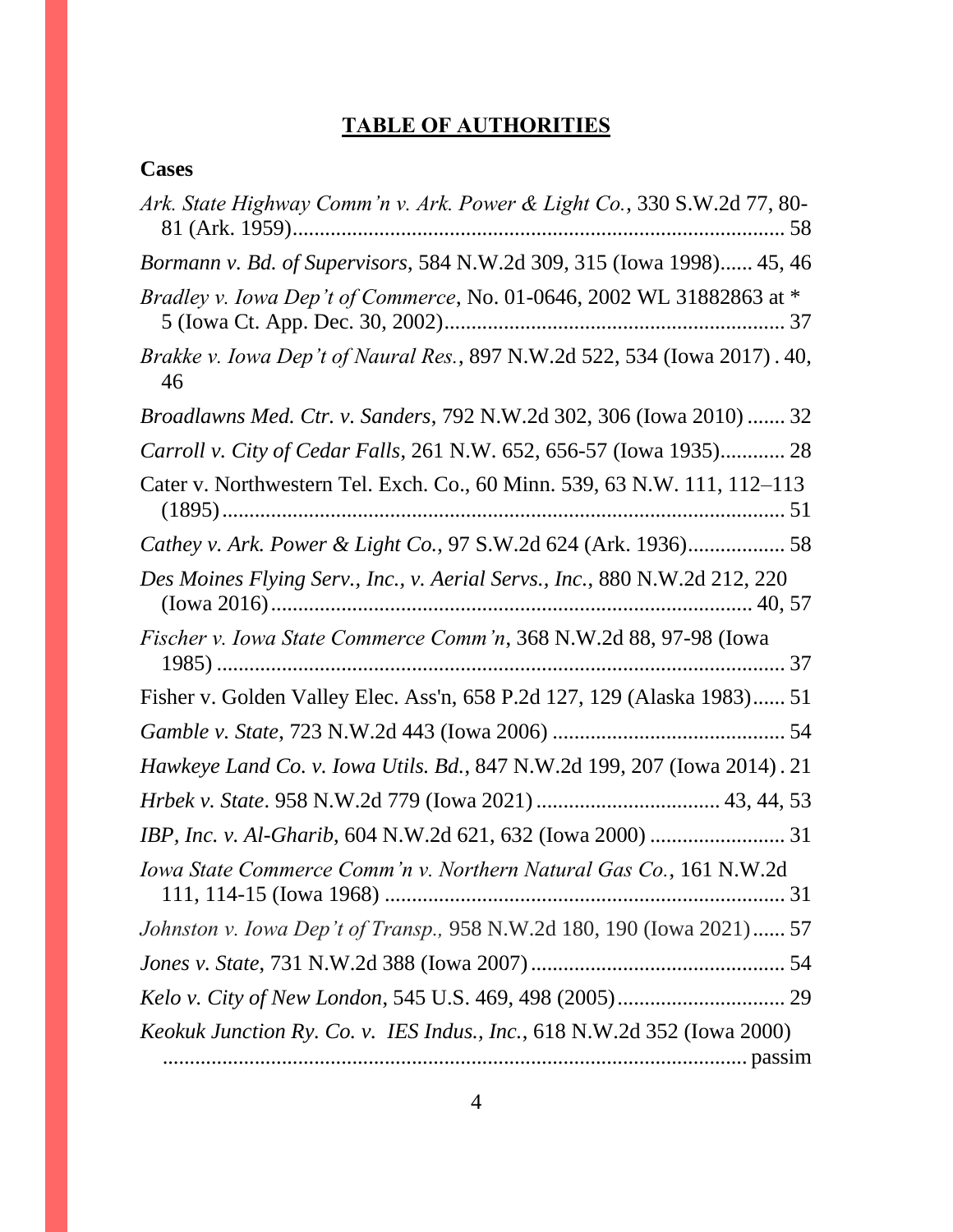| Kingsway Cathedral v. Iowa Dep't of Transp., 711 N.W.2d 6, 9 (Iowa 2006)         |
|----------------------------------------------------------------------------------|
|                                                                                  |
| Mathis v. Iowa Utils. Bd., 934 N.W.2d 423, 426-27 (Iowa 2019)21, 24, 28,<br>38   |
| McCullough v. Interstate Power & Light Co., 163 Wash. 147, 300 P. 165,           |
| Myria Holdings Inc. v. Iowa Dep't Revenue, 892 N.W.2d 343, 348 (Iowa             |
| Natural Gas Serv. Co. v. Serv-Yu Cooperative, Inc., 219 P.2d 324, 325-26         |
| NDA Farms v. Iowa Utils. Bd., No. CV009448, 2013 WL 11239755, at *10-            |
| Nerbonne, N.V. v. Florida Power Corp., 692 So.2d 928, 929 (Fla. Dist. Ct.        |
| NextEra Energy Res. v. Iowa Utils. Bd., 815 N.W.2d 30, 44 (Iowa 2012). 22,<br>32 |
| Northwestern Bell Tel. Co. v. Iowa Utils. Bd., 477 N.W.2d 678, 682 (Iowa         |
| <i>Puntenney v. Iowa Utils. Bd., 928 N.W.2d 829, 836 (Iowa 2019) passim</i>      |
| Race v. Iowa Elec. Light & Power Co., 134 N.W.2d 335, 338 (Iowa 1965)            |
|                                                                                  |
| S.E. Iowa Co-op Elec. Ass'n v. Iowa Utils. Bd., 633 N.W.2d 814, 819 (Iowa        |
| State v. Hutchinson, 721 N.W.2d 776, 780 (Iowa 2006) 48                          |
| State v. Iowa Pub. Serv. Co., 454 N.W.2d 585, 588-89 (Iowa 1990)  55             |
|                                                                                  |
| SZ Enterprises, LLC v. Iowa Utils. Bd., 850 N.W.2d 441, 447 (Iowa 2014)          |
| Vittetoe v. Iowa S. Utils. Co., 123 N.W.2d 878, 881 (Iowa 1963) 27               |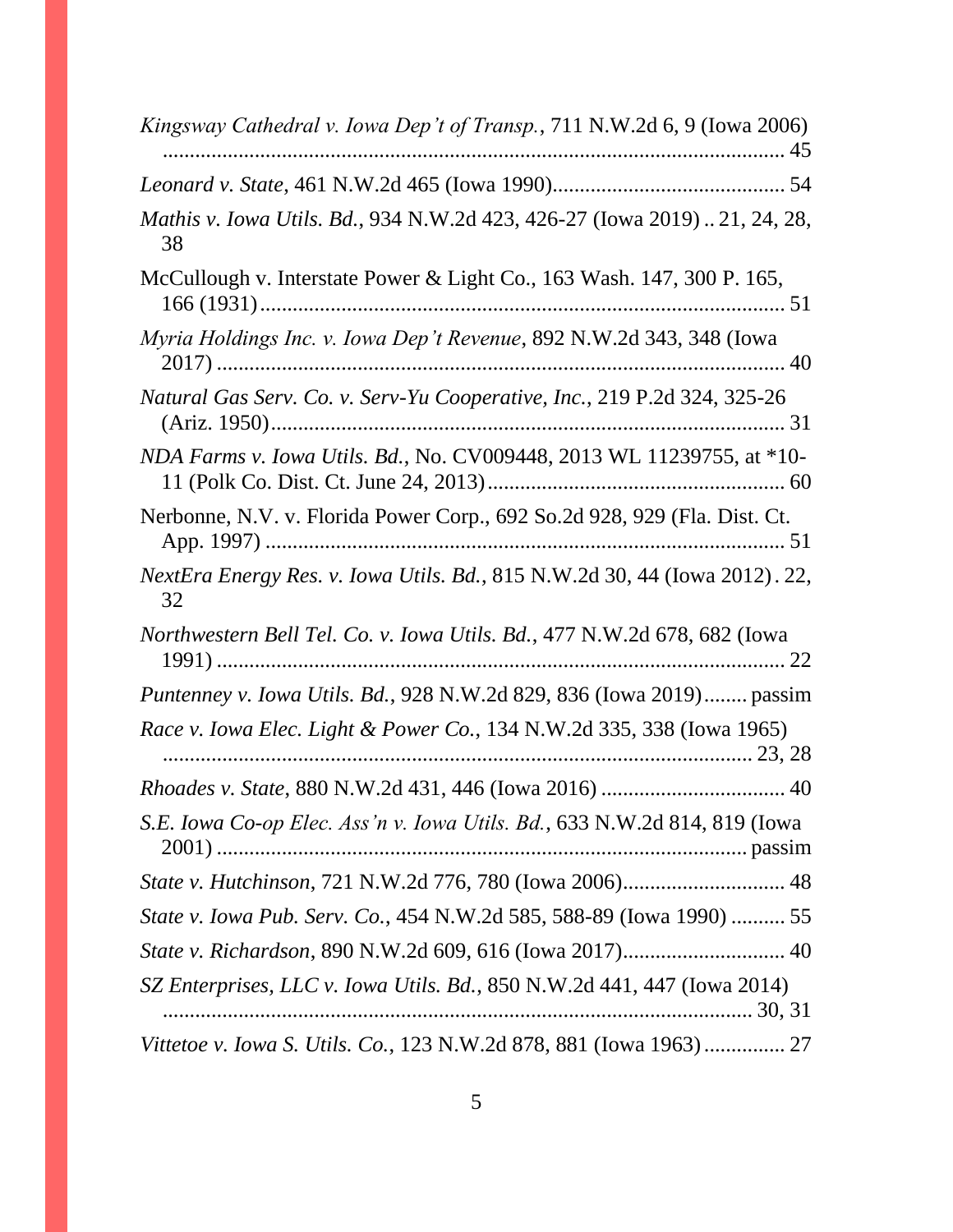# **Statutes**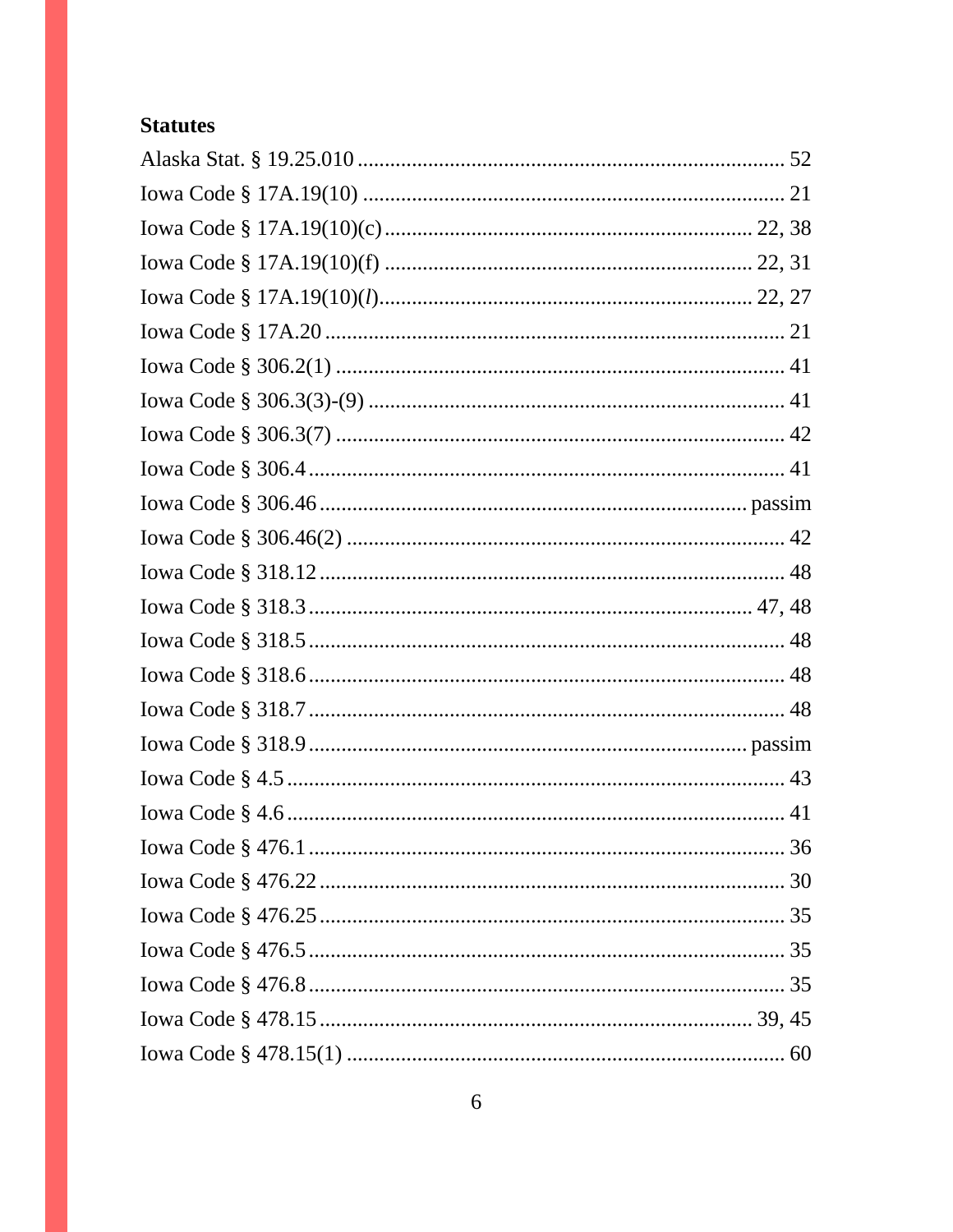# **Other Authorities**

| <b>Iowa Department of Transportation, <i>Iowa Miles of Rural Secondary Roads</i></b><br>as of January 1, 2005 (Mar. 10, 2022),                                                                                                      |
|-------------------------------------------------------------------------------------------------------------------------------------------------------------------------------------------------------------------------------------|
| Iowa Department of Transportation, <i>Iowa Miles of Rural Secondary Roads</i><br>as of January 1, 2021(Mar. 10, 2022),<br>https://iowadot.gov/analytics/pdf/Secondary-Road-Report-2021.pdf56                                        |
| MidAmerican Energy Company Electric Tariff No. 2, Section $4 - Expansion$<br>of Electric Distribution System, Sheet Nos. 67-77, 82 (March 9, 2022),<br>https://www.midamericanenergy.com/media/pdf/iowa-electric-tariffs.pdf.<br>35 |
| <b>Rules</b>                                                                                                                                                                                                                        |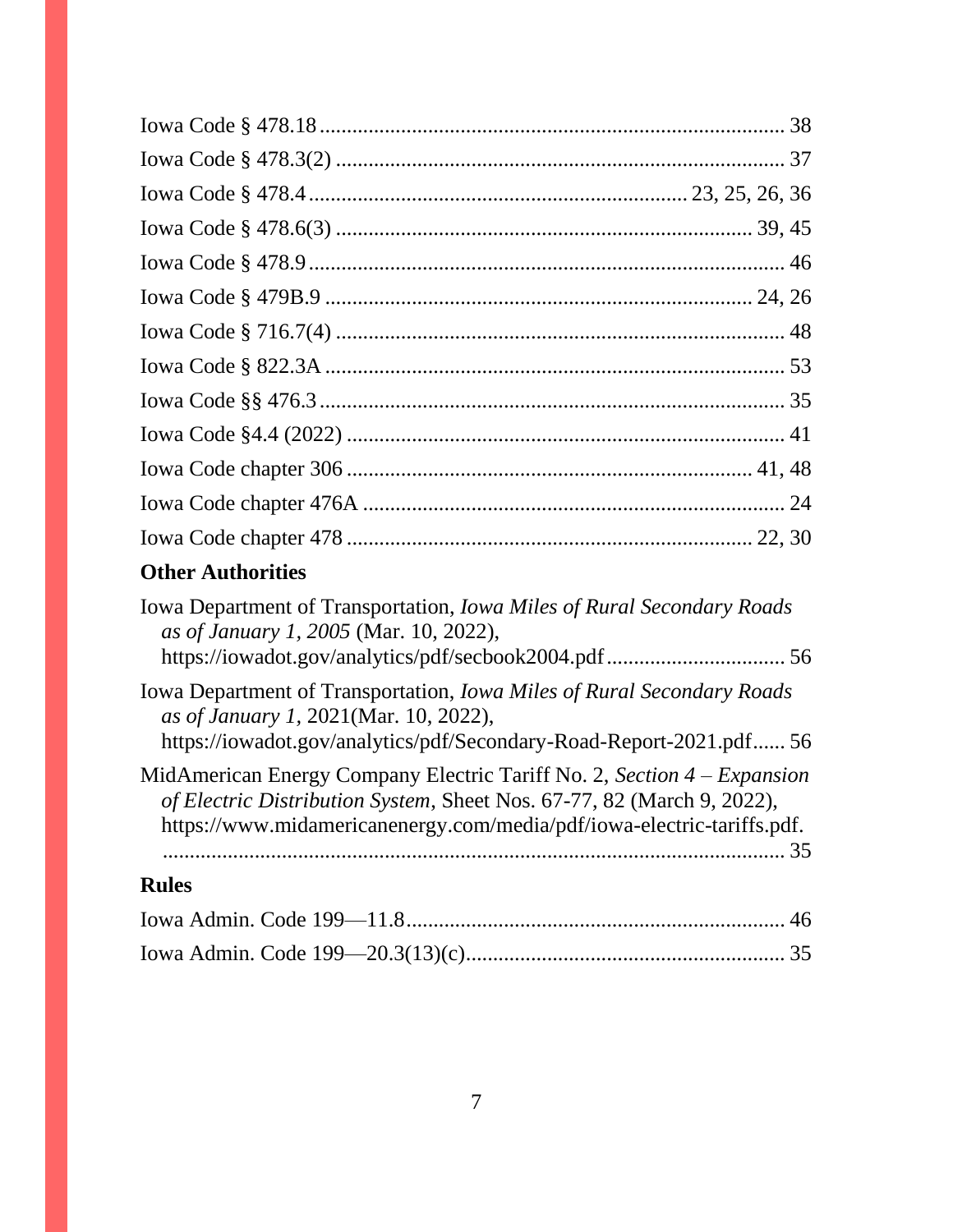#### **STATEMENT OF ISSUES PRESENTED FOR REVIEW**

<span id="page-7-0"></span>1. Whether the IUB erred in granting MidAmerican an electric

transmission line franchise by finding that the line is necessary to

serve a public use and represents a reasonable relationship to an

overall plan of transmitting electricity in the public interest.

#### **Cases**

*Bradley v. Iowa Dep't of Commerce*, No. 01-0646, 2002 WL 31882863 at \* 5 (Iowa Ct. App. Dec. 30, 2002)

*Broadlawns Med. Ctr. v. Sanders*, 792 N.W.2d 302, 306 (Iowa 2010)

*Carroll v. City of Cedar Falls*, 261 N.W. 652, 656-57 (Iowa 1935) 2010)

*Fischer v. Iowa State Commerce Comm'n*, 368 N.W.2d 88, 97-98 (Iowa 1985)

*Hawkeye Land Co. v. Iowa Utils. Bd.*, 847 N.W.2d 199, 207 (Iowa 2014)

*IBP, Inc. v. Al-Gharib*, 604 N.W.2d 621, 632 (Iowa 2000)

*Iowa State Commerce Comm'n v. Northern Natural Gas Co.*, 161 N.W.2d 111, 114-15 (Iowa 1968)

*Kelo v. City of New London*, 545 U.S. 469, 498 (2005)

*Mathis v. Iowa Utils. Bd.*, 934 N.W.2d 423, 426-27 (Iowa 2019)

*Natural Gas Serv. Co. v. Serv-Yu Cooperative, Inc.*, 219 P.2d 324, 325-26 (Ariz. 1950)

*NextEra Energy Res. v. Iowa Utils. Bd.*, 815 N.W.2d 30, 44 (Iowa 2012)

*Northwestern Bell Tel. Co. v. Iowa Utils. Bd.*, 477 N.W.2d 678, 682 (Iowa 1991)

*Puntenney v. Iowa Utils. Bd.*, 928 N.W.2d 829, 836 (Iowa 2019)

*Race v. Iowa Elec. Light & Power Co.*, 134 N.W.2d 335, 338 (Iowa 1965)

*S.E. Iowa Co-op Elec. Ass'n v. Iowa Utils. Bd.*, 633 N.W.2d 814, 819 (Iowa 2001)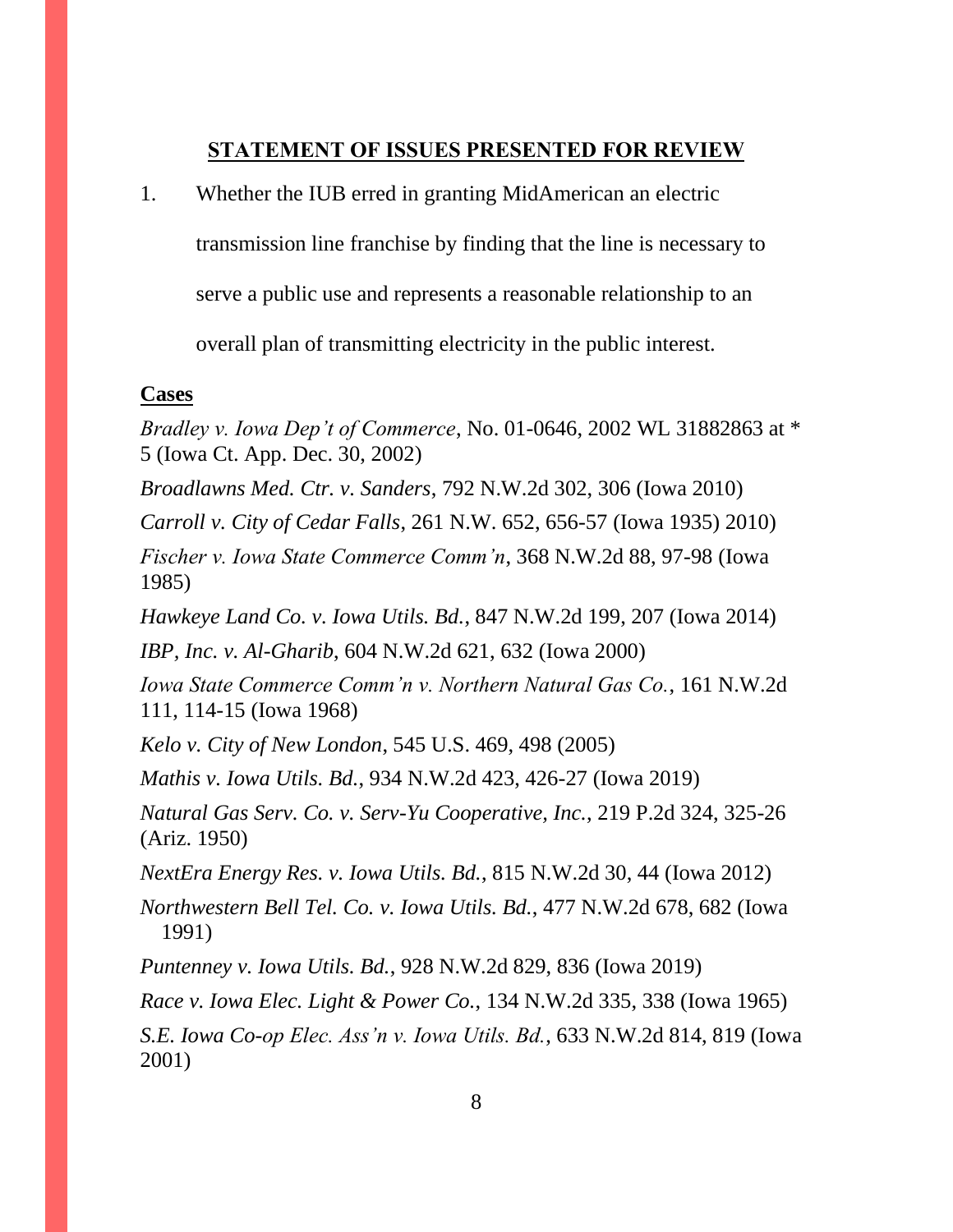*SZ Enterprises, LLC v. Iowa Utils. Bd.*, 850 N.W.2d 441, 447 (Iowa 2014) *Vittetoe v. Iowa S. Utils. Co.*, 123 N.W.2d 878, 881 (Iowa 1963)

# **Statutes**

Iowa Code § 17A.19(10) Iowa Code § 17A.19(10)(c) Iowa Code § 17A.19(10)(f) Iowa Code § 17A.19(10)(*l*) Iowa Code § 17A.20 Iowa Code § 476.1 Iowa Code § 476.22 Iowa Code § 476.25 Iowa Code § 476.5 Iowa Code § 476.8 Iowa Code § 478.18

Iowa Code § 478.3(2)

Iowa Code § 478.4

Iowa Code § 479B.9

Iowa Code §§ 476.3

Iowa Code chapter 476A

Iowa Code chapter 478

# **Rules**

Iowa Admin. Code 199—20.3(13)(c)

# **Other Authorities**

MidAmerican Energy Company Electric Tariff No. 2, *Section 4 – Expansion of Electric Distribution System*, Sheet Nos. 67-77, 82 (March 9, 2022), [https://www.midamericanenergy.com/media/pdf/iowa-electric-tariffs.pdf.](https://www.midamericanenergy.com/media/pdf/iowa-electric-tariffs.pdf)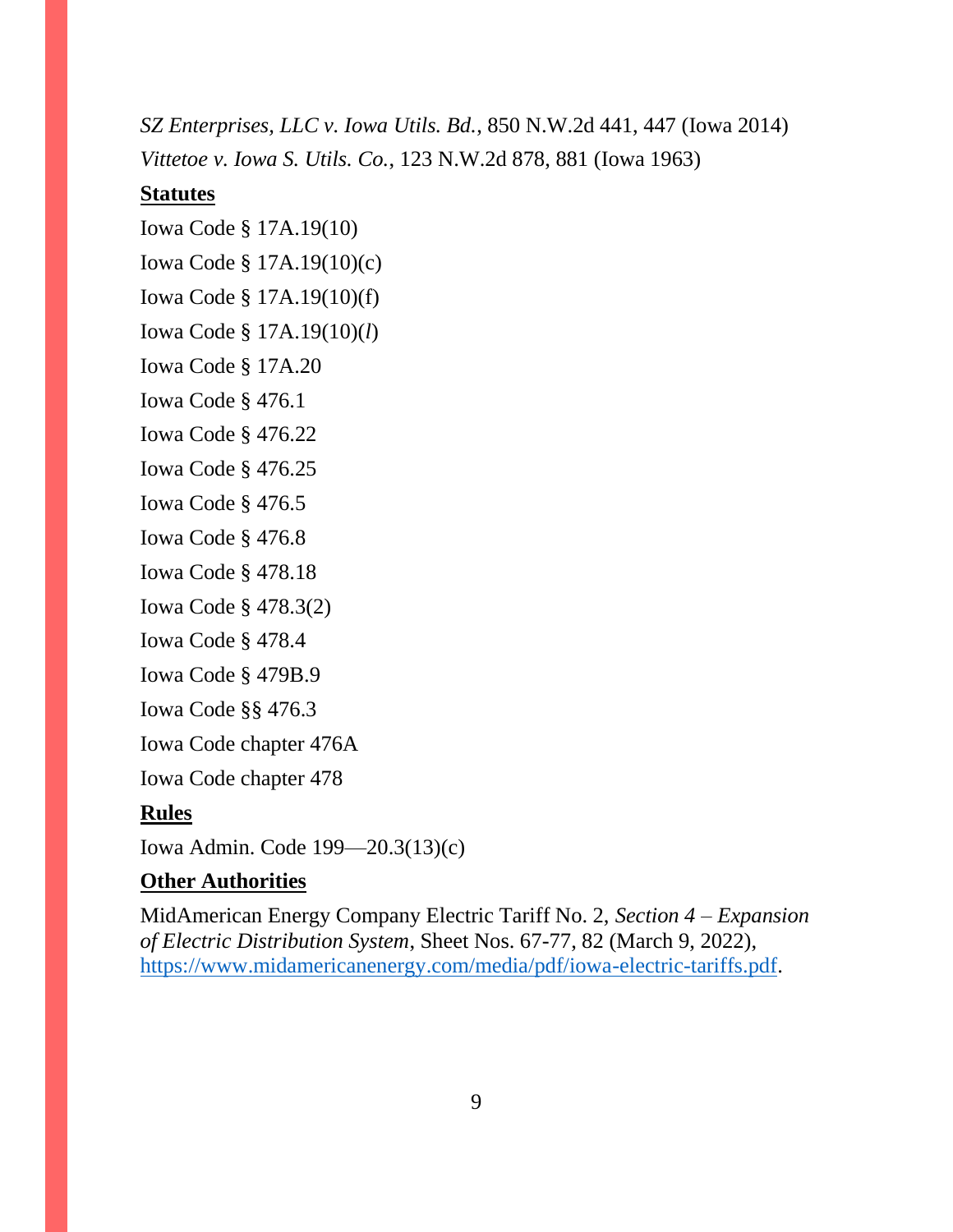2. Whether Iowa Code section 306.46 permits public utilities, like MidAmerican, to construct, operate, repair, or maintain facilities in public road right-of-way without requiring additional property interests from the servient landowner.

#### **Cases**

*Ark. State Highway Comm'n v. Ark. Power & Light Co.*, 330 S.W.2d 77, 80- 81 (Ark. 1959)

*Bormann v. Bd. of Supervisors*, 584 N.W.2d 309, 315 (Iowa 1998

*Brakke v. Iowa Dep't of Naural Res.*, 897 N.W.2d 522, 534 (Iowa 2017)

*Cater v. Northwestern Tel. Exch. Co.*, 60 Minn. 539, 63 N.W. 111, 112–113 (1895)

*Cathey v. Ark. Power & Light Co.*, 97 S.W.2d 624 (Ark. 1936)

*Des Moines Flying Serv., Inc., v. Aerial Servs., Inc.*, 880 N.W.2d 212, 220 (Iowa 2016)

*Fisher v. Golden Valley Elec. Ass'n*, 658 P.2d 127, 129 (Alaska 1983)

*Gamble v. State*, 723 N.W.2d 443 (Iowa 2006)

*Hrbek v. State*. 958 N.W.2d 779 (Iowa 2021)

*Jones v. State*, 731 N.W.2d 388 (Iowa 2007)

*Johnston v. Iowa Department of Transportation*, 958 N.W.2d 180, 190 (Iowa 2021)

*Keokuk Junction Ry. Co. v. IES Indus., Inc.*, 618 N.W.2d 352 (Iowa 2000)

*Kingsway Cathedral v. Iowa Dep't of Transp.*, 711 N.W.2d 6, 9 (Iowa 2006)

*Leonard v. State*, 461 N.W.2d 465 (Iowa 1990)

*McCullough v. Interstate Power & Light Co.*, 163 Wash. 147, 300 P. 165, 166 (1931)

*Myria Holdings Inc. v. Iowa Dep't Revenue*, 892 N.W.2d 343, 348 (Iowa 2017)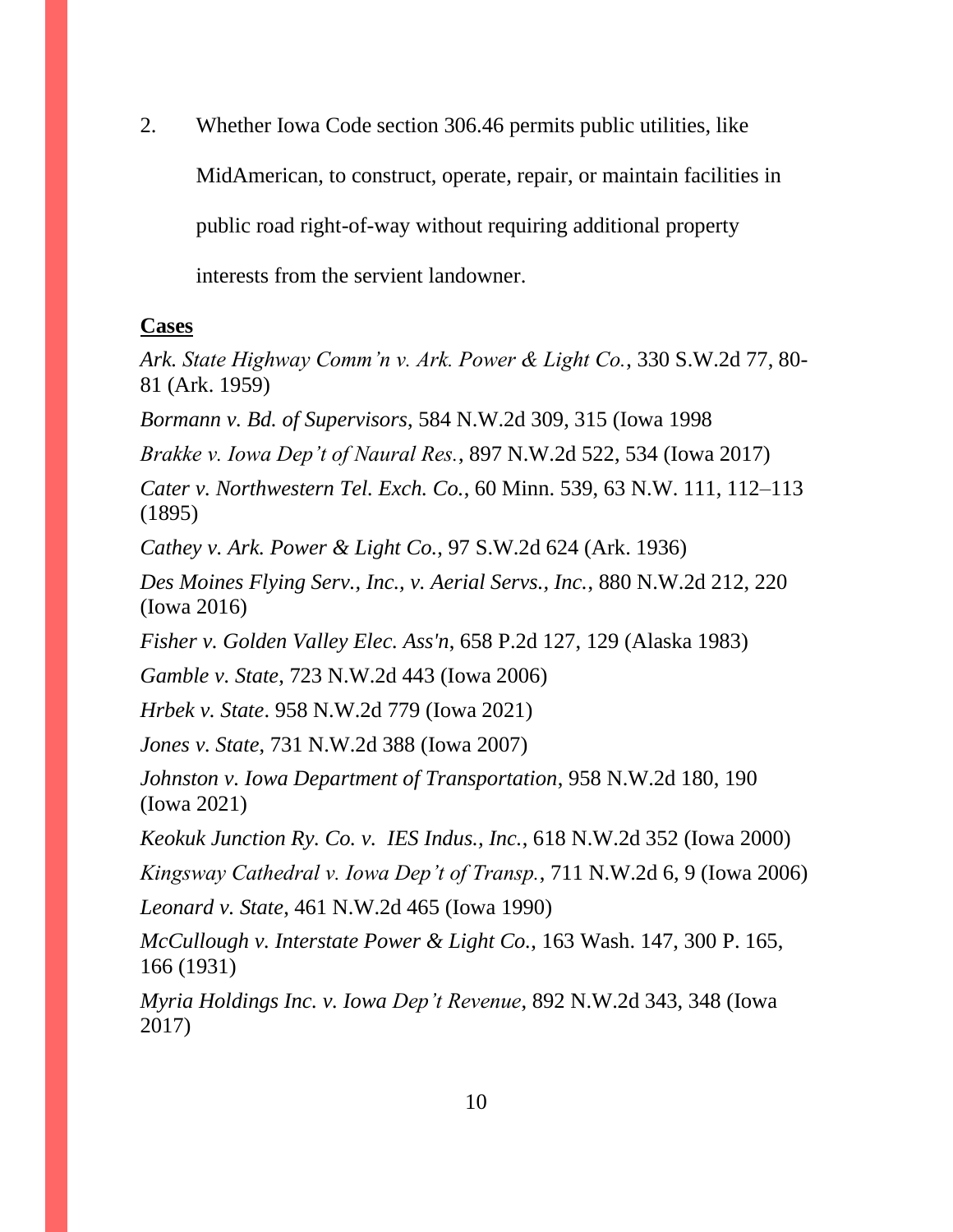*Nerbonne, N.V. v. Florida Power Corp.,* 692 So.2d 928, 929 (Fla. Dist. Ct. App. 1997)) *Rhoades v. State*, 880 N.W.2d 431, 446 (Iowa 2016) *State v. Hutchinson*, 721 N.W.2d 776, 780 (Iowa 2006) *State v. Iowa Pub. Serv. Co.*, 454 N.W.2d 585, 588-89 (Iowa 1990) *State v. Richardson*, 890 N.W.2d 609, 616 (Iowa 2017)

#### **Statutes**

Alaska Stat. § 19.25.010 Alaska Stat.§ 19.59.001 Iowa Code § 306.2(1) Iowa Code § 306.3(3)-(9) Iowa Code § 306.3(7) Iowa Code § 306.4 Iowa Code § 306.46 Iowa Code § 306.46(2) Iowa Code § 318.12 Iowa Code § 318.3 Iowa Code § 318.6 Iowa Code § 318.7 Iowa Code § 318.9 Iowa Code § 4.5 Iowa Code § 4.6 (2022) Iowa Code § 478.15(1) Iowa Code § 478.4 (2022) Iowa Code § 478.6(3) Iowa Code § 478.9 Iowa Code § 716.7(4) Iowa Code § 822.3A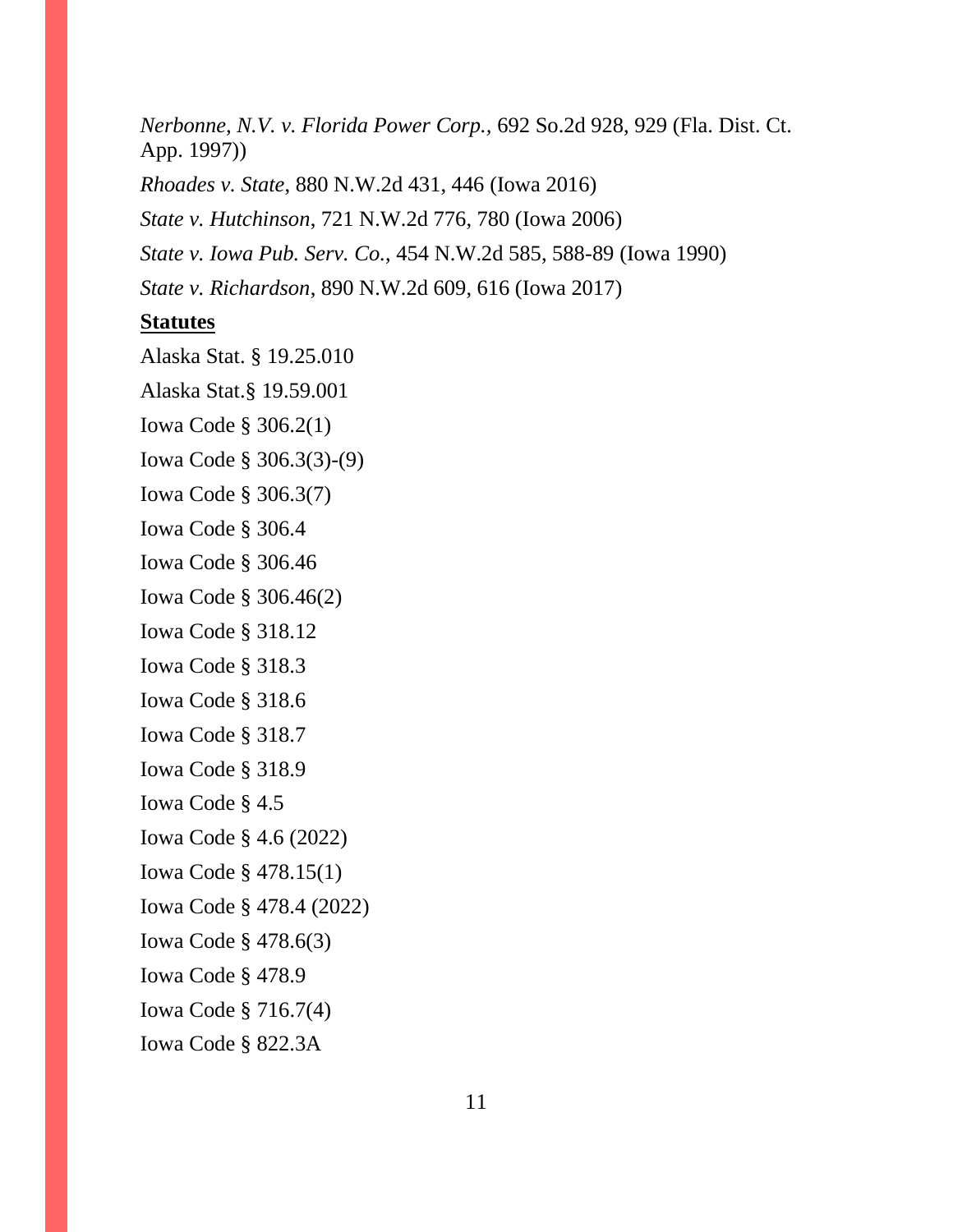Iowa Code §4.4 (2022)

Iowa Code chapter 306

# **Rules**

Iowa Admin. Code 199—11.8

# **Other Authorities**

Iowa Department of Transportation, *Iowa Miles of Rural Secondary Roads as of January 1, 2005* (Mar. 10, 2022), https://iowadot.gov/analytics/pdf/secbook2004.pdf

Iowa Department of Transportation, *Iowa Miles of Rural Secondary Roads as of January 1,* 2021(Mar. 10, 2022), https://iowadot.gov/analytics/pdf/Secondary-Road-Report-2021.pdf

3. Whether the Court should vacate the franchise if it determines Iowa

Code § 306.46 is improperly applied or unconstitutional.

# **Cases**

*NDA Farms v. Iowa Utils. Bd.*, No. CV009448, 2013 WL 11239755, at \*10- 11 (Polk Co. Dist. Ct. June 24, 2013)

# **Statutes**

Iowa Code § 478.15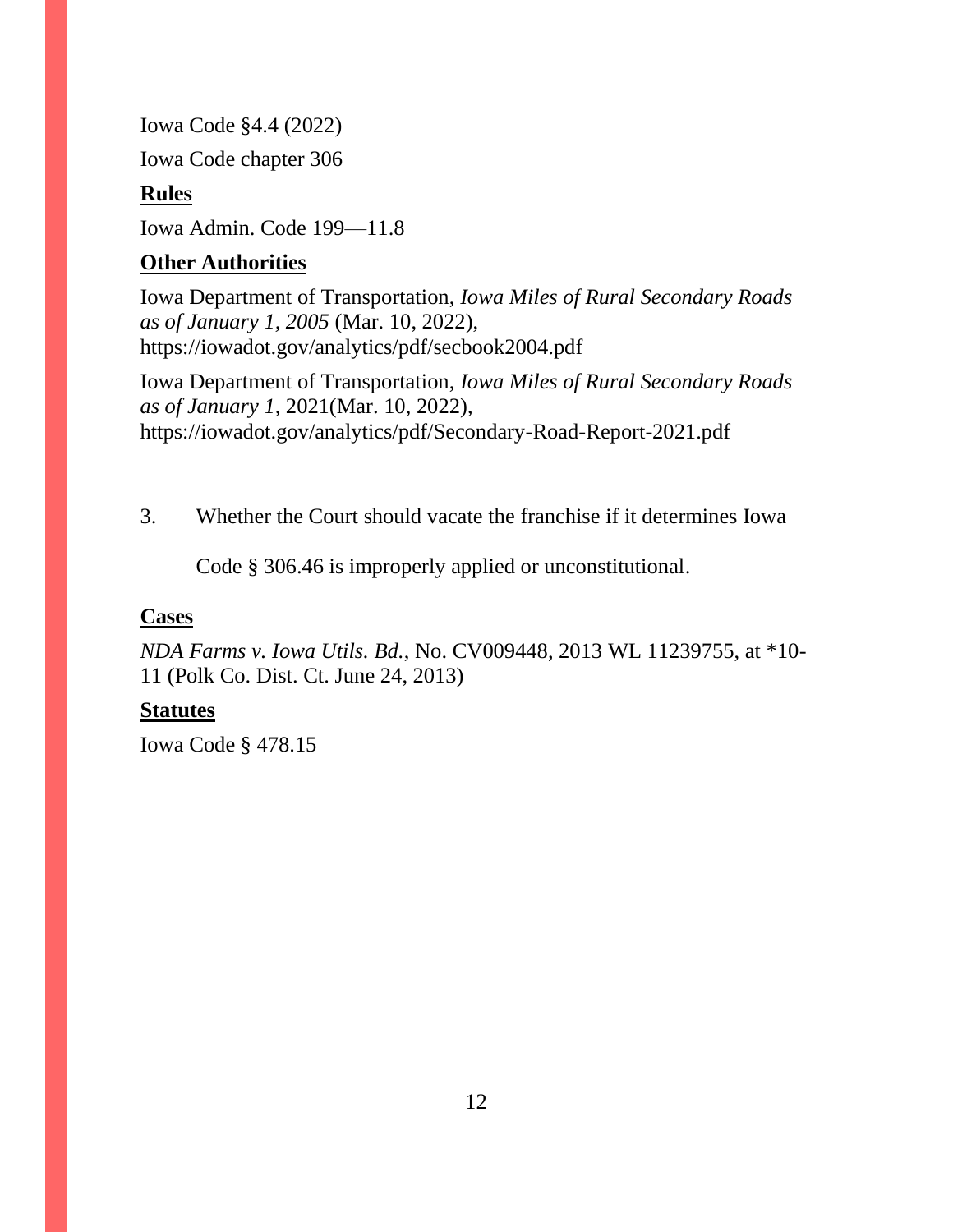# **ROUTING STATEMENT**

<span id="page-12-0"></span>This appeal should be transferred to the court of appeals pursuant to Iowa R. App. P. 6.1101(3)(a) because it pertains to the Iowa Utilities Board's authority to grant electric transmission line franchises, which involves the application of existing legal principles.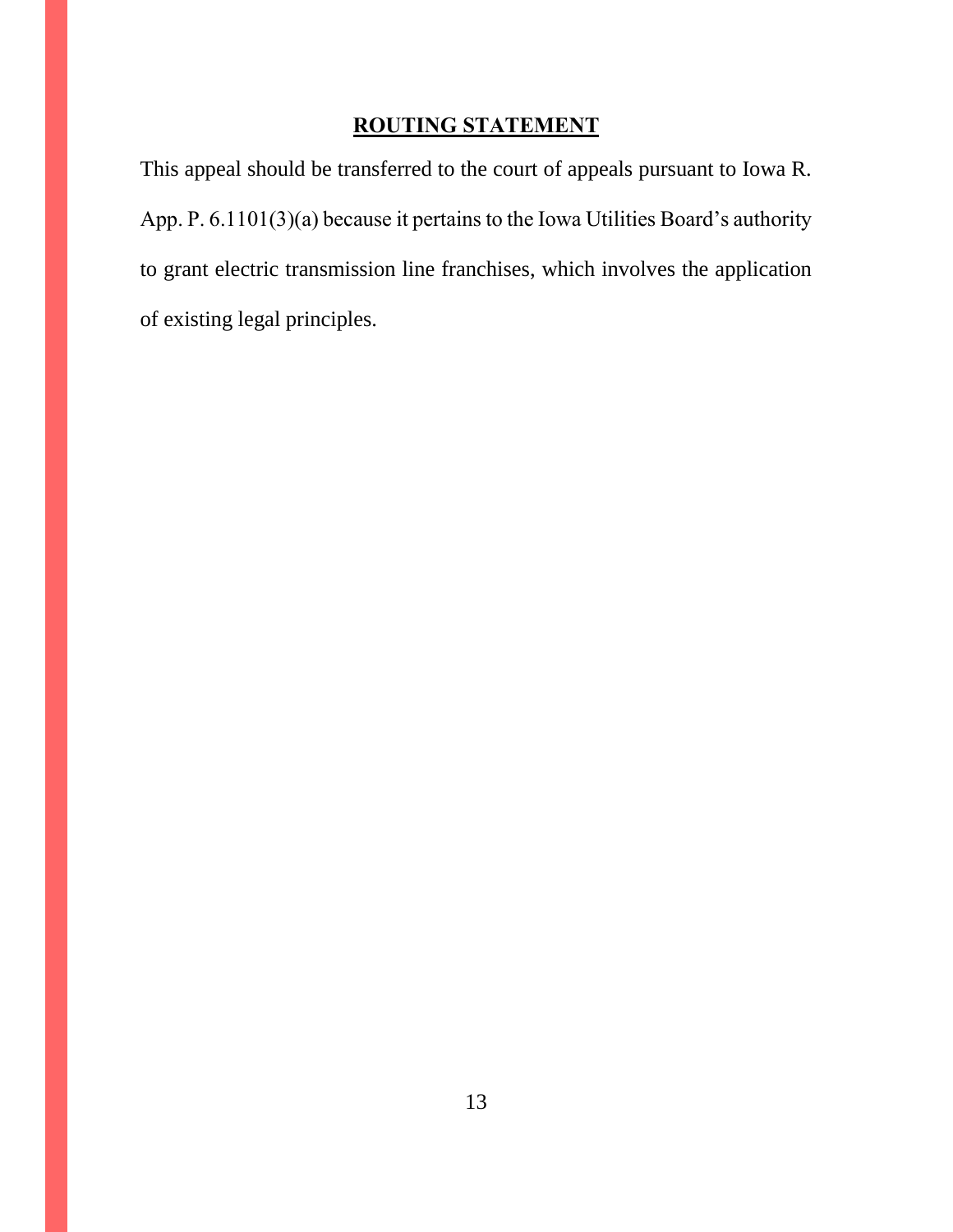#### **STATEMENT OF THE CASE**

<span id="page-13-0"></span>This case is about whether the Polk County District Court erred in affirming the Iowa Utilities Board's ("IUB") order granting an electric transmission line franchise to MidAmerican Energy Company ("MidAmerican") and whether MidAmerican is required to seek the right of eminent domain to place its facilities in public road right-of-way pursuant to Iowa Code § 306.46. In September 2019, MidAmerican, a public utility as defined at Iowa Code § 476.1(3), filed a petition with the IUB requesting an electric transmission line franchise in Madison County, Iowa. Appellant Linda K. Juckette ("Juckette") was permitted to intervene in the proceeding. MidAmerican did not seek the right of eminent domain over Juckette's property. A hearing was conducted in September 2020 and Juckette, MidAmerican, and Intervenor-Appellee Office of Consumer Advocate ("OCA") participated.

In February 2021, the IUB issued an order granting MidAmerican a franchise for a transmission line, including identifying a route which included utility facilities in the public road right-of-way over which Juckette owns the servient estate. One IUB Board member authored a partial concurrence and dissent, agreeing with the grant of franchise for the west segment of the line and dissenting with the grant of franchise for the east segment of the line.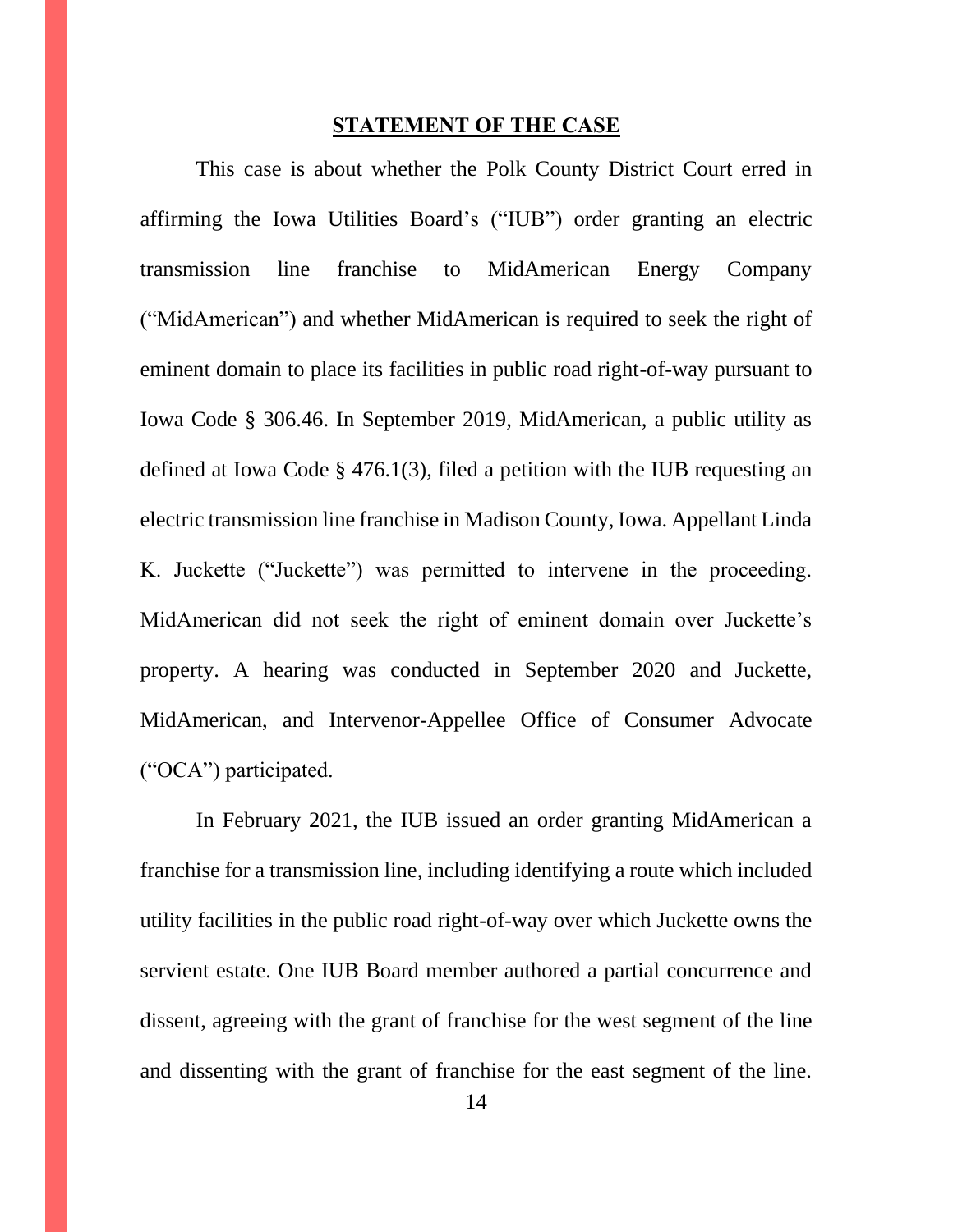After Juckette exhausted her administrative remedies, Juckette commenced a judicial review proceeding pursuant to Iowa Code § 17A.19 in the Polk County District Court. Following briefing and an oral hearing involving Juckette, the IUB, MidAmerican, OCA, and amici curiae Iowa Association of Electric Cooperatives ("IAEC"), the Iowa Utility Association ("IUA"), and ITC Midwest LLC ("ITC"), the Polk County District Court affirmed the IUB's order granting MidAmerican an electric transmission line franchise and dismissed Juckette's petition for judicial review. This timely appeal followed. On February 15, 2022, the Iowa Farm Bureau Federation ("Farm Bureau") requested amicus curiae status with this Court, which was granted on February 28, 2022.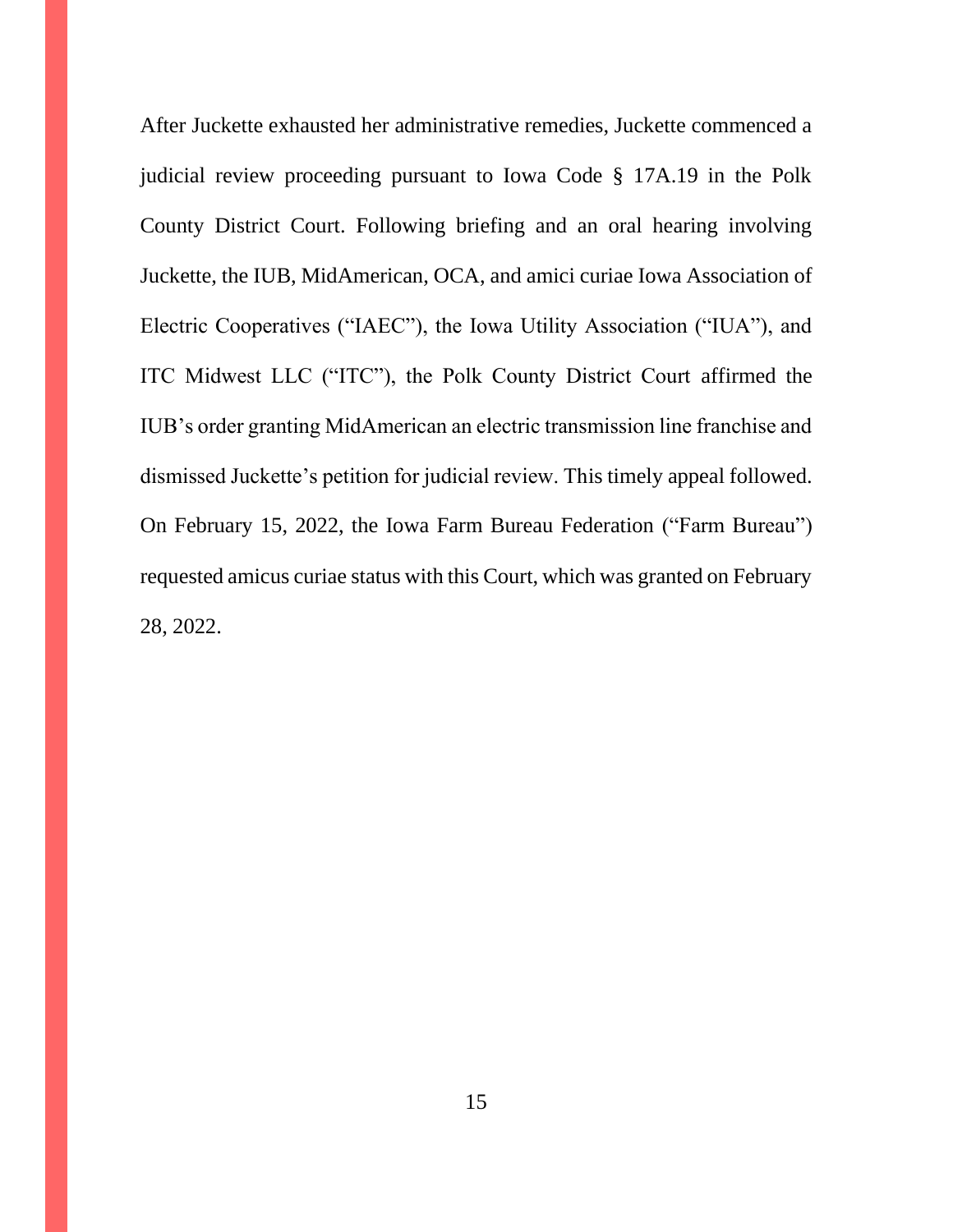#### **STATEMENT OF FACTS**

<span id="page-15-0"></span>MidAmerican ("MidAmerican") Energy Company is a rate-regulated public utility which provides electric and natural gas service in Iowa pursuant to Iowa Code section 476.1. (CR 160). On September 17, 2019, MidAmerican filed with the IUB a petition for an electric transmission line franchise to construct, operate, and maintain 3.53 miles of 161 kilovolt ('kV") nominal voltage electric transmission line in Madison County, Iowa. (CR 105-08). The project consists of two segments, identified as the east and west segments. (CR 63). A portion of the east segment adjoins a portion of Ms. Juckette's property; accordingly, the IUB granted Ms. Juckette's request to intervene in docket. (CR 192) As part of the docket, MidAmerican requested the right of eminent domain over one along the west segment but not for any portion of the east segment, including Juckette's property. (CR 193). MidAmerican requested the right of eminent domain on those parcels because the proposed route would not follow along public road right-of-way in those areas. (CR 193)

A contested case hearing was held on September 23, 2020 at the Madison County Fairgrounds in Winterset, Iowa. (CR 535). Juckette, MidAmerican, and OCA participated in the hearing. (CR 535). On February 1, 2021, the IUB issued an Order Granting MidAmerican's Petition for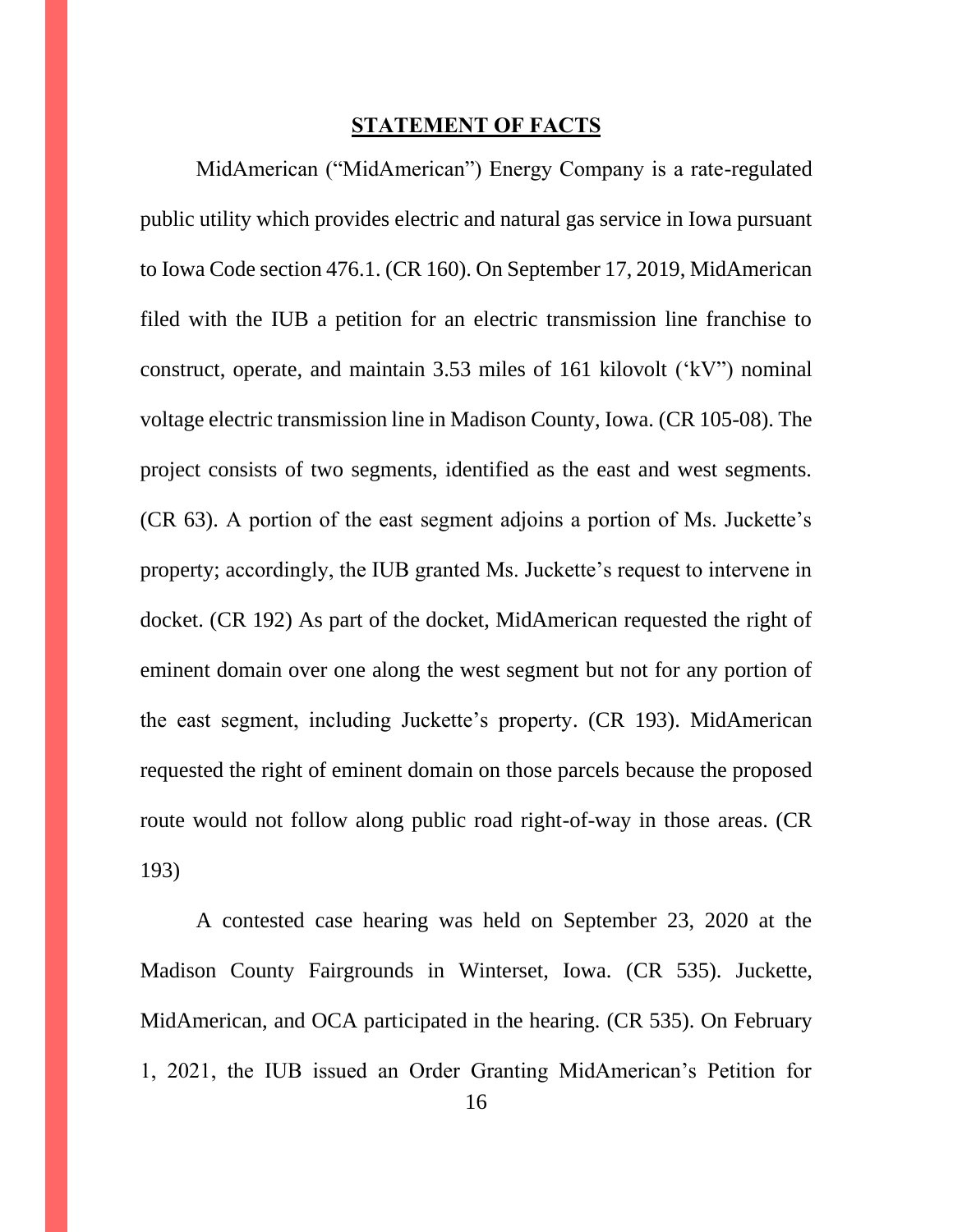Electric Transmission Line Franchise and Right of Eminent Domain ("Order"). (CR 899). Regarding the west segment, the IUB unanimously concluded that MidAmerican met all necessary statutory elements to issue a franchise. (CR 939-40, 947). The Board found that MidAmerican had demonstrated that the proposed transmission line was necessary to serve a public use and that the line represented a reasonable relationship to an overall plan of transmitting electricity in the public interest, as required by Iowa Code section 478.4. (CR 939-40, 947). For the east segment, the majority of the Board concluded that MidAmerican's proposed line complied with the statutory requirements. (CR 939-40).

In concluding that MidAmerican had satisfied the elements of Iowa Code section 478.4, the IUB found that the line was necessary to serve a public use because the proposed line is necessary to meet current and future transmission needs and will increase system reliability and accommodate current and anticipated load growth, all of which benefits innumerable MidAmerican customers beyond Microsoft. (CR 908). In support of this finding, the IUB cited to testimony and exhibits from Michael Charleville, a utility system planner for MidAmerican, that the additional line was necessary to serve both Microsoft and the anticipated load growth in the area. (CR 198-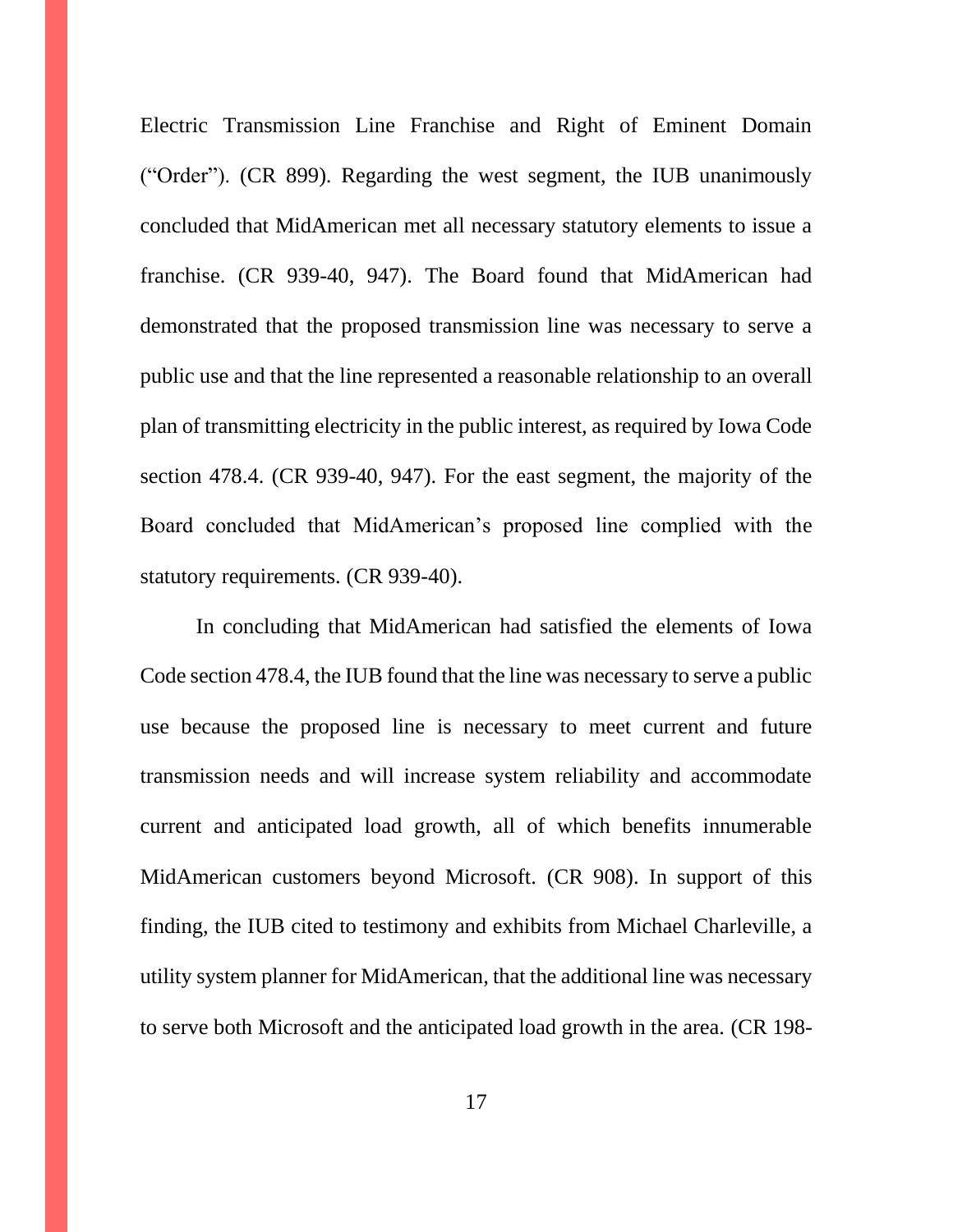205, 906) Mr. Charleville also testified that a radial, single-line feed to the substation was insufficient to meet industry reliability standards. (CR 201- 02). Mr. Charleville also testified that the load at the Maffitt Lake Substation will exceed 150 megawatts and would require the proposed additional feeds in the near future. (CR 656). Ms. Juckette introduced evidence that the City of West Des Moines was installing additional infrastructure to accommodate the anticipated growth and testified that she personally believes "development will hit her sooner than anticipated." (CR 759).

The IUB also found that the proposed line represents a reasonable relationship to an overall plan of transmitting electricity in the public interest. (CR 917). The IUB concluded that MidAmerican introduced evidence in support of the transmission line sufficient to address all eight factors required by Iowa Code section  $478.3(2)(a)(1)-(8)$ . (CR 909-17). In addition to that analysis, the IUB found that the proposed line does not "unnecessarily interfere" with Ms. Juckette's use of the property, as Ms. Juckette testified that she cannot utilize the existing public road right of way for any additional use. (CR 764-66, 921). MidAmerican introduced evidence and Ms. Juckette testified that there are currently MidAmerican-owned electric line poles located in the public road right-of-way. (CR 444, 449, 762-63). Further, the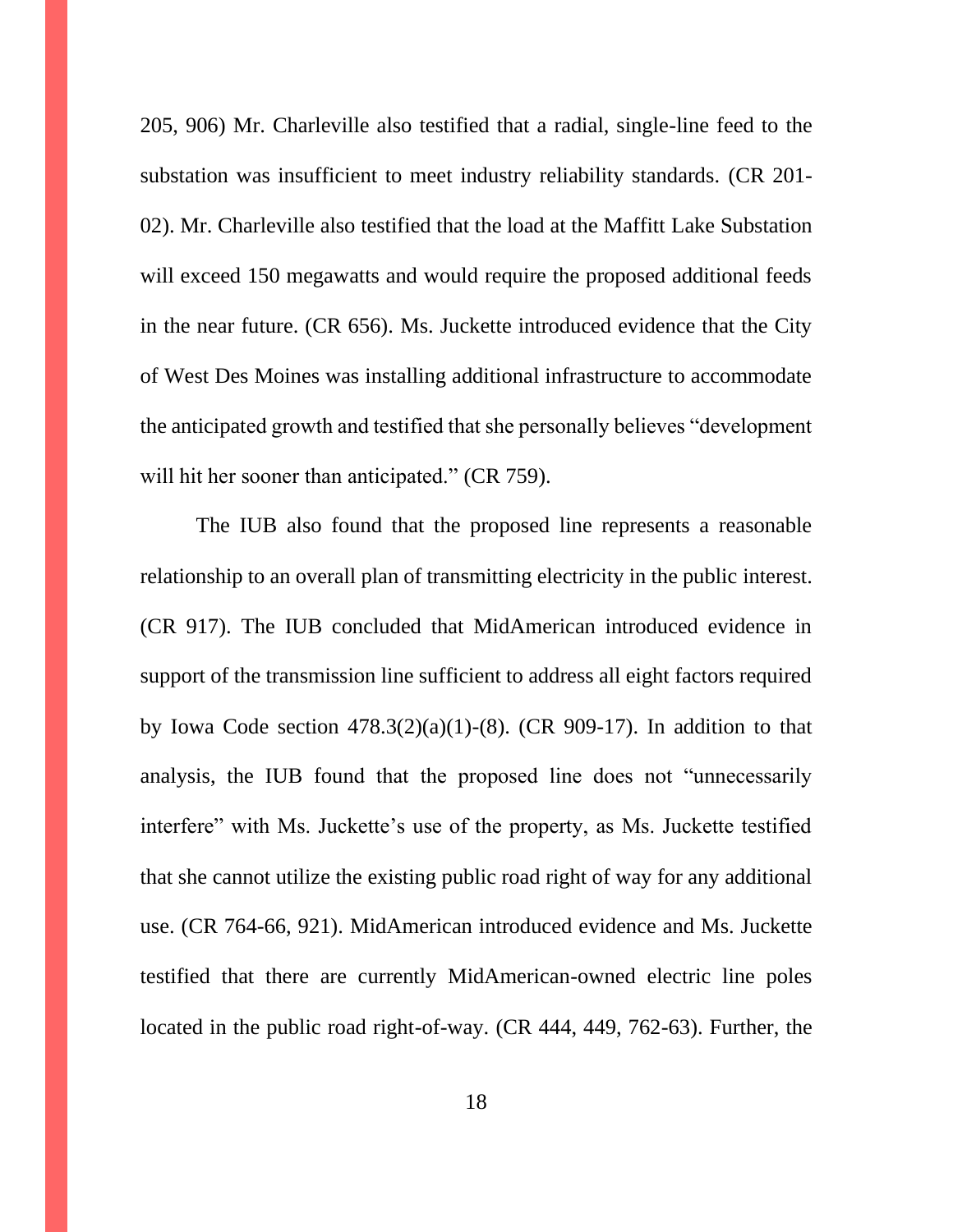IUB determined that MidAmerican's route study process was sufficient to demonstrate that MidAmerican's route study complied with the requirements of Iowa Code § 478.18 and Iowa Code § 478.3 and did not "unnecessarily interfere" with Ms. Juckette's property use. (CR 923)

For all of the foregoing reasons, and supported with substantial evidence in the record, the IUB granted MidAmerican a franchise to construct an electric transmission line in Madison County. Further, the IUB concluded that Iowa Code section 306.46 permits MidAmerican to construct, operate, repair, and maintain utility facilities in the public road right-of-way without the exercise of eminent domain. (CR 932). The Polk County District Court affirmed the IUB's order and dismissed Juckette's petition for judicial review. (Dist. Ct. Order 19). This appeal followed.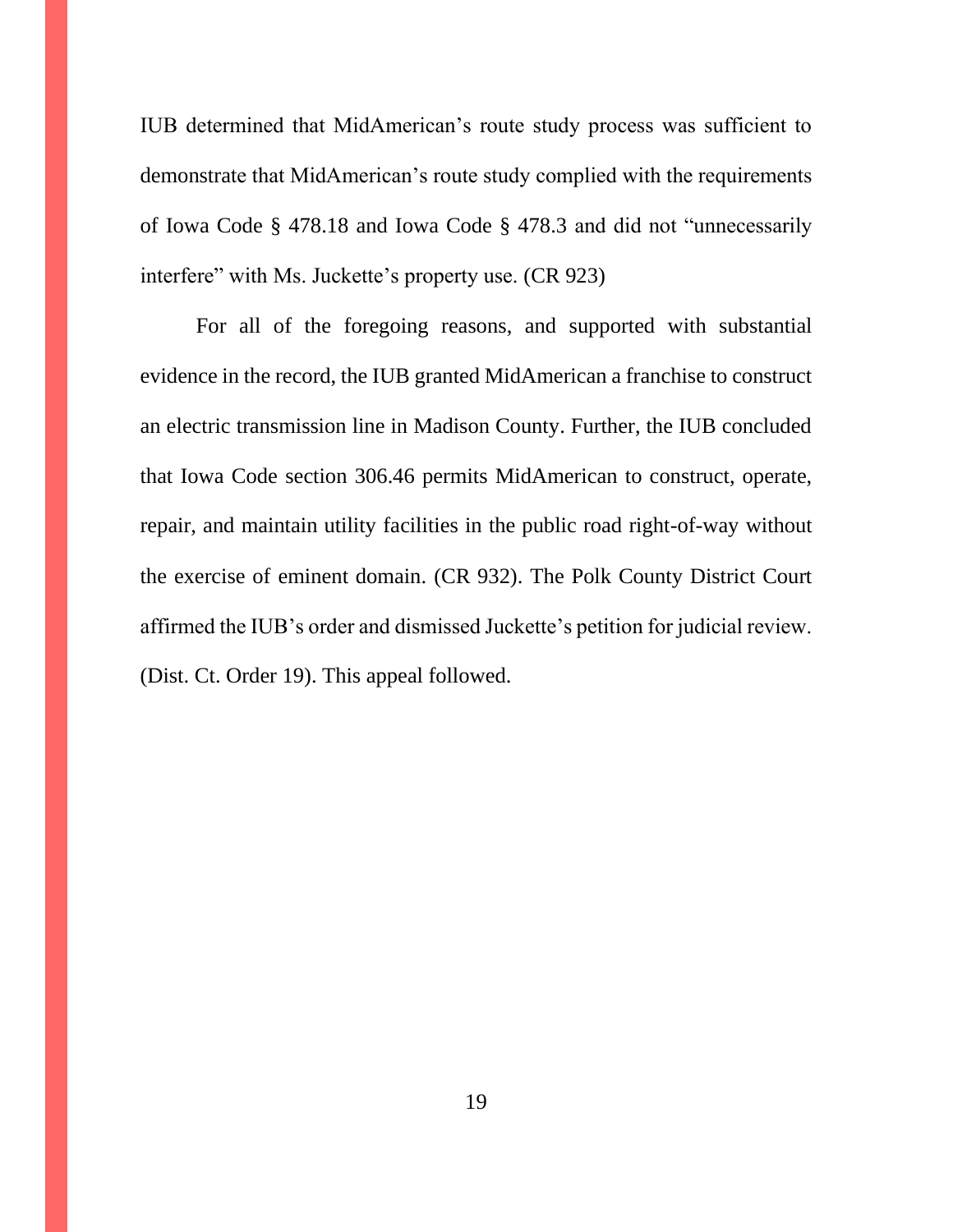#### **ARGUMENT**

<span id="page-19-0"></span>The IUB appropriately granted MidAmerican, a rate-regulated public utility, the right to erect, construct, operate, and maintain a 161 kV electric transmission line in Madison County, Iowa, after thorough review of the evidence in a contested case proceeding. The Iowa Utilities Board has been delegated exclusive jurisdiction to franchise electric transmission lines operating at 69 kilovolts or higher outside of cities at Iowa Code section 478.4. In order to receive a franchise, an electric utility must prove that the line is necessary to serve a public use and represents a reasonable relationship to an overall plan of transmitting electricity in the public interest under Iowa Code section 478.4. MidAmerican provided substantial evidence in the record of both items, and the Board granted the franchise.

The District Court correctly affirmed the IUB's grant of franchise. The District Court correctly agreed that serving a member of the public constituted a public use for the purpose of section 478.1 and as affirmed by Iowa courts for nearly 60 years. Second, the District Court was correct in holding that the IUB did not grant MidAmerican the right to use Juckette's property, and that Iowa Code § 306.46 instead authorized MidAmerican to utilize existing public road right of way that predates Juckette's ownership of the property. For those reasons, the Court should affirm the grant of franchise. Finally, even if the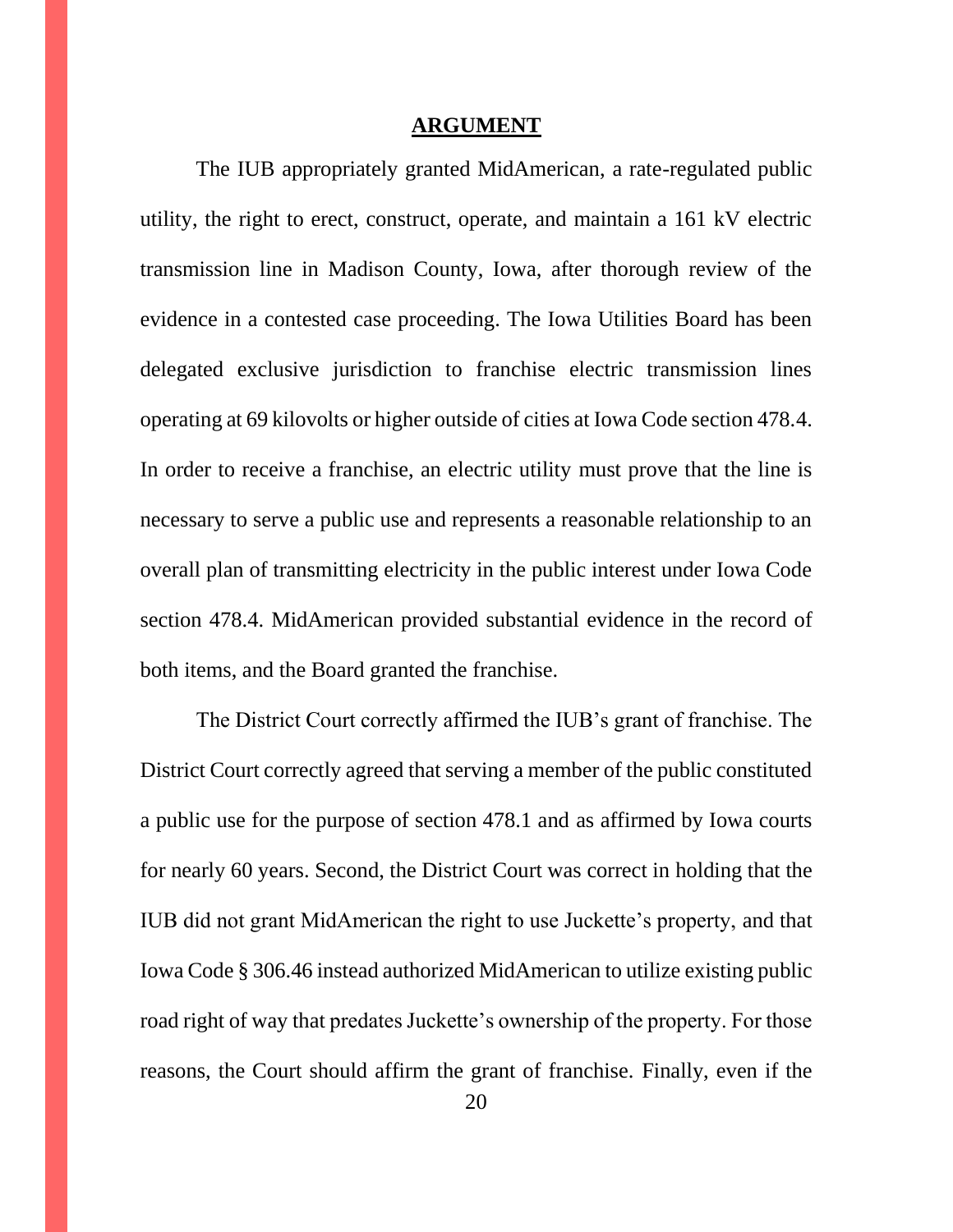Court determines that MidAmerican must obtain the right of eminent domain over Juckette's property to place its facilities in the right of way adjacent to her property, the Court should still affirm the franchise and remand to the IUB for the limited question of the grant of eminent domain.

# <span id="page-20-0"></span>**I. THE SUPREME COURT SHOULD AFFIRM THE IUB'S GRANT OF FRANCHISE AND THE DISTRICT COURT'S ORDER**

#### **A. Preservation of Issue**

<span id="page-20-2"></span><span id="page-20-1"></span>MidAmerican agrees that this issue has been preserved.

#### **B. Standard of Appellate Review**

Iowa Code § 17A.20 (2022) permits an adversely affected party to an appeal of agency action to appeal the final judgment of the district court. Judicial review of agency action generally is governed by Iowa Code § 17A.19(10) (2022). *Mathis v. Iowa Utils. Bd.*, 934 N.W.2d 423, 426-27 (Iowa 2019) (citations omitted). Upon appeal, the Court's role is to apply the standards set forth in Iowa Code section 17A.19(10) and determine whether the Court's application of the standards produces the same result as reached by the district court. *Puntenney v. Iowa Utils. Bd.*, 928 N.W.2d 829, 836 (Iowa 2019) (citing *Hawkeye Land Co. v. Iowa Utils. Bd.*, 847 N.W.2d 199, 207 (Iowa 2014)).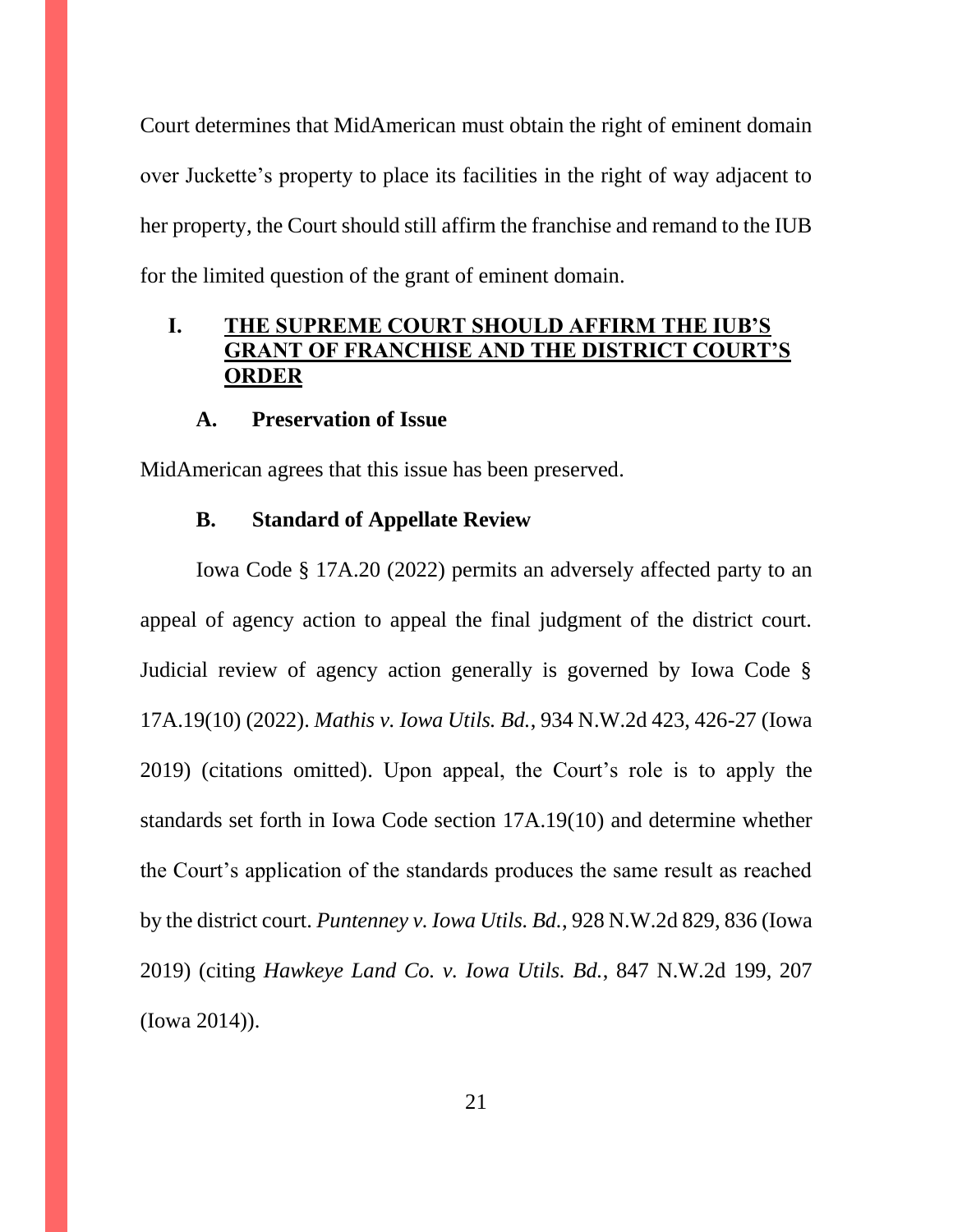If the legislature clearly vested the agency with the authority to interpret specific terms of a statute, then we defer to the agency's interpretation of the statute and may only reverse if the interpretation is "irrational, illogical, or wholly unjustifiable." If, however, the legislature did not clearly vest the agency with the authority to interpret the statute, then our review is for correction of errors at law.

*Puntenney*, 928 N.W.2d at 836 (quoting *NextEra Energy Res. v. Iowa Utils. Bd.*, 815 N.W.2d 30, 44 (Iowa 2012)). These standards come from Iowa Code § 17A.19(10)(c) and (*l*). *Id.*

The Court has previously recognized that the Legislature has vested the agency with the ability to interpret "public use" under Iowa Code chapter 478 (2022). *S.E. Iowa Co-op Elec. Ass'n v. Iowa Utils. Bd.*, 633 N.W.2d 814, 819 (Iowa 2001) ("the legislature intended [with the enactment of Iowa Code chapter 478] to entrust the [IUB] with the decision whether a public use existed and, if so, the necessity of the proposed line to serve the public use.").

The court reviews the IUB's findings of fact under a substantial evidence standard. *Puntenney*, 928 N.W.2d at 837 (citing Iowa Code § 17A.19(10)(f)). "Evidence is substantial if a reasonable person would consider it sufficient to support the agency's conclusion." *Northwestern Bell Tel. Co. v. Iowa Utils. Bd.*, 477 N.W.2d 678, 682 (Iowa 1991).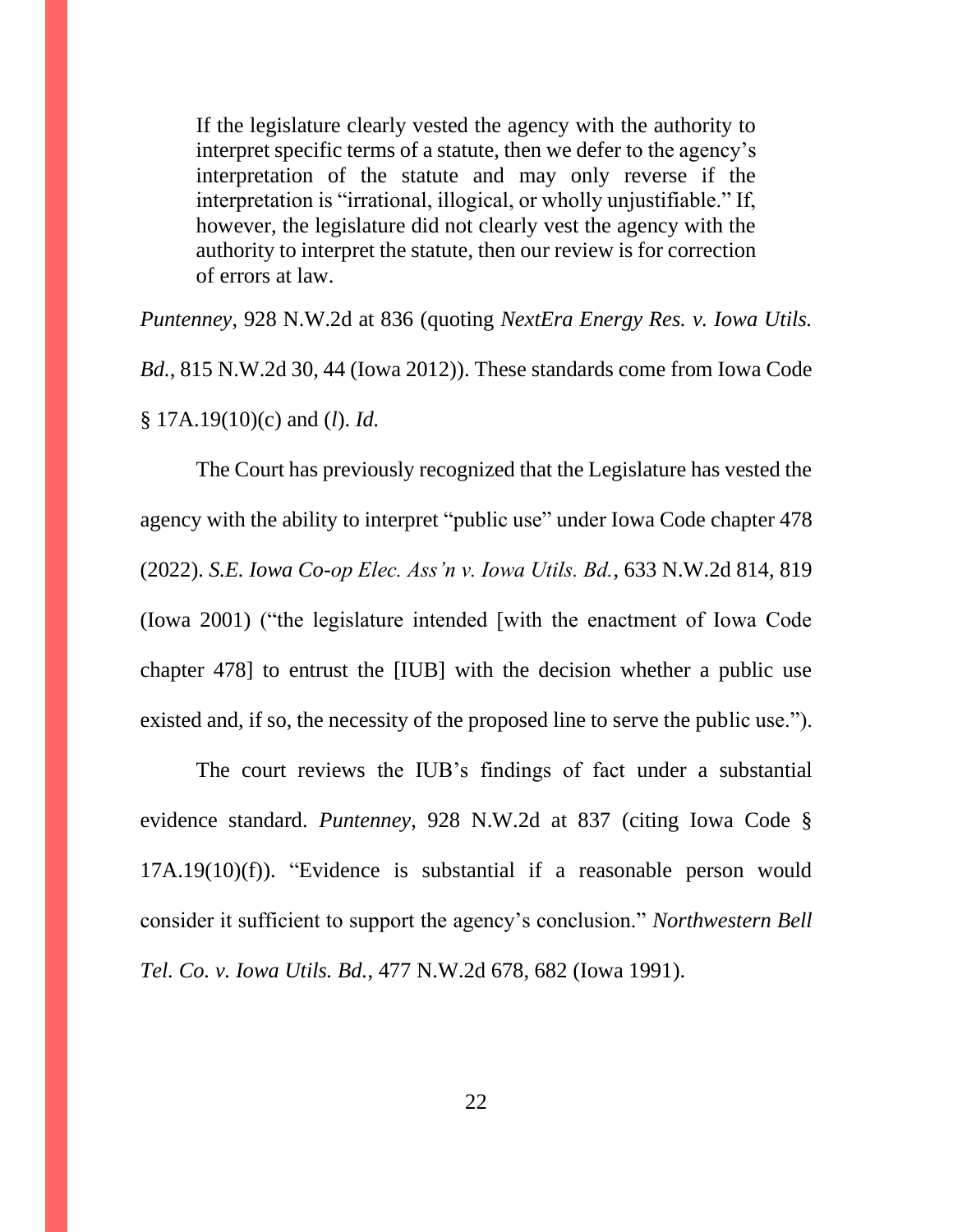#### <span id="page-22-0"></span>**C. Argument**

# 1. The IUB has been delegated the authority to interpret the term "public use" at Iowa Code section 478.4

<span id="page-22-1"></span>The Court has long recognized that the IUB has been vested with authority to interpret the "public use" of a proposed electric transmission line under Iowa Code § 478.4 (2022). The Court's understanding of the issue was stated succinctly in *S.E. Iowa Co-op*: "In enacting [Iowa Code] chapter 478, the legislature intended to entrust the Board with the decision whether a public use existed and, if so, the necessity of the proposed line to serve the public use." *S.E. Iowa Co-op*, 633 N.W.2d at 819 (Iowa 2001) (citing *Race v. Iowa Elec. Light & Power Co.*, 134 N.W.2d 335, 338 (Iowa 1965)).

Beyond simply affirming the IUB's authority to interpret the statute, the Court has also approved the IUB's application of the standard in numerous electric franchise cases over the years. Most relevant to this case, the Court has "already found the transmission of electricity to the public constitutes a public use as contemplated by section 478.4." *S.E. Iowa Co-op*, 633 N.W.2d at 820 (citing *Race*, 134 N.W.2d at 337, stating that "the transmission of electric current for distribution to the public is a public use" for which eminent domain could be granted). Altogether, the issue before the court is "whether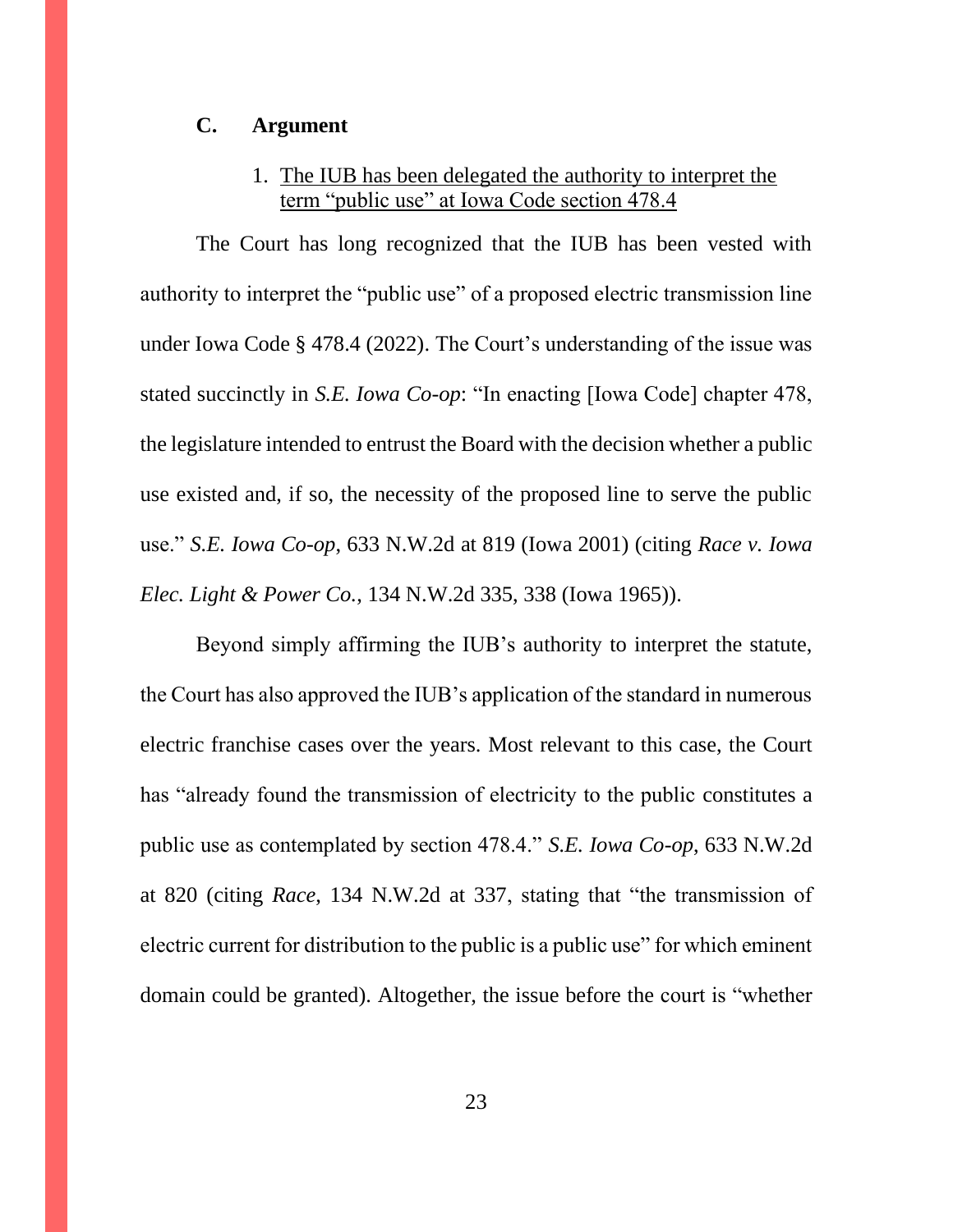the lines proposed in this case were necessary to serve that public use." *S.E. Iowa Co-op*, 633 N.W.2d at 820.

This analysis has not been modified by the Court's recent opinions in *Mathis* and *Puntenney*. In *Mathis*, the Court was asked to consider the IUB's authority to interpret the term "single site" in determining the size of an electric generating facility at Iowa Code chapter 476A. 934 N.W.2d at 427 ("Our focus here is on the narrow question of whether the legislature gave interpretive authority to the IUB to determine what is a 'single site' within the meaning of Iowa Code section 476A.1(5)."). Ultimately, the Court found that a broad delegation of rulemaking authority was insufficient to conclude that the legislature had vested the agency with the authority to interpret the term "single site." *Id.* at 428. But that decision was in no way relevant to the IUB's authority and discretion to determine whether a public use existed and the necessity of a proposed line to serve the public use.

The more relevant discussion is contained in *Puntenney*. The *Puntenney* court held that the legislature clearly vested the IUB with the authority to interpret "public convenience and necessity" as used in Iowa Code § 479B.9 for several reasons:

First, we believe "public convenience and necessity" is a term of art within the expertise of the IUB. *See Renda v. Iowa Civil*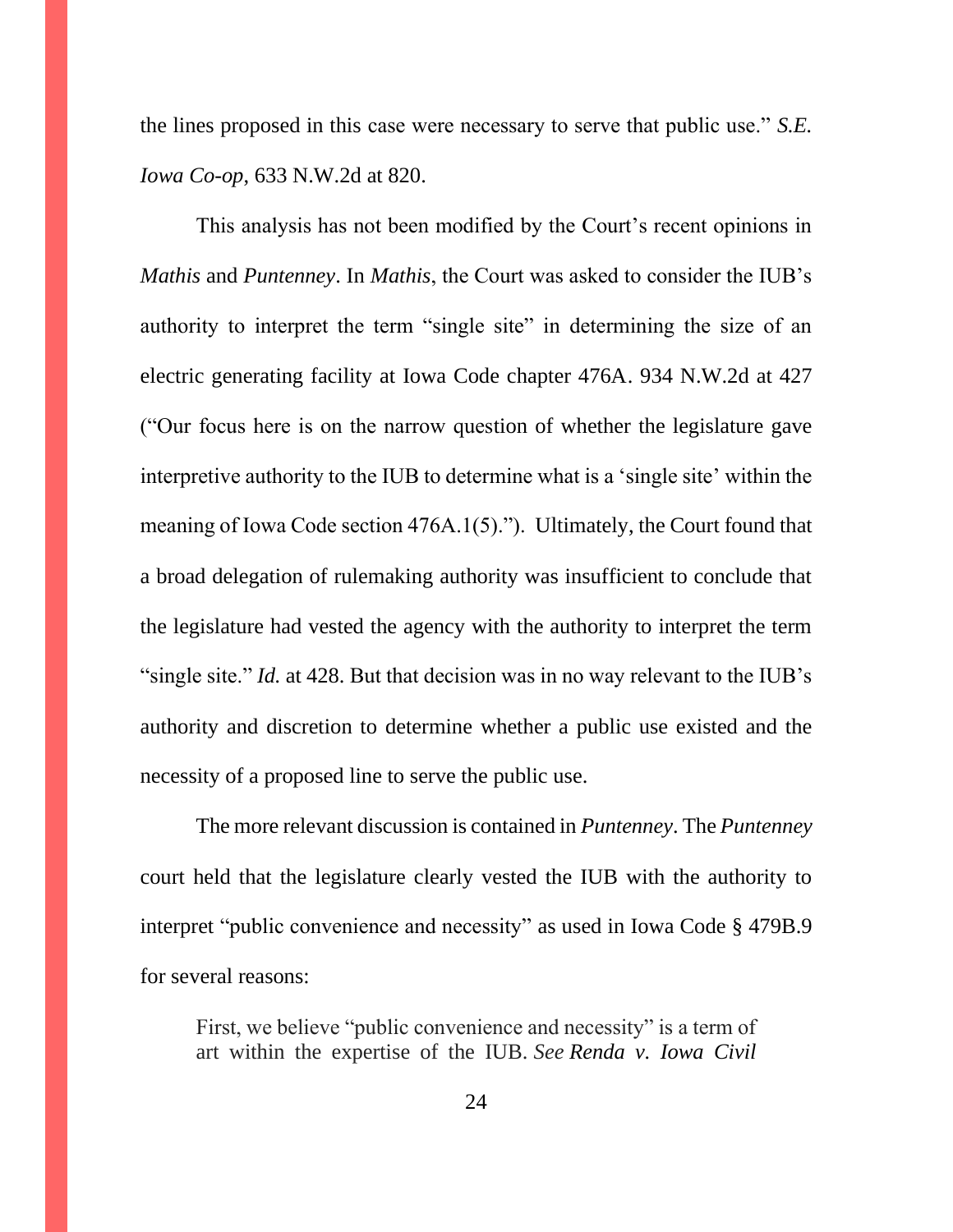*Rights Comm'n*, 784 N.W.2d 8, 14 (Iowa 2010) (referring to "a substantive term within the special expertise of the agency").

In addition, the Iowa Code itself indicates that the legislature wanted the IUB to have leeway in determining public convenience and necessity. Section 479B.9 states,

The board may grant a permit in whole or in part upon terms, conditions, and restrictions as to location and route as it determines to be just and proper. A permit shall not be granted to a pipeline company *unless the board determines* that the proposed services will promote the public convenience and necessity.

(Emphasis added.) The phrase "unless the board determines" seemingly affords the IUB deference. Otherwise, if the matter were to be left to judicial determination, the statute would say something like, "unless the proposed services will promote the public convenience and necessity."

Additionally, we have previously held that it is not a judicial function to determine whether a service will promote the public convenience and necessity. *See Application of Nat'l Freight Lines*, 241 Iowa 179, 186, 40 N.W.2d 612, 616 (1950) ("We have held several times that the determination whether the service proposed will promote the public convenience and necessity is a legislative, not a judicial, function.... It is not for the district court or this court to determine whether the commission has acted wisely nor to substitute its judgement for that of the commission.")

*Puntenney*, 928 N.W.2d at 836.

The rationale quoted above has equal application to the IUB's authority and discretion under section 478.4 and is not limited or diminished by the Court's determination that the phrase "public use," as it appears in Iowa Code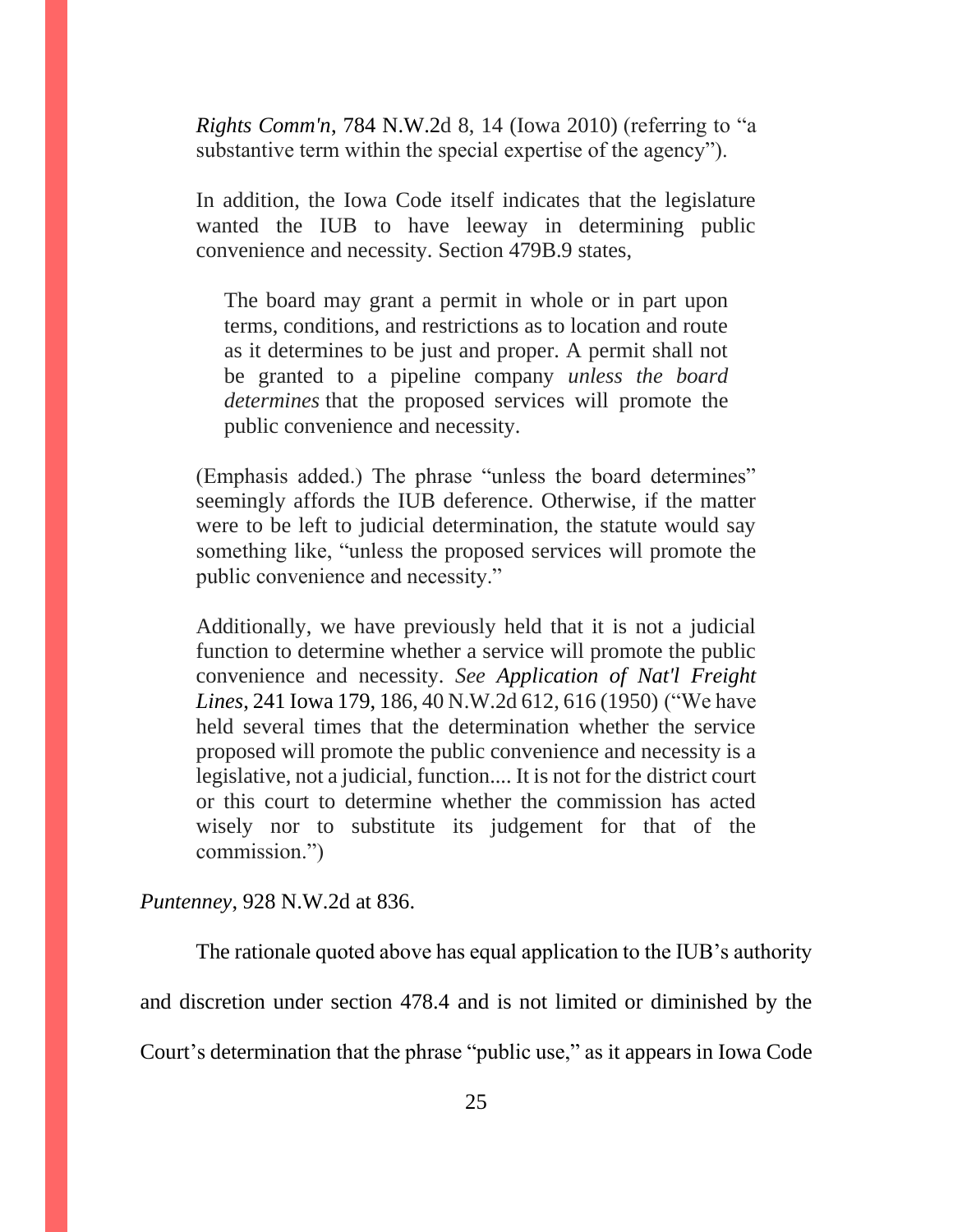sections 6A.21 and 6A.22, is not uniquely within the IUB's subject matter expertise. *See id.* at  $836-37$ <sup>1</sup> Much like section 479B.9 (2022), which states that the IUB shall not grant a permit to a pipeline company "unless the board determines" that the proposed services will promote the public convenience and necessity, section 478.4 states that "before granting the franchise, the utilities board *shall make a finding* that the line is necessary to serve a public use and represents an overall plan of transmitting electricity in the public interest." Iowa Code § 478.4 (2022) (emphasis added). In addition, section 478.4 requires the IUB "*consider* the petition" and "*determin[e] the propriety* of granting the franchise," and gives the IUB discretion to "grant the franchise in whole or in part upon the terms, conditions, and restrictions, and with the modifications as to location and route *as may seem to it just and proper*." *Id*. (emphasis added). Under the logic and example of *Puntenney*, there can be no conclusion but that the term "public use," as used in section 478.4, is a term of art within the expertise of the IUB and that the legislature wanted the IUB to have leeway in determining public use, much as this Court has already long

 $<sup>1</sup>$  The Court's inquiry there was the IUB's interpretation of that phrase over</sup> the states' "general eminent domain law that applies to all state agencies," not the IUB's authority to interpret "public use" in Iowa Code  $\S$  478.4 when the right of eminent domain is not in question. *Puntenney*, 928 N.W.2d at 836-37.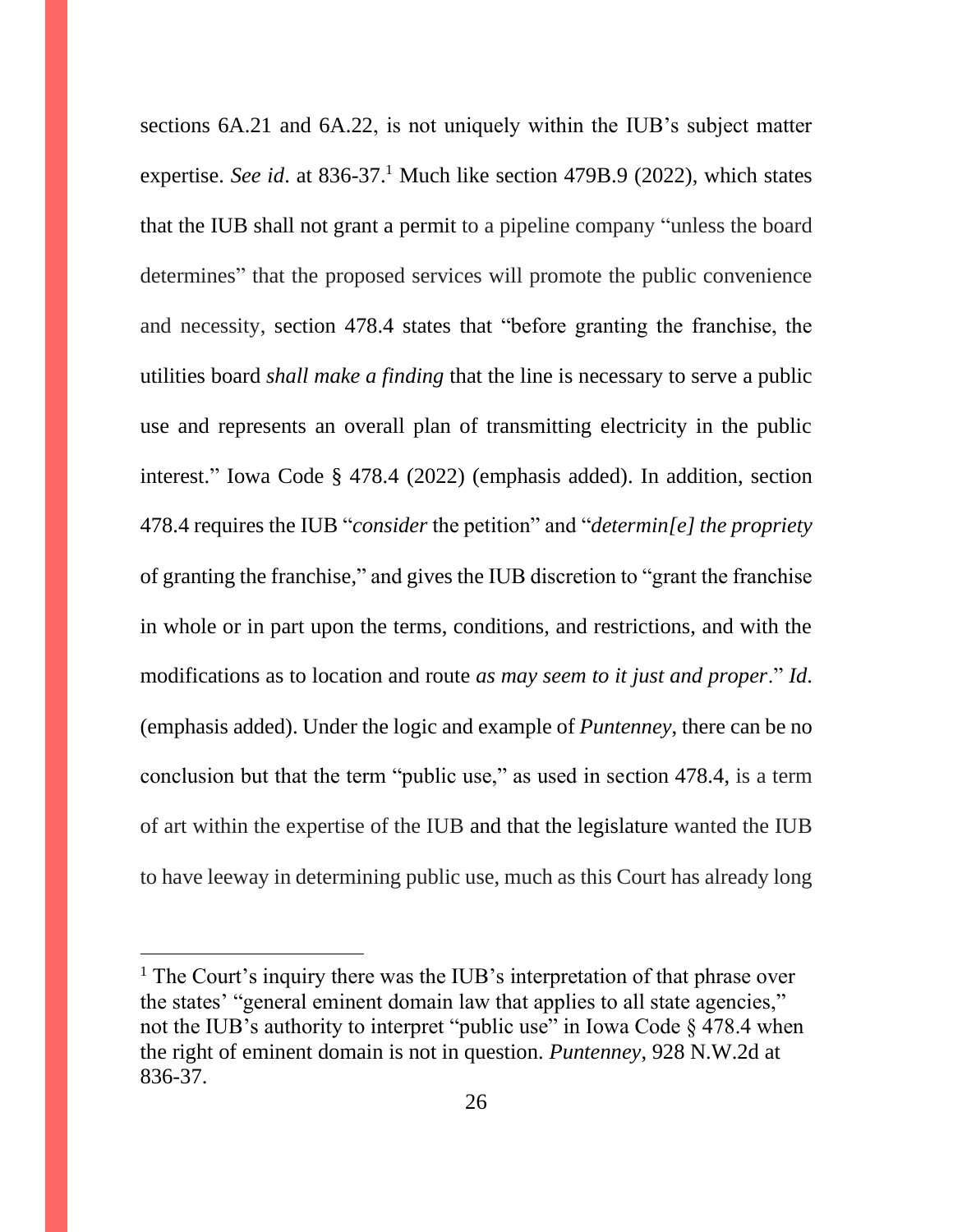held. As the Court reiterated in *Puntenney*, it is not for the district court or this court to determine whether the IUB has acted wisely nor to substitute its judgement for that of the IUB; accordingly, the Court should only reverse the agency's interpretation if it is "irrational, illogical, or wholly unjustifiable." Iowa Code § 17A.19(10)(*l*) (2022). Thus, the Court should affirm the District Court's conclusion that the IUB appropriately interpreted "public use" and affirmed the IUB's order.

> <span id="page-26-0"></span>2. Even if "public use" must align with eminent domain statutes, MidAmerican has shown the line serves a public use and has obtained the right of eminent domain in this proceeding

Even assuming *arguendo* that "public use" in section 478.4 establishes the same standard as the need for eminent domain, MidAmerican has met that standard. The Iowa Supreme Court has unequivocally answered the question of whether an IUB finding of public use is sufficient to justify the grant of eminent domain authority: "Much of defendant's argument is devoted to the proposition that the transmission of electric current for distribution to the public is a public use for which the power of eminent domain may be exercised. This is not open to doubt." *Vittetoe v. Iowa S. Utils. Co.*, 123 N.W.2d 878, 881 (Iowa 1963) (citing *Carroll v. City of Cedar Falls*, 261 N.W.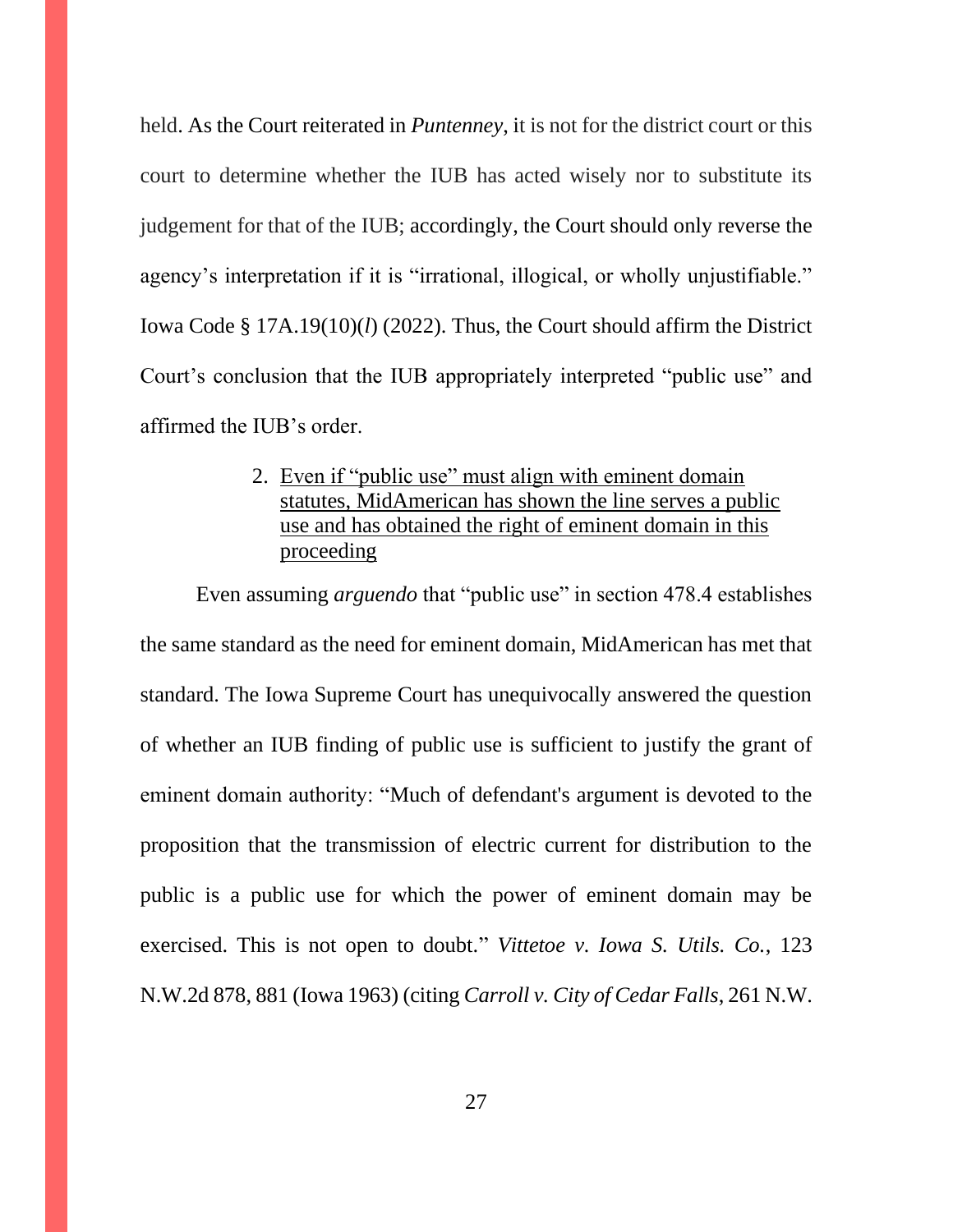652, 656-57 (Iowa 1935)). 2 "It is also settled that the transmission of electric current for distribution to the public is a public use for which the power of eminent domain may also be exercised." *Race*, 134 N.W.2d at 137. This reading has been affirmed again by the Court in *S.E. Iowa Co-op*.

This analysis has not been modified by the Court's holdings in either *Mathis* or *Puntenney*, as Juckette contends. (Juckette Br. 31-32). As noted above, *Mathis* is simply inapplicable to this proceeding. And while *Puntenney* does address the interpretation of the phrase "public use" as it appears in Iowa Code sections 6A.21 and 6A.22 (2022), it does not change the Court's analysis.

In *Puntenney*, the Court reiterated its support for Justice O'Connor's dissent in *Kelo v. City of New London*: "This case falls into the second category of *traditionally valid public use cases cited by Justice O'Connor*: *a* common carrier akin to a railroad or *public utility*. *This kind of taking has long been recognized in Iowa as a valid public use*, even when the operator is a

<sup>&</sup>lt;sup>2</sup> "It has been repeatedly held that electric light and power companies under the right of eminent domain can confiscate private property for use in its utility business. This is permitted solely upon the ground that it is to be used for a public purpose, although the profits and emoluments derived therefrom may and do belong to private corporations, and whose stock is owned by private individuals."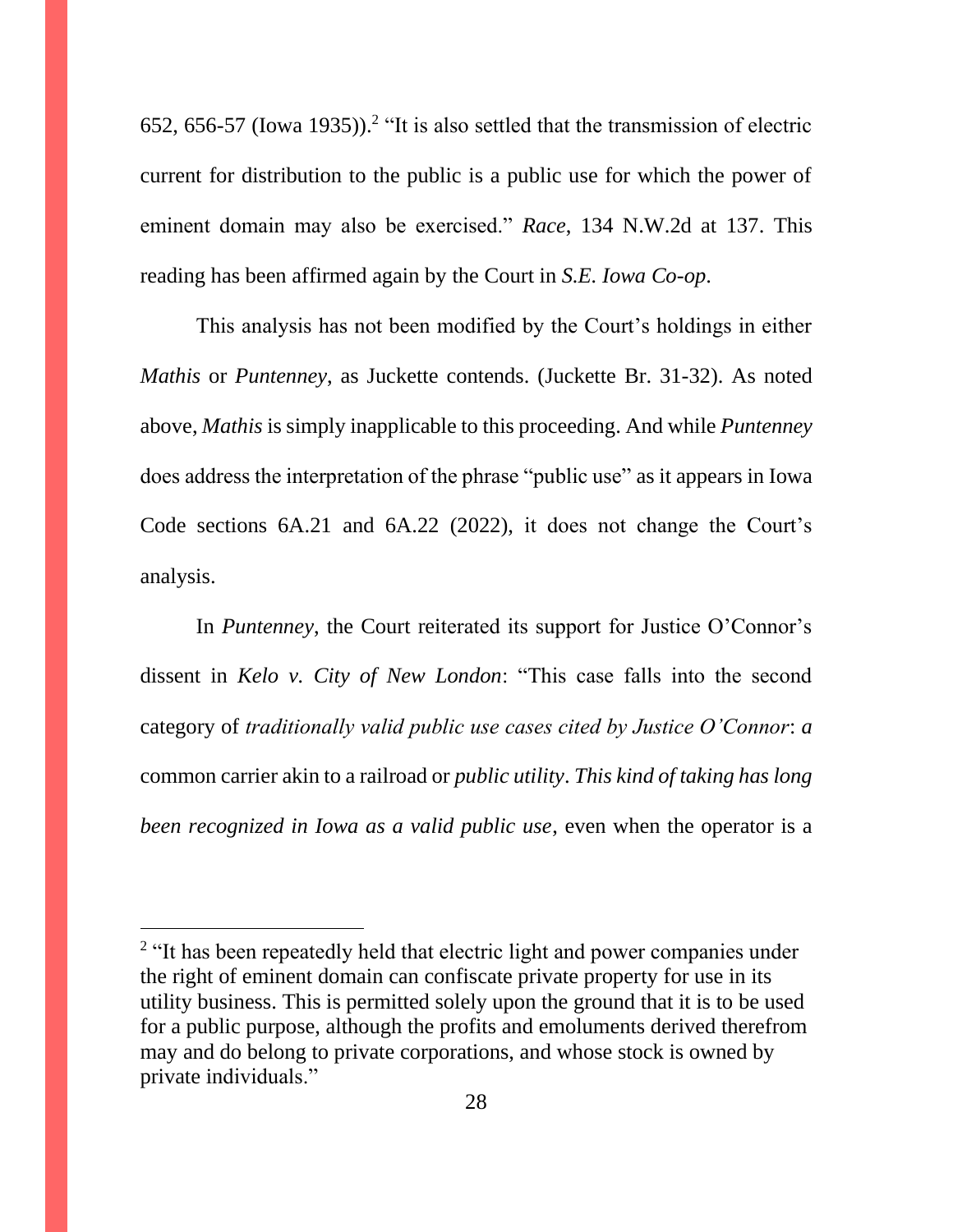private entity and the primary benefit is a reduction in operational costs." *Puntenney*, 928 N.W.2d at 848 (emphasis added) (citing *Kelo v. City of New London*, 545 U.S. 469, 498 (2005) (O'Connor, J., dissenting) ("[T]he sovereign may transfer private property to private parties, often common carriers, who make the property available for the public's use—such as with a railroad, a public utility, or a stadium"). Ultimately, the *Puntenney* Court held that the IUB's grant of eminent domain authority was appropriate, despite the fact no Iowans would actually use the pipeline to deliver or refine crude oil. 928 N.W.2d at 849. The court recognized that the public use concept was flexible and "does not hang on the presence of spigots and on-ramps." *Id.* at 851.

The fact that the Court found a pipeline that provides no direct service to Iowans is a valid public use for purpose of eminent domain compels the conclusion that MidAmerican's proposed transmission line is likewise a valid public use. In this particular case, MidAmerican has actually proposed a project with the kind of "spigots and on-ramps" the *Puntenney* petitioners demanded—as the record clearly indicates, Microsoft and other Iowans around the Maffitt Lake substation will not only use the electricity delivered by the transmission line but will also receive more reliable electric service as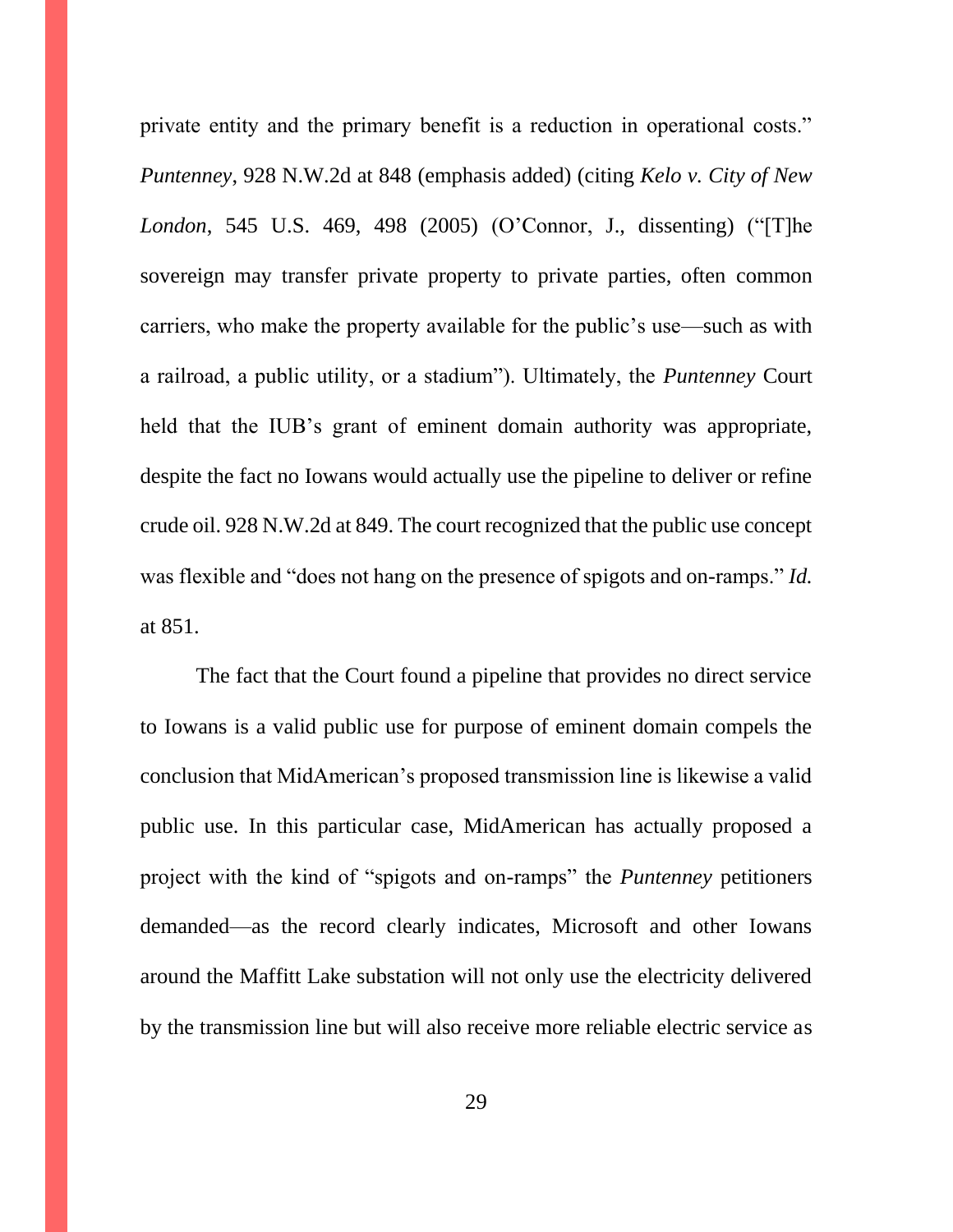a result of the proposed lines. (CR 905-08). If a crude oil pipeline with no onramps or off-ramps in the state is a public use, then electric lines delivering public utility services to Iowans certainly is as well.

As a final note, Juckette argues the Court should consider adopting the "public use" language from *SZ Enterprises, LLC v. Iowa Utils. Bd.*, 850 N.W.2d 441, 447 (Iowa 2014). (Juckette Br. 48-49). This would be completely inappropriate. First, *SZ Enterprises* is a case about whether a company providing electric service to the public is a "public utility" subject to regulation by the IUB, whether it is a "public utility" exempt from certain regulations like the exclusive service territory restrictions, and whether the company is an "electric utility" under Iowa Code § 476.22. 850 N.W.2d at 460-61. Although Juckette has decried this statement as a "red herring,"<sup>3</sup> it is literally the language used by the Court in framing the issue: "The first legal issue is whether Eagle Point should be considered a public utility under Iowa Code § 476.1." *Id.* at 460. Second, the term "public use" in that case is unrelated to either the "public use" language of Iowa Code chapter 478 or the "public use" standard of eminent domain under Iowa law; instead, the language is a caselaw construct adopted from the Arizona Supreme Court for

<sup>3</sup> Juckette Br. 49.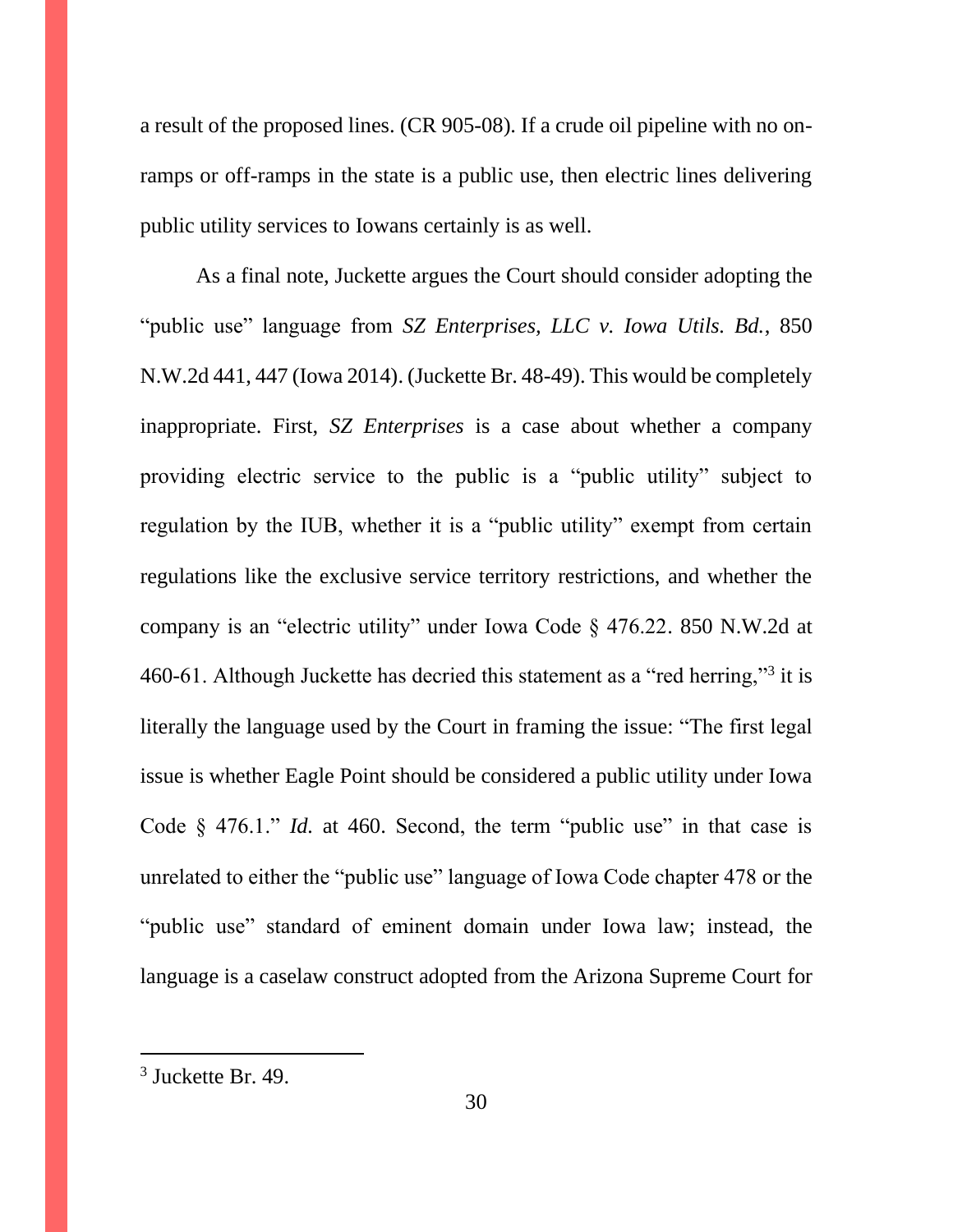a public utility determination which is not in question here. <sup>4</sup> This undermines Juckette's claims that "public use" is the same in all situations; if anything, *SZ Enterprises* shows the risk of attempting a formalized definition of "public use" across all areas of law, no matter how tangentially related. The Court should decline this invitation to modify decades of caselaw by substituting a different standard addressing a different question.

### 3. The record contains substantial evidence in support of MidAmerican's franchise and the Court should not supplant the IUB's well-supported findings of fact with conjecture

<span id="page-30-0"></span>After reviewing the record before the IUB, the Court should affirm the IUB's findings of fact and order granting the franchise. The Court reviews the agency's findings of fact under a substantial evidence standard. *Puntenney*, 928 N.W.2d at 837 (citing Iowa Code § 17A.19(10)(f)). The court reads the agency's findings broadly and liberally with an eye to uphold the decision rather than defeat it. *IBP, Inc. v. Al-Gharib*, 604 N.W.2d 621, 632 (Iowa 2000). The court gives deference to the agency's determinations of credibility.

<sup>4</sup> The *SZ Enterprises* court held that in evaluating whether a company providing electricity is "clothed with the public interest," the IUB should employ the eight-factor test developed in *Natural Gas Serv. Co. v. Serv-Yu Cooperative, Inc.*, 219 P.2d 324, 325-26 (Ariz. 1950) and adopted by this Court in *Iowa State Commerce Comm'n v. Northern Natural Gas Co.*, 161 N.W.2d 111, 114-15 (Iowa 1968). 850 N.W.2d at 466. The term "public use" in this context is the second factor in the eight-factor test. *Id.* at 458.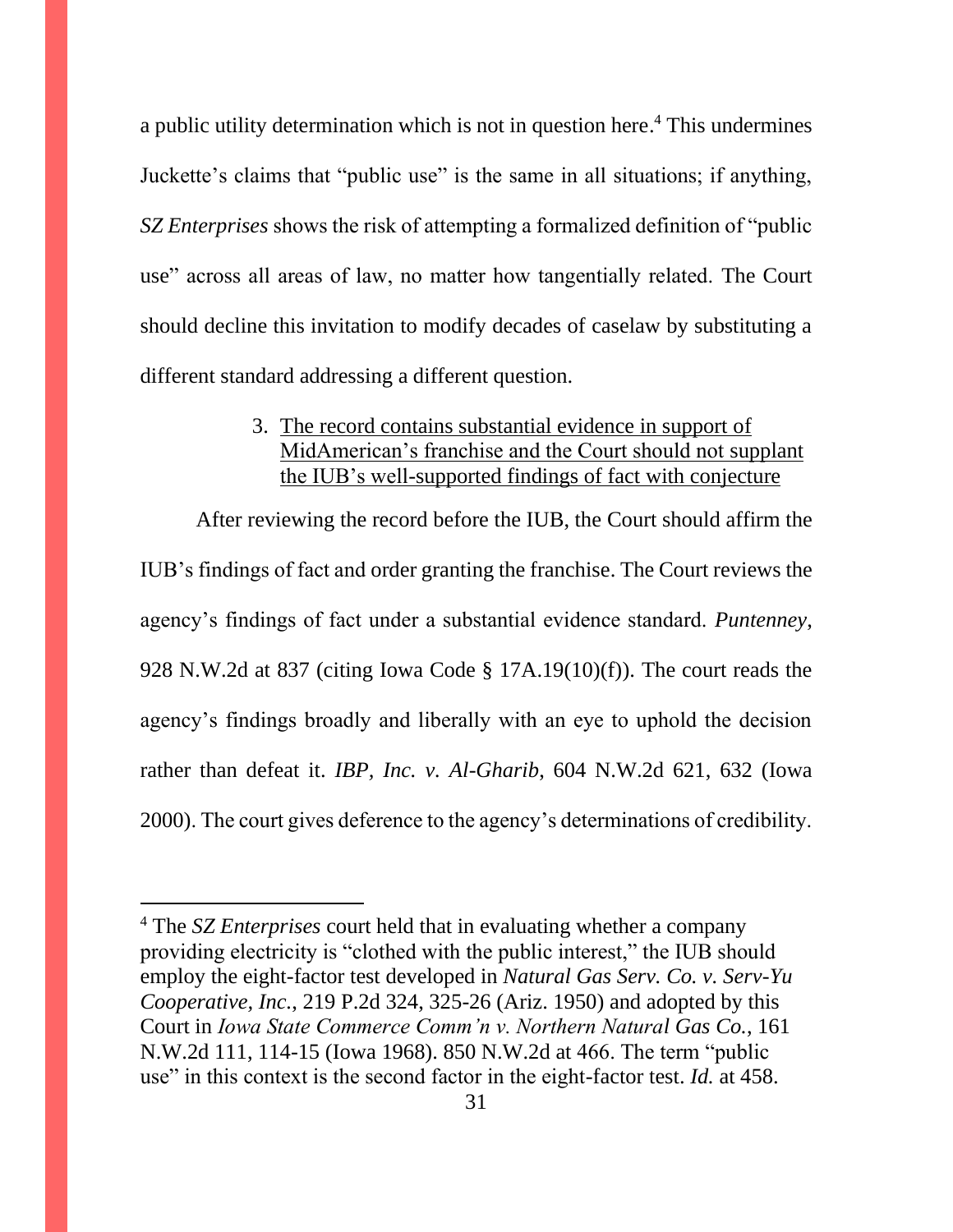*Broadlawns Med. Ctr. v. Sanders*, 792 N.W.2d 302, 306 (Iowa 2010). "The agency's decision does not lack substantial evidence merely because the interpretation of the evidence is open to a fair difference of opinion." *NextEra*, 815 N.W.2d at 42.

The District Court affirmed the findings of the IUB Order, finding that "the record contains substantial evidence to support the [IUB's] finding that MidAmerican demonstrated the proposed project is necessary to meet current and future transmission needs, will increase system reliability and flexibility, and will support current and anticipated load growth." (CR 908, Dist. Court Order p. 9). In so finding, the District Court cited to testimony offered by MidAmerican witness Michael Charleville, who testified that:

- "Proposed new lines would provide additional electric feeds to the Maffitt Lake substation . . . which would increase electric service reliability to the substation and the customers it serves" (CR 198-02);
- "The proposed lines would allow for 'immediate reliability support' in the area by allowing more of the local load to be moved to the Maffitt Lake substation from existing substations further away . . . [which] will reduce [customers'] exposure caused by long distribution lines and the associated risk for outages" (CR 202);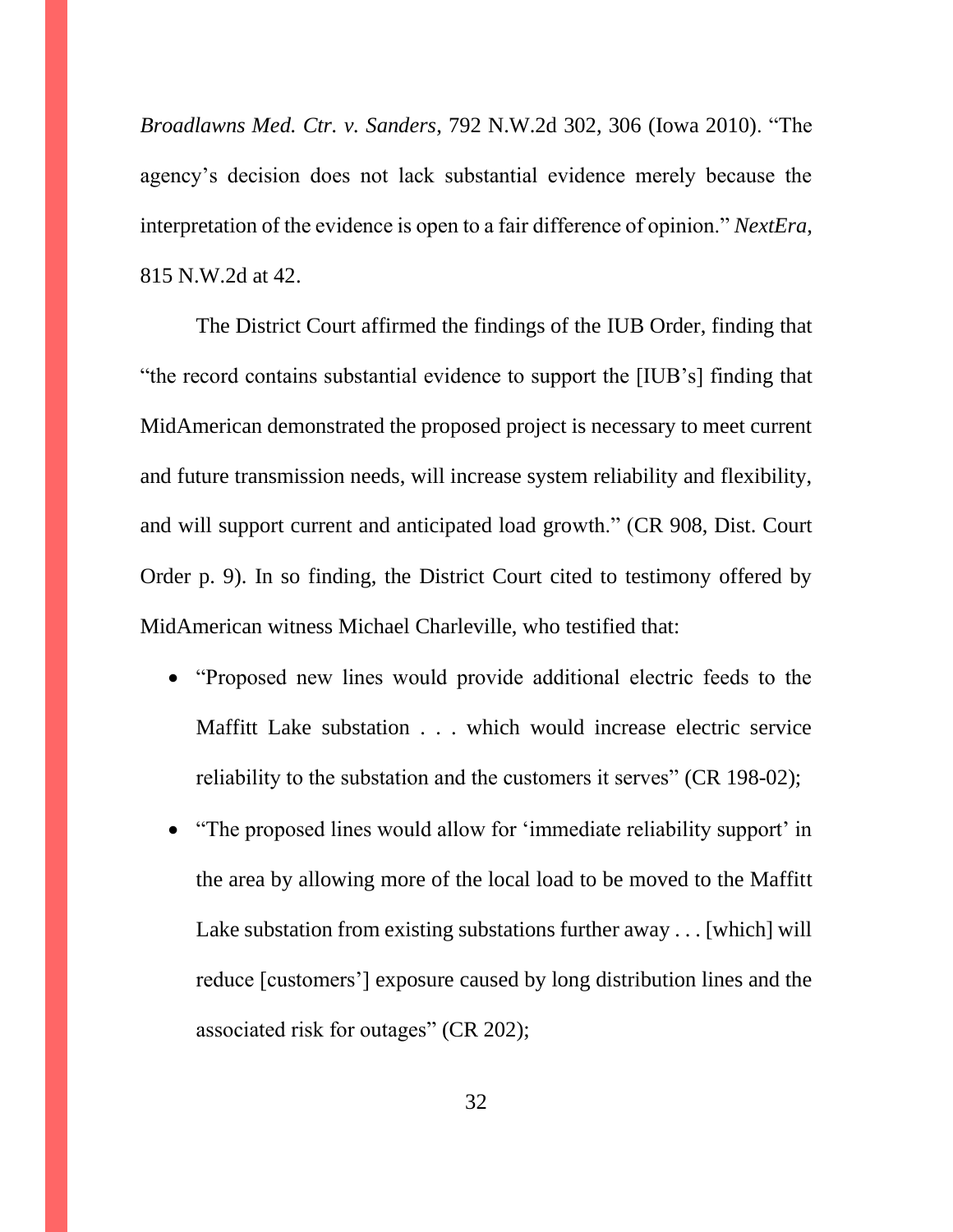• "Significant industrial growth is occurring in the area, with the construction of a third data center in southern West Des Moines and Cumming area [and d]ue to the projected load growth and MidAmerican's inability to serve significant loads from the existing area feeders, new facilities are required." (CR. 201).

In addition to the evidence cited by the District Court, the record contains additional evidence in support of the Maffitt Lake substation and the need for additional feeds to the substation to serve anticipated load growth and improve reliability:

- City planning maps from the Cities of Cumming and West Des Moines about their plans for the area around the Maffitt Lake substation, including additional residential, commercial, and industrial development (CR 210-11);
- Testimony from Juckette that development was coming "[her] direction quicker than anticipated" and a hearing exhibit from the City of West Des Moines describing significant infrastructure improvements undertaken by the City to accommodate the growth. (CR 671-72, 752).

Taken together, substantial evidence in the record supports the IUB's findings that the proposed lines are necessary to serve a public use by providing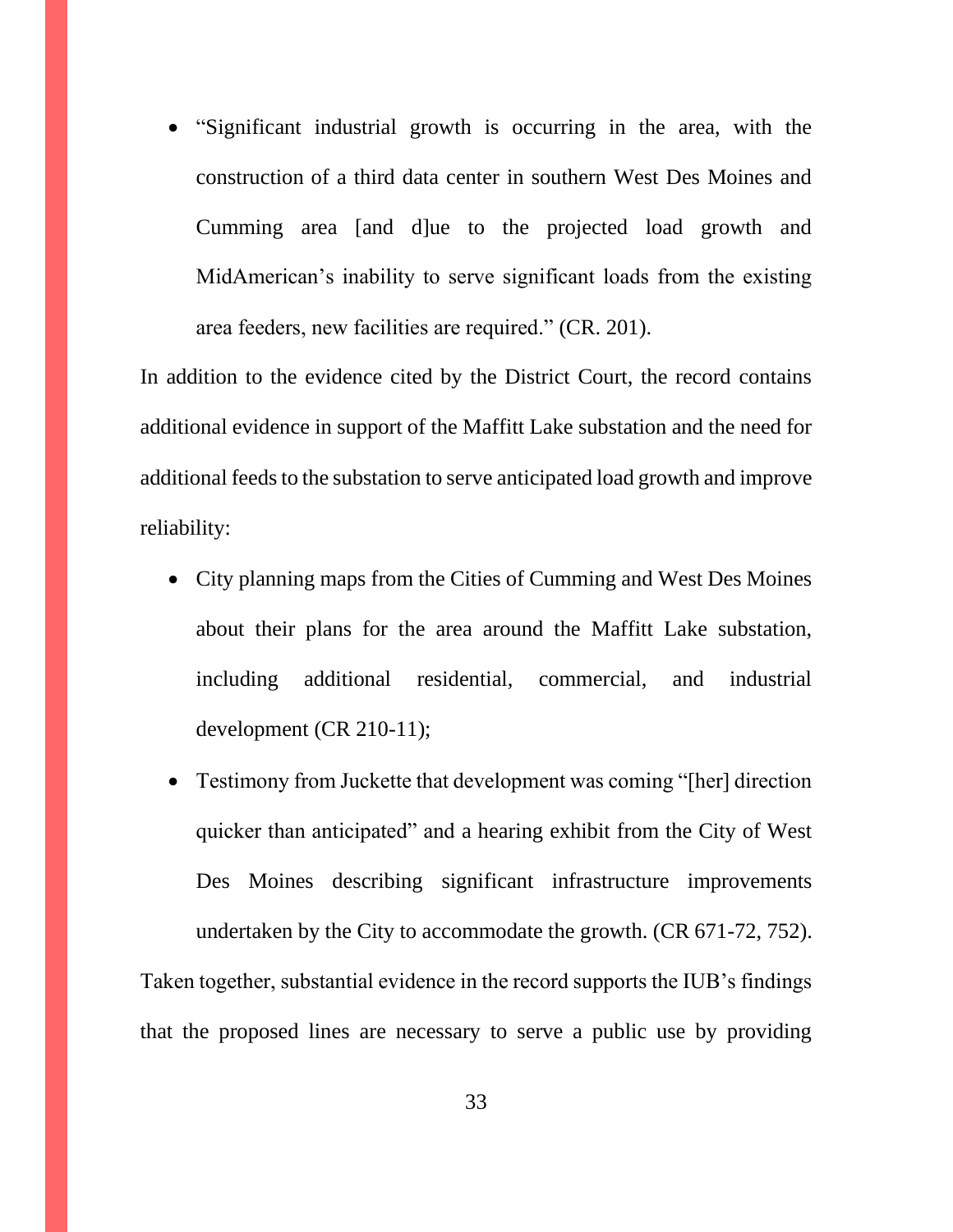support for anticipated near-term load growth in the area and improving customer reliability by providing additional feeds and minimizing line length from other substations.

Juckette's argument that a public use has not been established by substantial evidence relies conclusory statement based on portions of the record taken out of context. (Juckette Br. 41-50). The Court should take the record as whole and should decline to replace the IUB's well-reasoned findings of fact with conjecture based on select references that are used to make incorrect assumptions and assertions about utility regulation. <sup>5</sup> *See* Iowa Code  $§$  17A.19(10)(f)(3) (2022) (explaining that the record as a whole includes "any determinations of veracity by the presiding officer who personally observed the demeanor of the witnesses and the agency's explanation of why the relevant evidence in the record supports its material findings of fact."). A perfect example of this is Juckette's claim that the facilities construction agreement ("FCA") between MidAmerican represents

<sup>5</sup> Specifically, Juckette asks this Court to conclude that Microsoft is not a member of the public, that the proposed line would offer no service to additional customers, and that the terms of the facilities construction agreement ("FCA") creates an impermissible double-profit for MidAmerican. These contentions are irrelevant to the IUB's statutory inquiry and not supported by any reasonable reading of the record.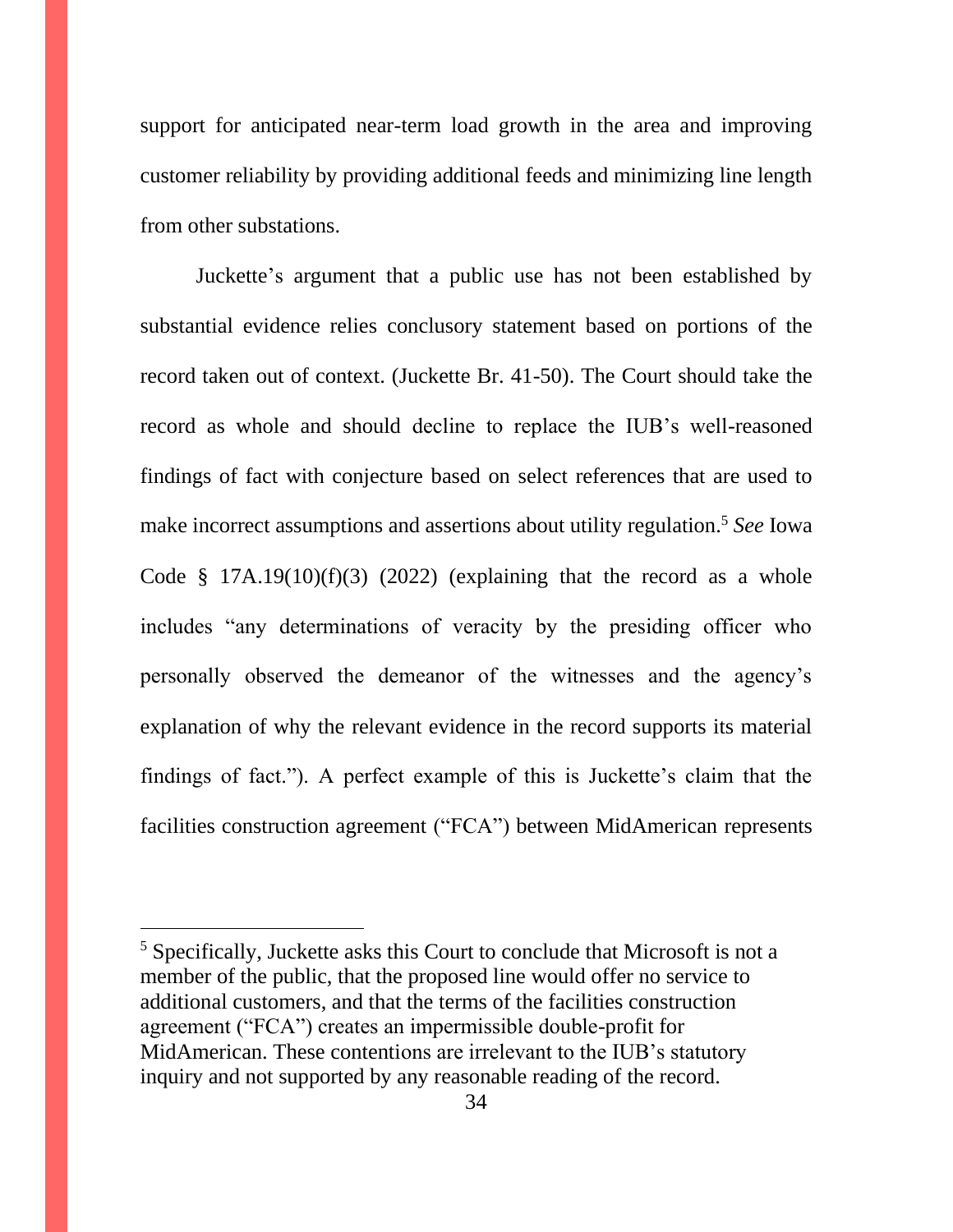an improper relationship that results in MidAmerican "double-dipping" at its customers' expense. (Juckette Br. at 43-47). This is demonstrably false. MidAmerican has a legal obligation to serve any customer in its exclusive electric service territory. *See* Iowa Code § 476.25 (2022); *see also* Iowa Code §§ 476.3, 476.8 (2022). The terms of the FCA, which considers a customers' use against the cost of providing the customer service, is legally required by the IUB's rules and is binding upon MidAmerican and its customers through MidAmerican's IUB-approved tariff. *See* Iowa Code § 476.5 (2022) (requiring a utility to offer services pursuant to its IUB-approved tariff and prohibiting a utility from making or granting any unreasonable preferences or advantages as to rates or services to any person); Iowa Admin. Code 199— 20.3(13)(c) (effective Dec. 8, 2021) (describing the contractual and financial requirements for electrical line extensions); MidAmerican Energy Company Electric Tariff No. 2, *Section 4 – Expansion of Electric Distribution System*, Sheet Nos. 67-77, 82 (March 9, 2022), https://www.midamericanenergy.com/media/pdf/iowa-electric-tariffs.pdf. The existence and use of the FCA and the terms contained therein are not only proper, but legally required. As the entity which regulates all of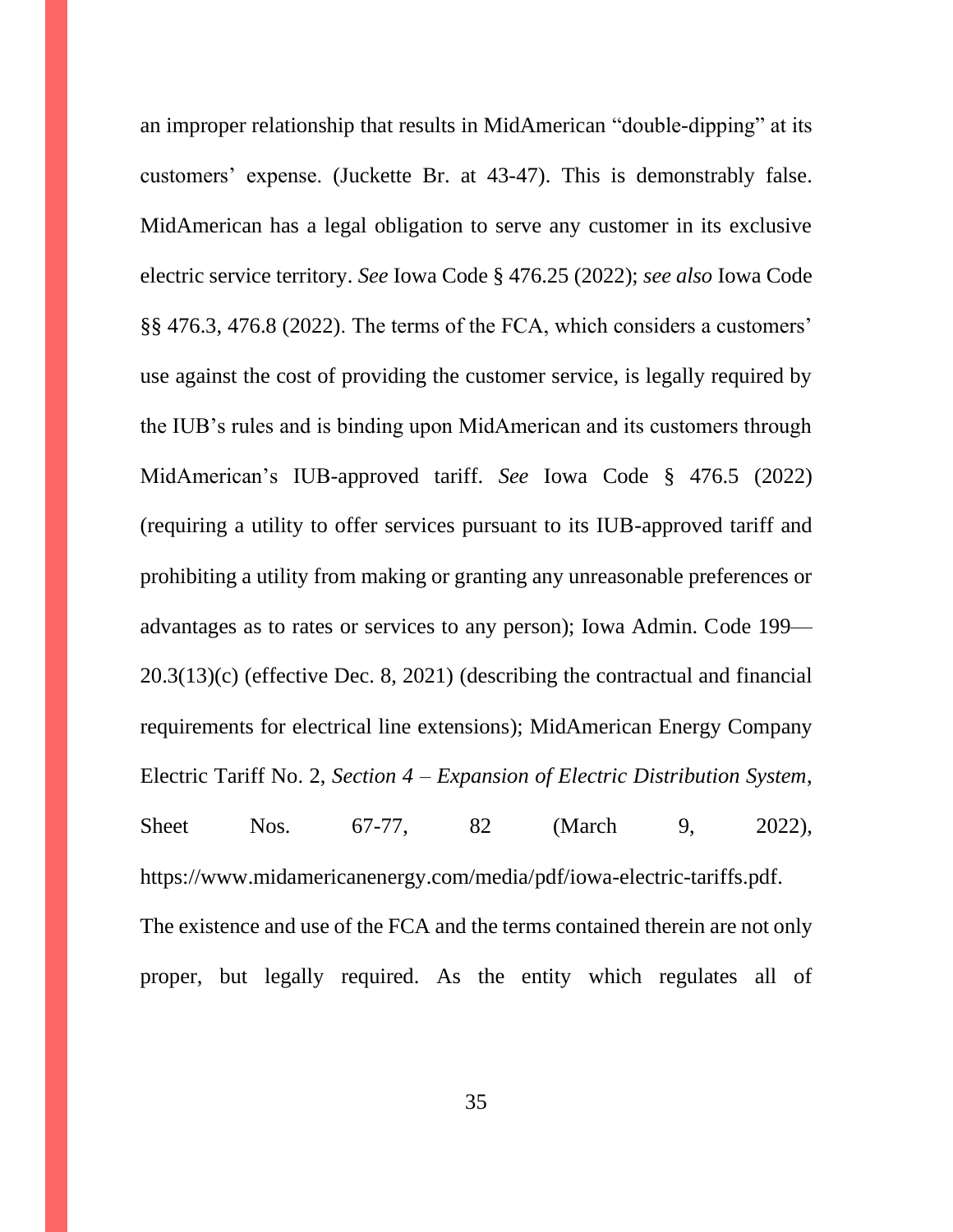MidAmerican's services, charges, and rates,<sup>6</sup> the IUB was uniquely positioned (and in fact exclusively positioned by the Legislature) to address these claims if they were reasonable or relevant to the proceeding.

The confusion offered by Juckette's conclusions is a perfect example of why the Court has long deferred to the IUB's interpretation of public use and the agency's broad experience with the esoteric world of utility rate regulation. "We afford considerable deference to the agency's expertise, especially when the decision involves the highly technical area of public utility regulation." *S.E. Iowa Co-op*, 633 N.W.2d at 818. It is important to note that the IUB order does not spend time on these issues because the contentions are irrelevant to the Board's analysis under section 478.4 and contrary to the entire body of existing regulated utility law. The Court should not discard sixty-plus years of utility regulation based on conclusory statements and should recognize the IUB's technical expertise in the area of utility regulation regarding Juckette's unsubstantiated claims of impropriety.

The Court has previously affirmed the IUB's authority to grant franchises when substantial evidence in the record supported the need to serve

<sup>&</sup>lt;sup>6</sup> "The utilities board within the utilities division of the department of commerce shall regulate the rates and services of public utilities to the extent and in the manner hereinafter provided". Iowa Code § 476.1.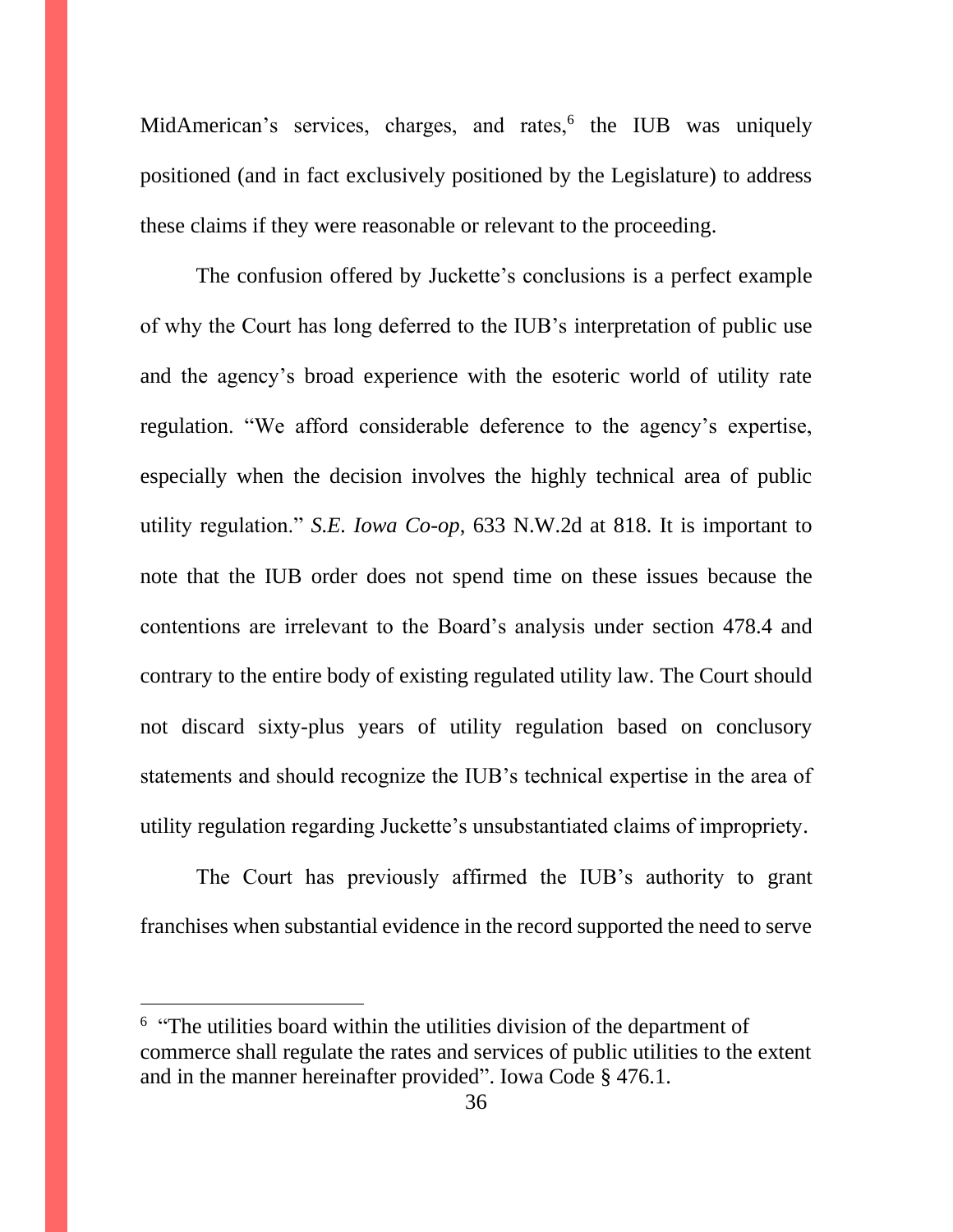future load and improve system reliability. *Fischer v. Iowa State Commerce Comm'n*, 368 N.W.2d 88, 97-98 (Iowa 1985) (affirming the IUB's Iowa Code § 478.4 "public use" finding where the evidence showed the proposed line both improved the ability to serve anticipated future load and improve system reliability); see also *Bradley v. Iowa Dep't of Commerce*, No. 01-0646, 2002 WL 31882863 at \* 5 (Iowa Ct. App. Dec. 30, 2002) (affirming the IUB's finding of a public use when the record included evidence that the proposed line "is necessary to increase the reliability of service, accommodate occurring and anticipated load growth, and reasonably assure the availability, quality, and reliability of service"). The Court should follow those holdings and again affirm the IUB's findings of fact.

On appeal, Juckette has not challenged the District Court's conclusion that the IUB correctly found the proposed line complied with the second prong of the section 478.4 test: that the line represents a reasonable relationship to an overall plan of transmitting electricity in the public interest. *See* Iowa Code § 478.3(2) (2022) (outlining the eight factors a utility must demonstrate to the IUB to show the "reasonable relationship"). These elements include a finding that the route selected by MidAmerican, including the route along the public road right-of-way in question, and approved by the IUB complies with Iowa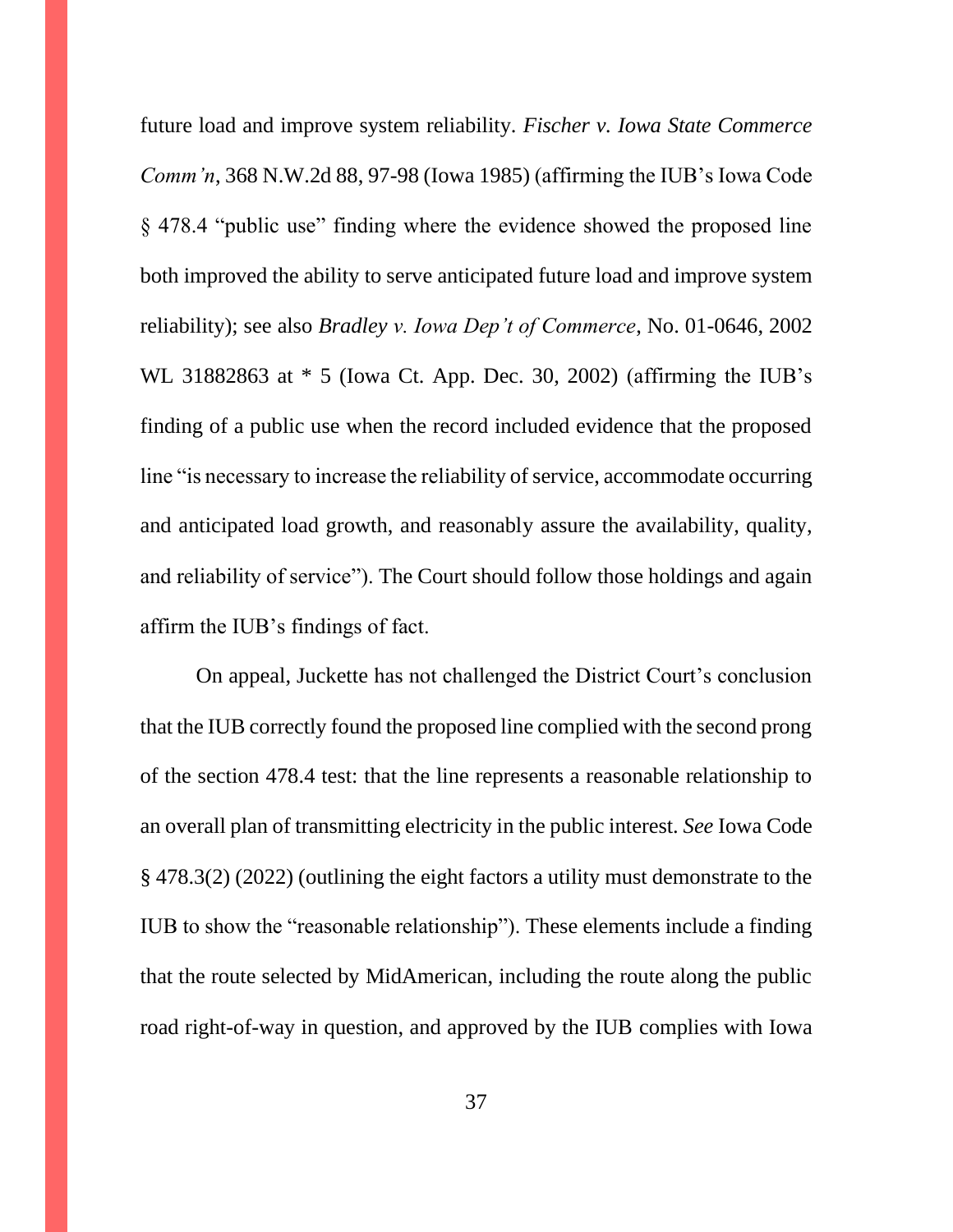Code § 478.18 (2020) and is supported by substantial evidence in the record. (Dist. Ct. Order p. 9-12.). Accordingly, the Court should affirm the District Court's conclusion on this issue.

# <span id="page-37-0"></span>**II. IOWA CODE § 306.46 IS CONSTITUTIONAL AND THE IUB'S GRANT OF FRANCHISE DOES NOT CREATE AN IMPROPER TAKING**

#### **A. Preservation of Issue**

<span id="page-37-2"></span><span id="page-37-1"></span>MidAmerican agrees that this issue has been preserved.

#### **B. Standard of Appellate Review**

There are two issues for the Court to consider in this appeal: (1) the interpretation of Iowa Code § 306.46 as applied to this case by the IUB and the District Court; and (2) the constitutionality of Iowa Code § 306.46. With respect to the first issue, the court will reverse an agency action "when it is based upon an erroneous interpretation of a provision of law whose interpretation has not clearly been vested by a provision of law in the discretion of the agency." *Mathis*, 934 N.W.2d at 427 (quoting Iowa Code § 17A.19(10)(c)) (internal quotations omitted). With respect to the second issue, the court's review is de novo. *Puntenney*, 928 N.W.2d at 836.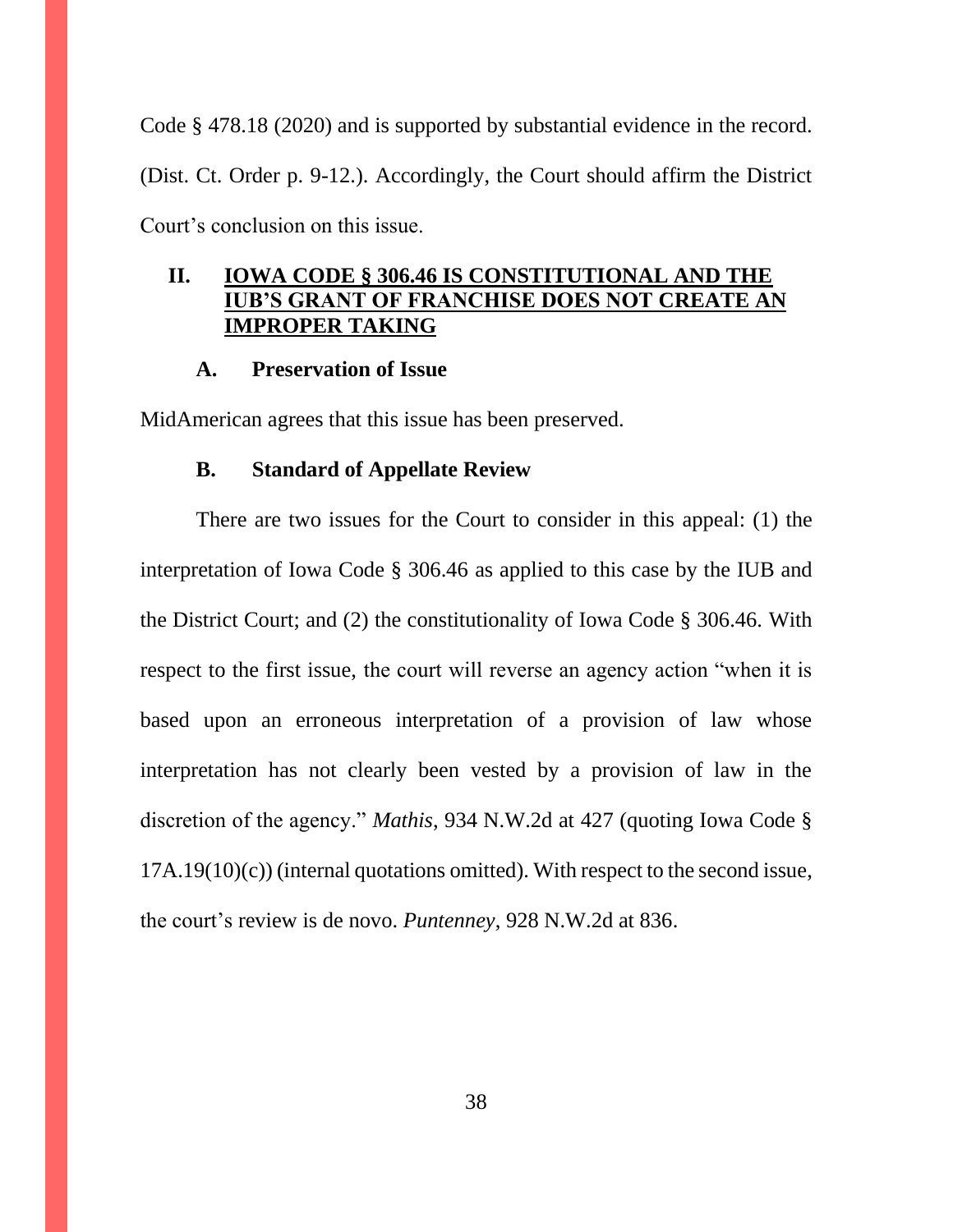### <span id="page-38-0"></span>**C. Argument**

# 1. The IUB's application of Iowa Code § 306.46 is reasonable and is not impermissibly retroactive in application

<span id="page-38-1"></span>At the outset, it is important to recognize that the IUB's Order does not grant MidAmerican any property rights over Juckette's property. Indeed, the issue at hand is the IUB's application of Iowa Code § 306.46 (2022(. The IUB's only ability to affect property rights is when a utility requests, and the IUB grants, the right of eminent domain authority. Iowa Code § 478.6(3) (2022) ("When the board grants a franchise . . . such person, company, or corporation shall be vested with the power of condemnation *to such extent as the board may approve and find necessary* for public use") (emphasis added); Iowa Code § 478.15 ("Any person, company, or corporation having secured a franchise as provided in this chapter shall thereupon be vested with the right of eminent domain to such extent as the utilities board may approve, prescribe and find necessary for public use"). In this case, MidAmerican has not received the right of eminent domain from the IUB over any portion of Juckette's property. Accordingly, the IUB has not granted MidAmerican any property interest in Juckette's property either in fact or in the IUB's application of section 306.46.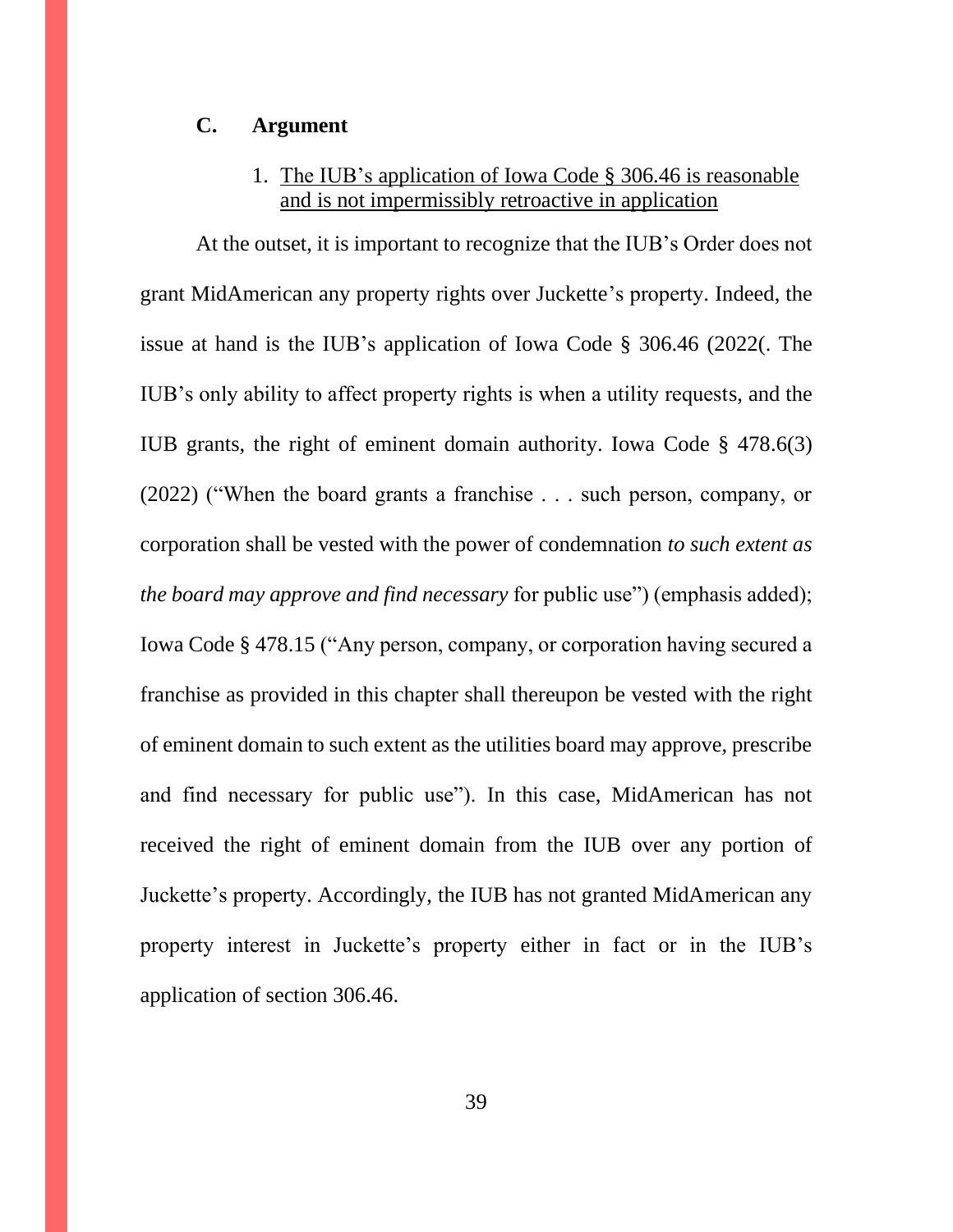An analysis of the IUB's application of Iowa Code § 306.46 follows that of a court, which starts with whether the language of the statute is ambiguous. *State v. Richardson*, 890 N.W.2d 609, 616 (Iowa 2017). "If the language is unambiguous, our inquiry stops there." *Id.* "A statute is ambiguous if reasonable minds can differ or are uncertain as to the meaning of the statute." *Id.* (quoting *Rhoades v. State*, 880 N.W.2d 431, 446 (Iowa 2016)). To consider whether a statute is ambiguous, the court considers the statute as a whole and considers the context of the language of the statute. *Richardson*, 890 N.W.2d at 616. "The objective of statutory interpretation is to determine the legislature's intent in passing the statute." *Myria Holdings Inc. v. Iowa Dep't Revenue*, 892 N.W.2d 343, 348 (Iowa 2017). Ultimately, "[i]t is universally accepted that where statutory terms are ambiguous, courts should interpret the statute in a reasonable fashion to avoid absurd results." *Brakke v. Iowa Dep't of Naural Res.*, 897 N.W.2d 522, 534 (Iowa 2017). Similarly, "A statute should not be interpreted to read out what is in a statute as a matter of clear English and should not render terms superfluous or meaningless." *Des Moines Flying Serv., Inc., v. Aerial Servs., Inc.*, 880 N.W.2d 212, 220 (Iowa 2016) (internal citations omitted).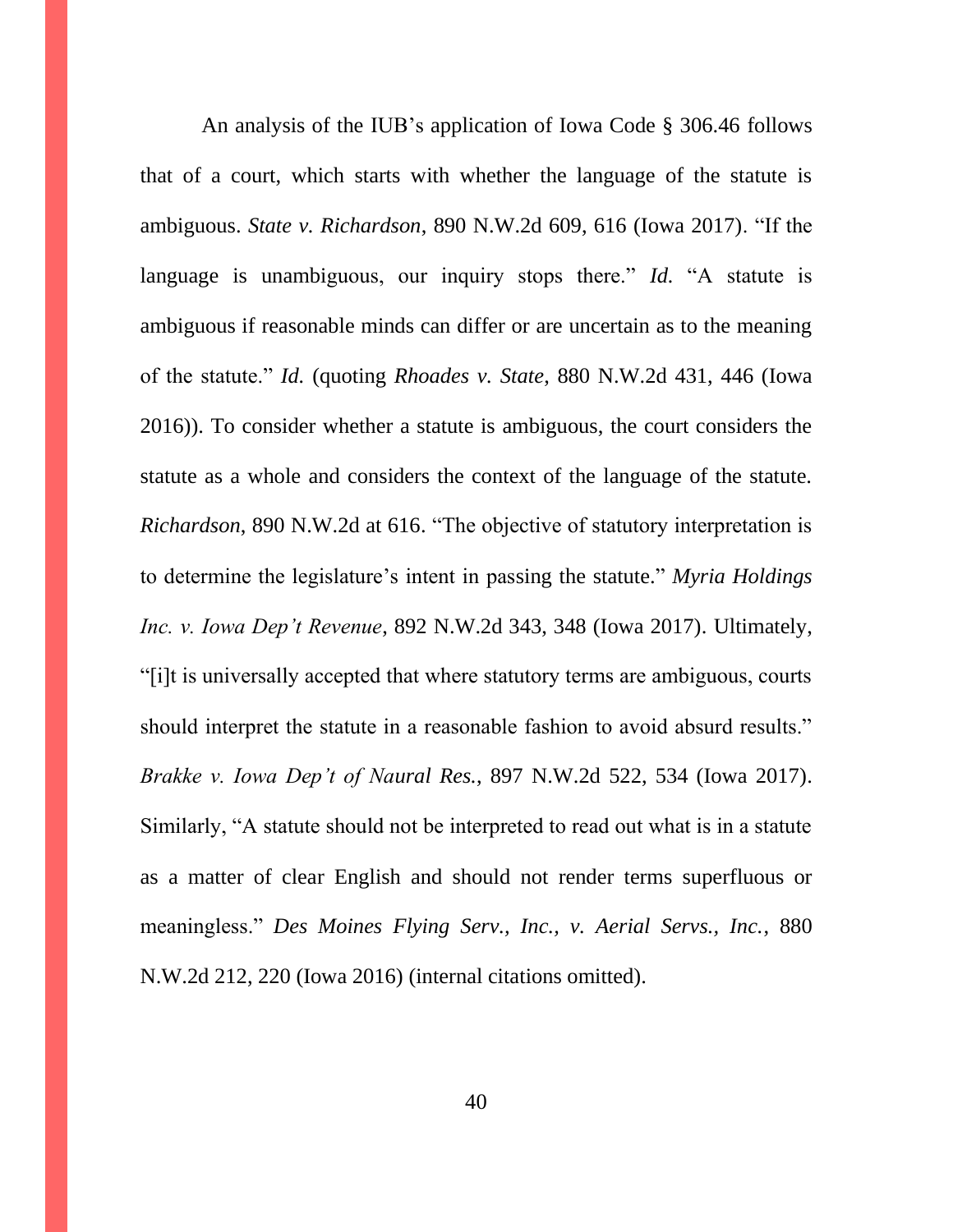In attempting to determine legislative intent, the Court presumes that the Legislature intends for enacted statutes to be constitutional; effective in their entirety; just and reasonable in result; feasible in execution; and favoring the public interest over any private interest. Iowa Code §4.4 (2022). Further, when analyzing a statute, the Court considers the object sought to be obtained by the statute; the circumstances under which the statute was enacted; the common law or former statutory provisions, including laws upon the same or similar subjects; the consequences of a particular construction; and the preamble or statement of policy. Iowa Code § 4.6 (2022).

The IUB's interpretation of the statute is reasonable because the statute itself is unambiguous—there is no room for reasonable minds to differ on what the statute permits or what it means, particularly because all relevant terms are defined. Section 306.46(1) (2022) states:

A public utility may construct, operate, repair, or maintain its utility facilities within a public road right-of-way. The location of new utility facilities shall comply with section 318.9. A utility facility shall not be constructed or installed in a manner that causes interference with public use of the road.

It is important to note that Iowa Code chapter 306 addresses the "establishment, alteration, and vacation of highways" and the jurisdictional parameters of each highway authority over all roads located throughout the state of Iowa. Iowa Code §§ 306.2(1);  $306.3(3) - (9)$ ; and 306.4 (2022). It is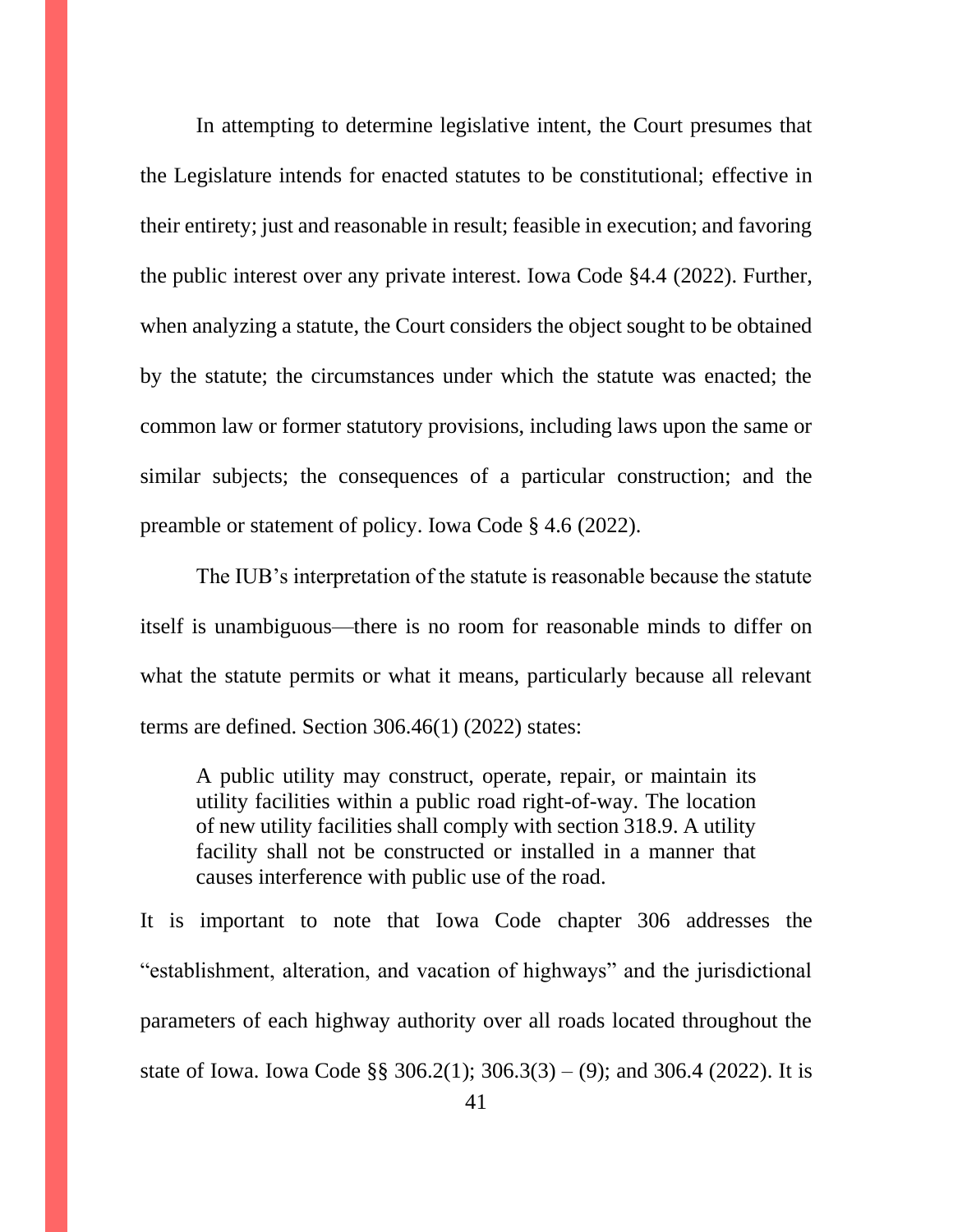equally important to note that Iowa Code section 306.46 resides within that chapter and that every essential term contained in that section is specifically defined therein. Iowa Code § 306.46(2) (2022) (defining the terms "public utility" and "utility facilities"); Iowa Code § 306.3(7) (2022) (defining "public road right-of-way")<sup>7</sup> Finally, it is significant that Iowa Code § 306.46(1) requires compliance with another code section specifically addressing the locating of utility facilities in Iowa's public road rights-of-way. See Iowa Code § 318.9 (2022) (addressing the location, relocation, and removal of utility facilities from public road rights-of-way). Thus, Iowa Code § 306.46(1), when read in its proper and complete context, is a clear and unambiguous statement by the Legislature of its intent to allow existing areas of land already under the possession, control, and use of the applicable road authority to also be incidentally used by a pubic utility for the placement of utility facilities. The placement of utility facilities is limited by not only the road authority's right in the property and a prohibition on interfering with use of the road, but also with the understanding that the utility facility is subject to the road authority's power to require relocation or removal at any time upon

<sup>&</sup>lt;sup>7</sup> The definitions do not include the "state versus county" distinction Farm Bureau insists create a meaningful distinction from the Alaska statute Iowa Code § 306.46 follows. (Farm Bureau. Br. 25).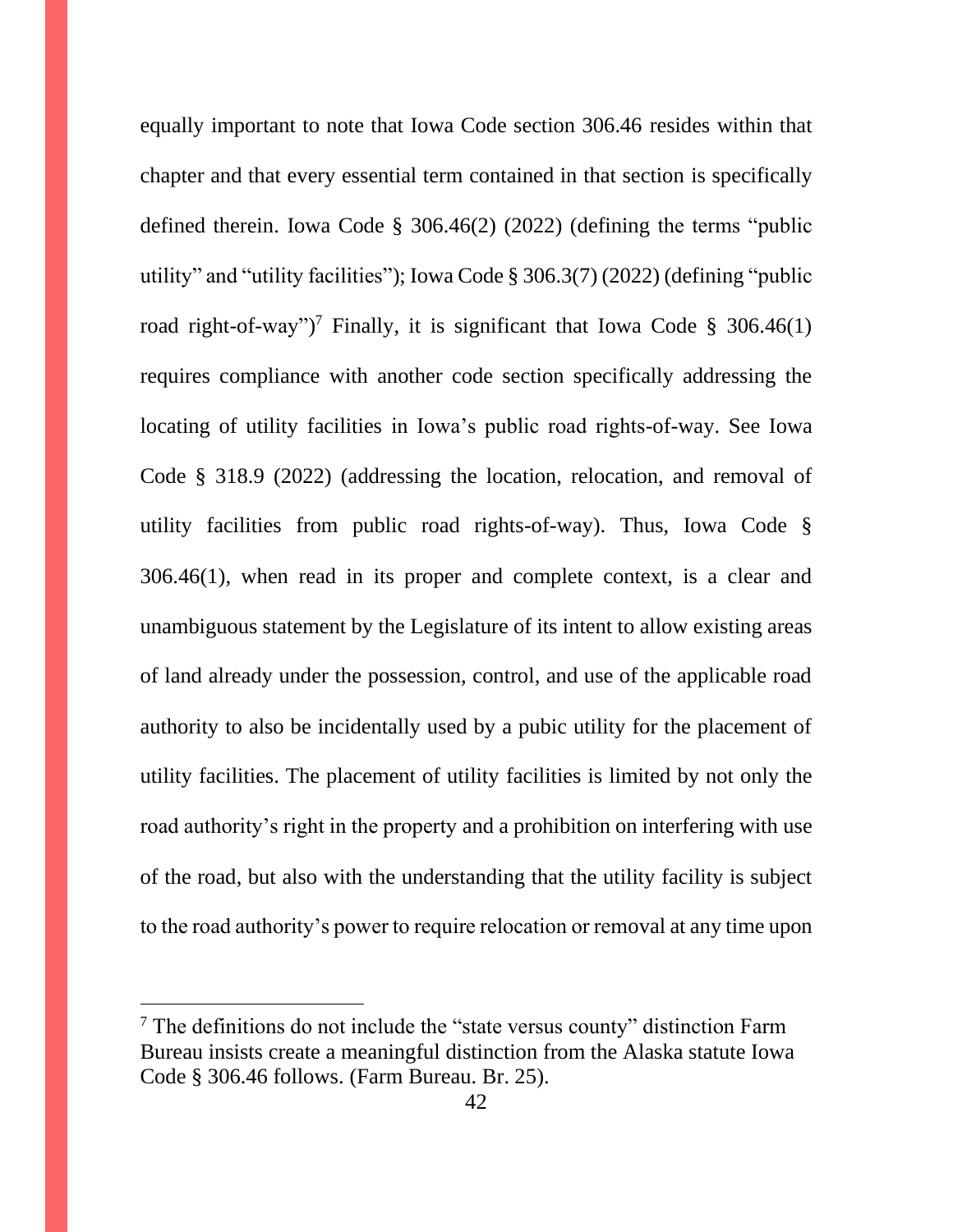90-days' written notice. When taken together, there is no room for disagreement on what the statute actually permits: utility structures may be placed in public road rights of way.

# 2. The IUB's application of Iowa Code § 306.46 is not an improper retroactive reading

<span id="page-42-0"></span>Both Juckette and Farm Bureau contend the statute is impermissibly retroactive, in violation of Iowa Code § 4.5 (2022). (Juckette Br. 61-75, Farm Bureau Br. 28-31). This contention is without merit. This Court recently examined whether a statute was retroactive in nature in *Hrbek v. State*. 958 N.W.2d 779 (Iowa 2021). In determining how the court should consider whether a statute is retroactive in application, this Court stated:

Application of a statute is in fact retrospective when the statute applies a new rule, standard, or consequence to a prior act or omission. The prior act or omission is the event of legal consequence "that the rule regulates." The event of legal consequence is the specific conduct regulated by the statute.

*Id.* at 782-83. The *Hrbek* Court clearly concluded that the event of legal consequence is the conduct regulated by the statute. In this case, the District Court correctly identified that the statute regulates the placement and maintenance of poles, not the establishment of public road right-of-way. (Dist. Ct. Order 14-15). Because the specific conduct regulated by the statute is the construction, operation, repair, or maintenance of utility facilities, Iowa Code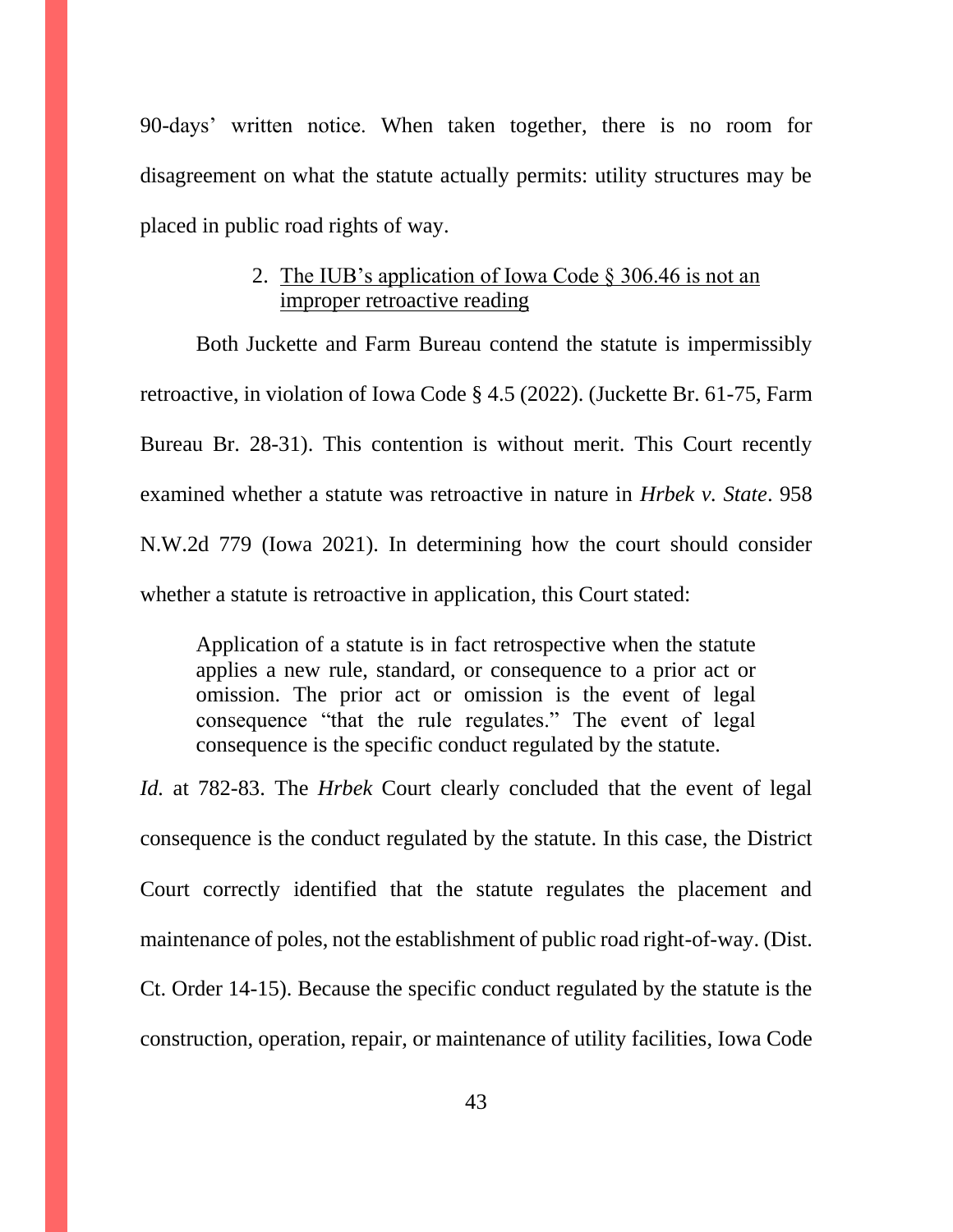§ 306.46 is not retroactively applied when utilities place poles in public road right-of-way. (*Id.*)

The IUB's analysis about the "determinative event" regulated by the statute is entirely consistent with the analysis employed by the *Hrbek* court, identifying that the "determinative event" at the heart of the retrospective application question is the utility's construction, operation, repair, and maintenance of the utility structures. (CR 931-32). The IUB recognized that the previous time Iowa Code § 306.46 was analyzed by a District Court, the analysis failed to identify what the statute would actually do if not what it unambiguously states. (CR 931-32). The language of the statute does not concern itself with the creation of public road rights-of-way, but simply states that where the right of way exists, utilities may utilize it to place facilities.

## 3. The IUB's application of Iowa Code § 306.46 does not Result in an Impermissible Taking

<span id="page-43-0"></span>The second argument advanced by Juckette is that the interpretation applied by the IUB and the District Court results in an impermissible taking. (Juckette Br. 54-61, 75-81) Specifically, Juckette contends that the IUB's order authorizes MidAmerican to utilize her property without just compensation. (CR 75). This is incorrect for multiple reasons. First, as previously discussed, the IUB's authority over property rights is limited to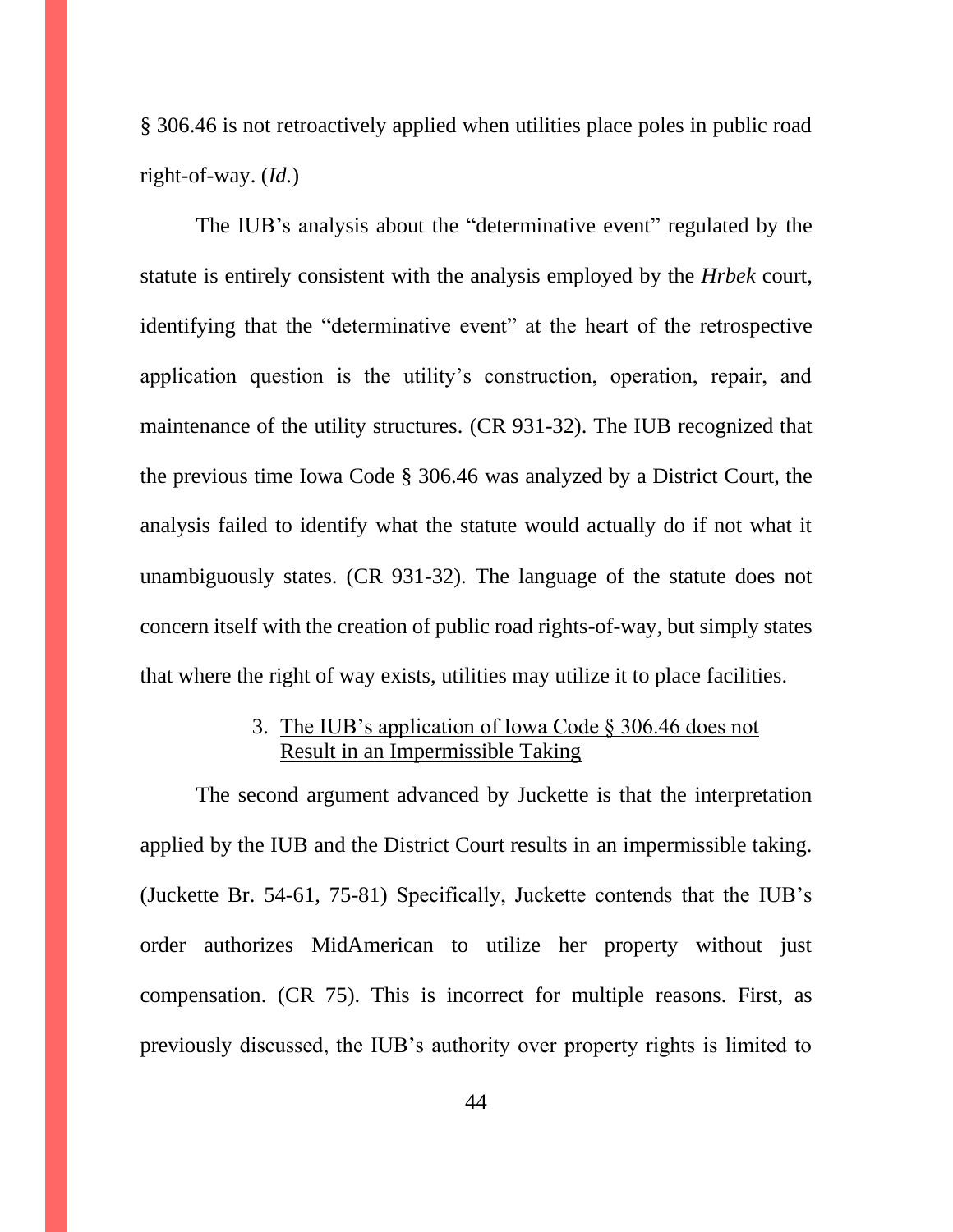grants of eminent domain authority pursuant to Iowa Code §§ 478.6(3) (2022) and 478.15 (2022) which are not at issue in this proceeding. (Dist. Ct. Order 12). Second, Iowa Code § 306.46 does not create a new property interest for MidAmerican nor deprive any servient landowner of rights they possessed before the statute was implemented. The servient landowner was compensated for the initial creation of the right of way, and MidAmerican's use of the right of way is merely incidental to the public road right-of-way's public function.

Juckette contends that the IUB's interpretation of Iowa Code § 306.46 constitutes an impermissible taking because placing poles in the public road right-of-way expands the scope of the easement beyond that held by the highway authority. (Juckette Br. 54). This is incorrect. As the District Court identified, the appropriate framework for a takings analysis comes down to three questions: "Is there a constitutionally protected private property interest at stake? Has this private property interest been taken by the government for public use? And if the protected property interest has been taken, has just compensation been paid to the owner?" (Dist. Ct. Order 14-15, quoting *Bormann v. Bd. of Supervisors*, 584 N.W.2d 309, 315 (Iowa 1998)). The critical question in a takings case is whether a property interest has been taken. *Kingsway Cathedral v. Iowa Dep't of Transp.*, 711 N.W.2d 6, 9 (Iowa 2006).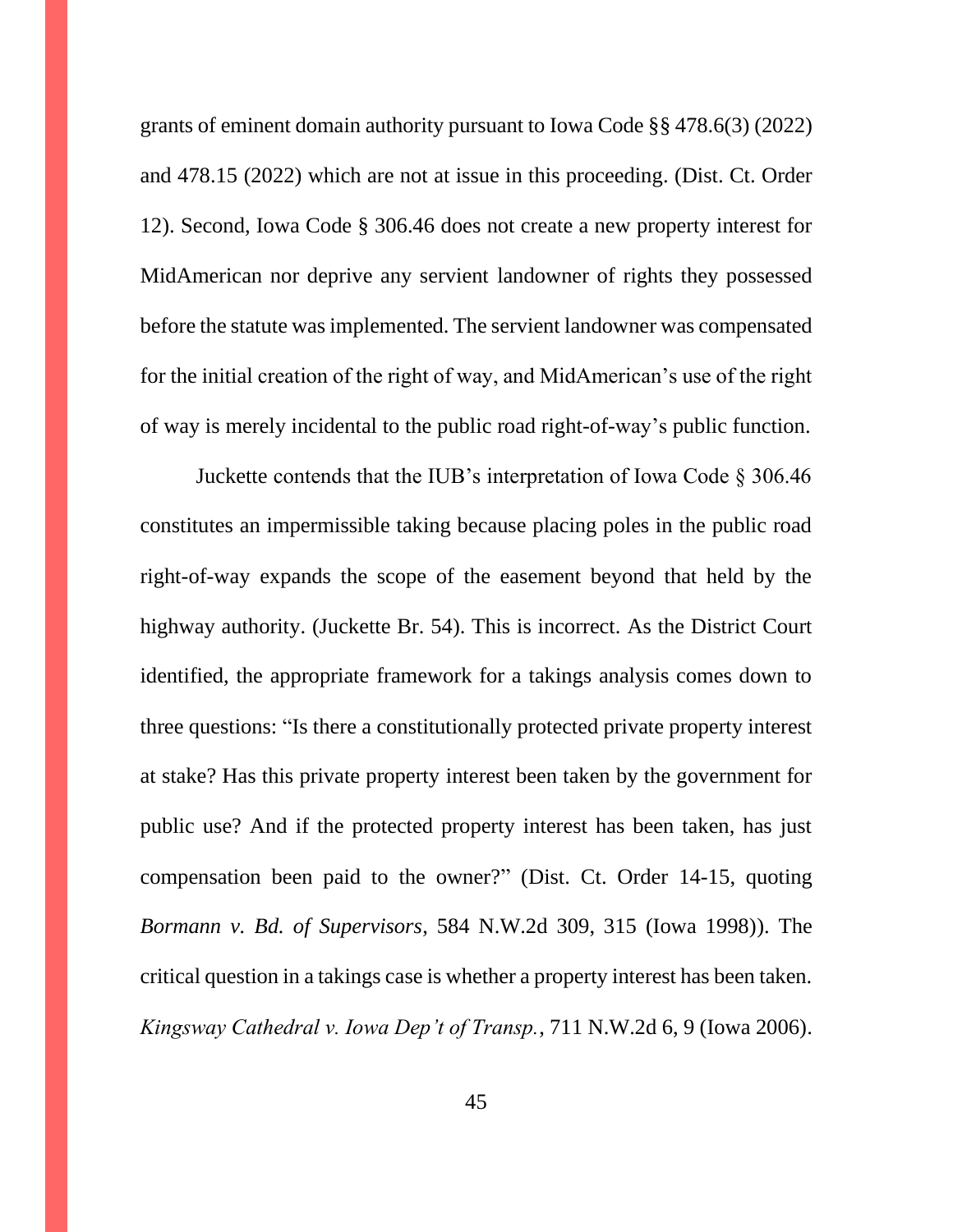Because the IUB has not granted MidAmerican the right of eminent domain, it stands to reason that Juckette and Farm Bureau are contending Iowa Code § 306.46 represents a regulatory taking. Farm Bureau's citation to the test explained in *Brakke* bolsters this conclusion. Farm Bureau Br. 14-15. In *Brakke*, the Court recognized three types of regulatory takings:

(1) a per se taking arising from a permanent physical invasion of property; (2) a per se taking arising from regulation that denies the owner all economically beneficial ownership; and (3) a regulatory taking based on the balancing of the three Penn Central Factors.

897 N.W.2d 522, 545 (citing *Bormann*, 584 N.W.2d at 316). Of those three, Juckette and Farm Bureau contend that the placement of utility poles in the present case are a "permanent physical invasion of the property." (Juckette Br. p. 75; Farm Bureau Br. 14-15). The argument that the placement of utility structures creates a permanent physical invasion fails because the placement of an electric pole is not permanent. Specifically, the IUB may only grant a franchise for a period of 25 years before a utility is required to seek an extension by affirming that the line is still necessary to serve a public use and still represents a reasonable relationship to an overall plan of transmitting electricity in the public interest. Iowa Code § 478.9 (2022); *accord* Iowa Admin. Code 199—11.8 (effective Sept. 2, 2020) (setting forth the standards for seeking an extension of an electric transmission line franchise). The IUB's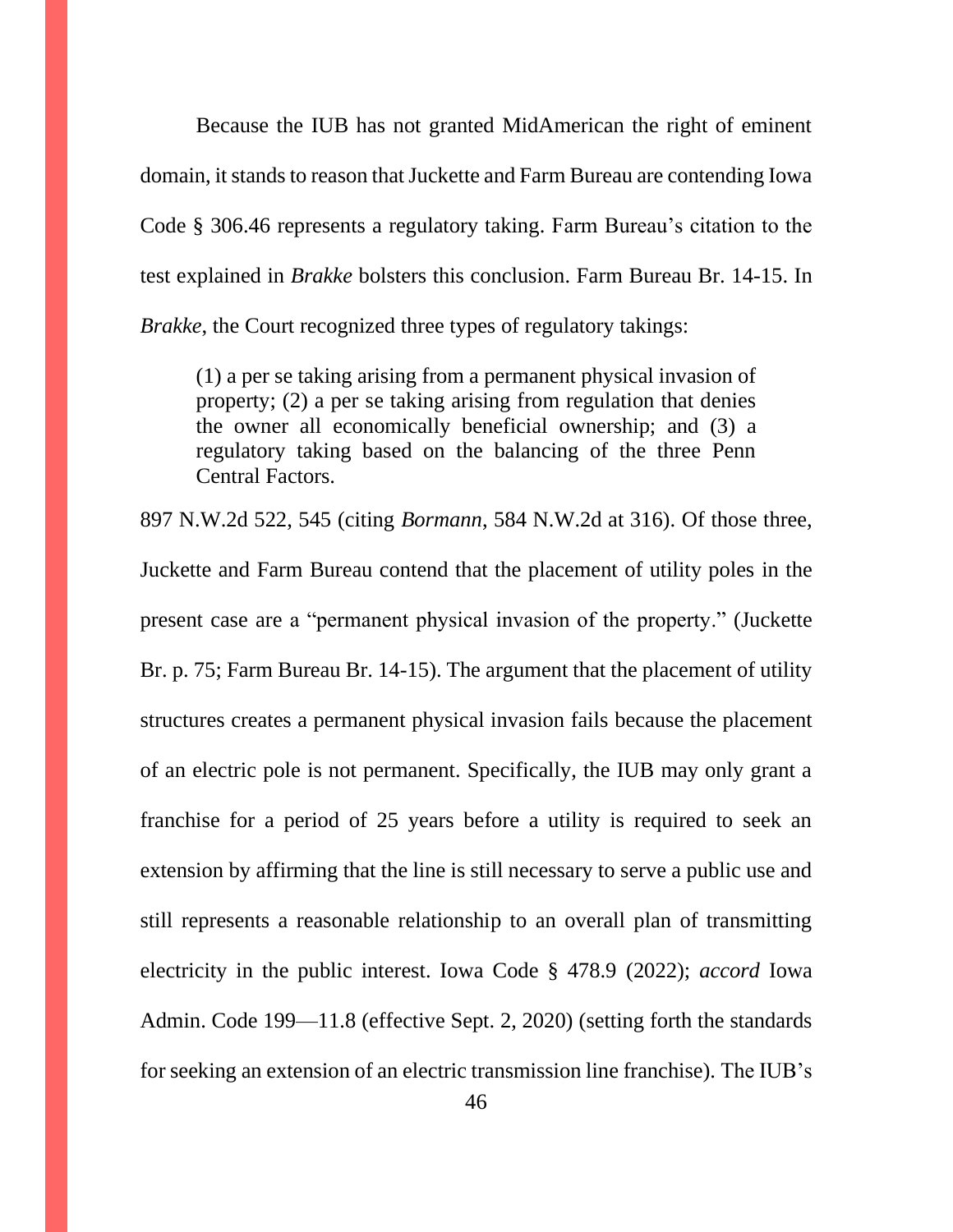franchise in this proceeding has that 25-year approval period. (CR 948). As previously discussed, the utility is only permitted to utilize the right-of-way as permitted by the road authority and as long as the public road right-of-way exists; without the right of way, the utility cannot stay. *See* Iowa Code § 318.9 (requiring utilities to move structures when requested by the road authority). Clearly there is not a permanent taking when the permission to operate the line has definite approval period and is subject to the terms of the underlying easement.

Many discussions about property rights conceptualize property ownership as a bundle of sticks, with each stick representing an individual right associated with fee simple ownership. (Juckette Br. 64, 67). These include items like the ability to exclude others, to utilize the property as desired, and the ability to invite others. (Farm Bureau 16-17). In granting a public road right of way, the servient landowner forgoes all but one stick in the bundle: the right of reversion. The servient landowner has virtually no right to possess, use, or control the public right of way area and can face civil or criminal actions should it attempt to do so. *See* Iowa Code § 318.3 (2022) (listing the restrictions on the use of land subject to a public road right-of-way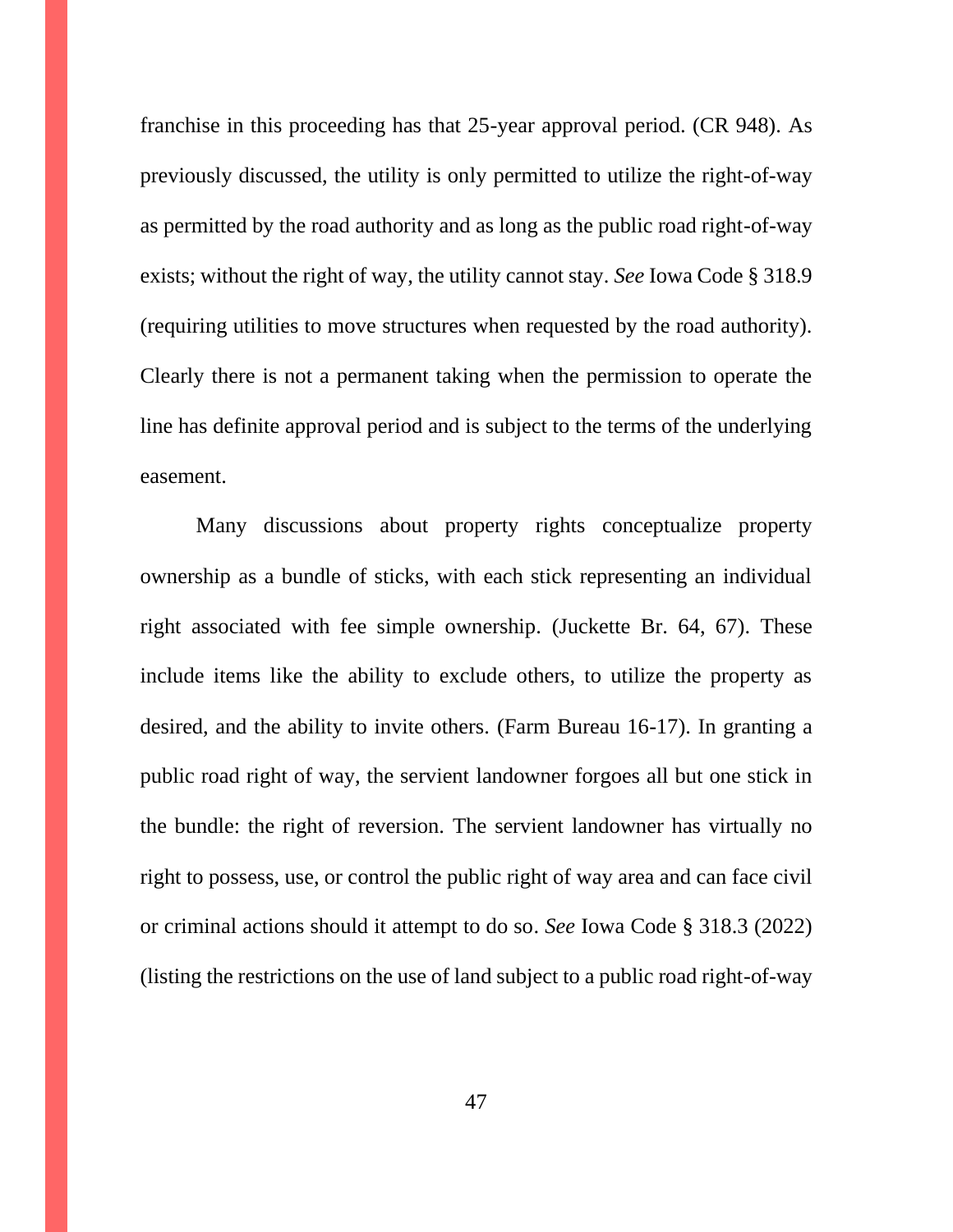by the servient landowner); *see also* Iowa Code §§ 318.5, 318.6, 318.7, and 318.12 (2022).

This means that the servient landowner effectively has no other sticks to be deprived of—the servient landowner cedes the right to exclude those on the property (an owner would not have a case for trespass against a car on the road, a pedestrian out for a walk, or a stranded traveler stuck in the ditch). *See generally State v. Hutchinson*, 721 N.W.2d 776, 780 (Iowa 2006) (utilizing Iowa Code chapter 306 offers guidance on the kind of public roads against which a criminal trespass charge could not stand under Iowa Code § 716.7(4)). The grant of public road right-of-way also cedes the right to inclusive use of the property (including planting crops or decorative vegetation, constructing fences, or hosting events) to the highway authority. Iowa Code § 318.3 (2022). The right of reversion recognizes that a utility's use of the public road rightof-way is not a permanent taking but may be continued only so long as the highway authority uses the road as a public highway.

In the context of this case, Iowa Code § 306.46 effectively permits a utility to non-exclusively utilize a public road right-of-way subject to the permission of the highway authority, which can be revoked upon 90 days written notice in accordance with Iowa Code § 318.9. Further, the utility never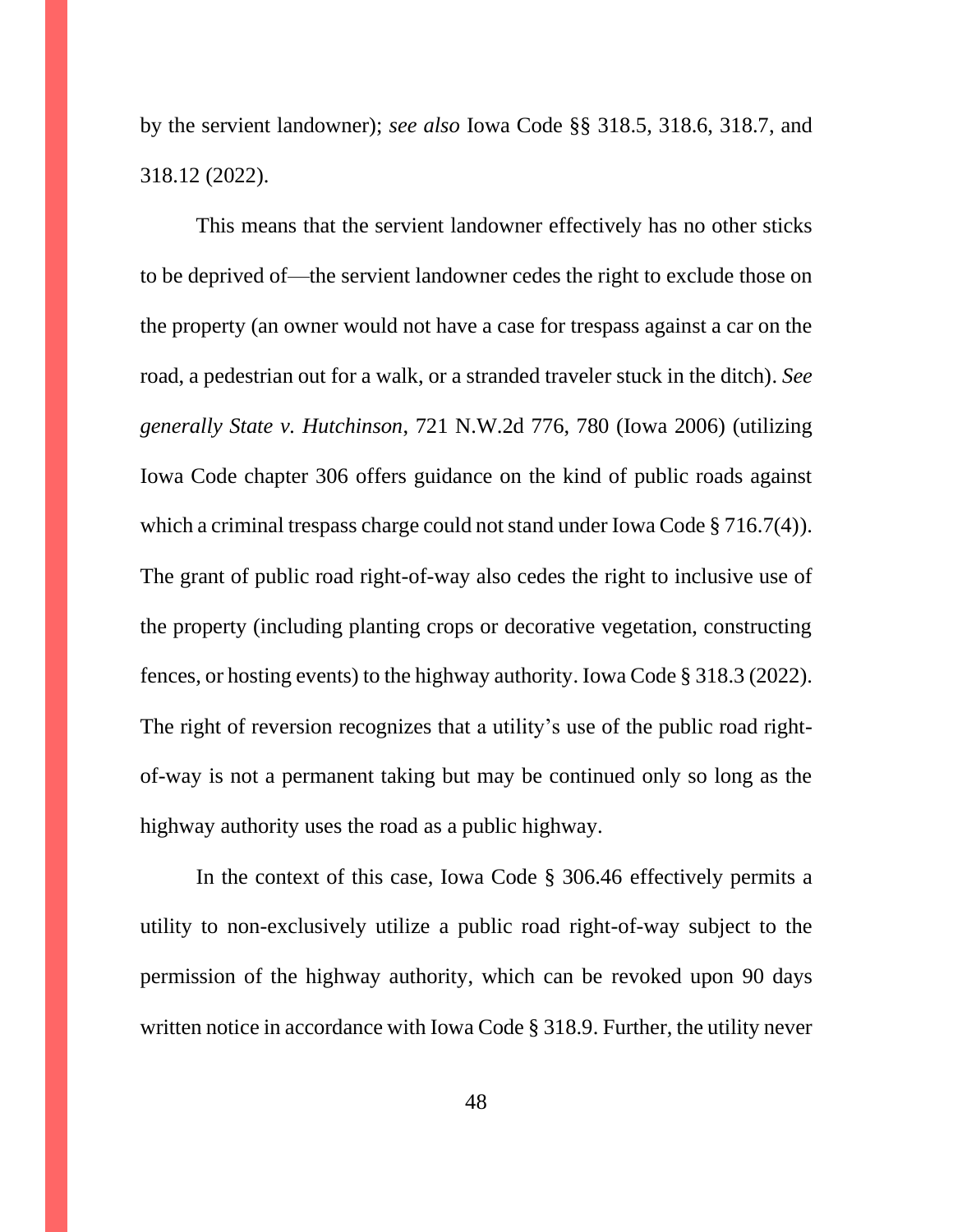obtains a permanent right to locate poles; the placement is subject to the ongoing maintenance of the right of way by the highway authority and always subject to the right of reversion to the servient landowner. Moreover, the court would be hard-pressed to conclude that placing poles on Juckette's property denies her a right she presently holds, given that there are already MidAmerican poles within the public road right-of-way adjacent to her property. (CR 444, 449, 762-63).

In this case, the placement of poles does not deprive Juckette of a property right she currently enjoys, and any such placement is subject to relocation at the request of the appropriate highway authority at MidAmerican risk pursuant to Iowa Code § 318.9. In addition, such placement does not deprive Juckette of her reversionary interest, as the franchise from the IUB is not a permanent intrusion on the property and is valid only so long as the road right-of-way exists. Accordingly, the Court should affirm that the placement of poles is not a "permanent physical invasion" of property which constitutes a regulatory taking.

# 4. Iowa Code § 306.46 abrogates the Court's decision in Keokuk Junction

<span id="page-48-0"></span>The Court should affirm that in passing Iowa Code § 306.46, the Legislature intended to abrogate the Court's holding in *Keokuk Junction Ry.*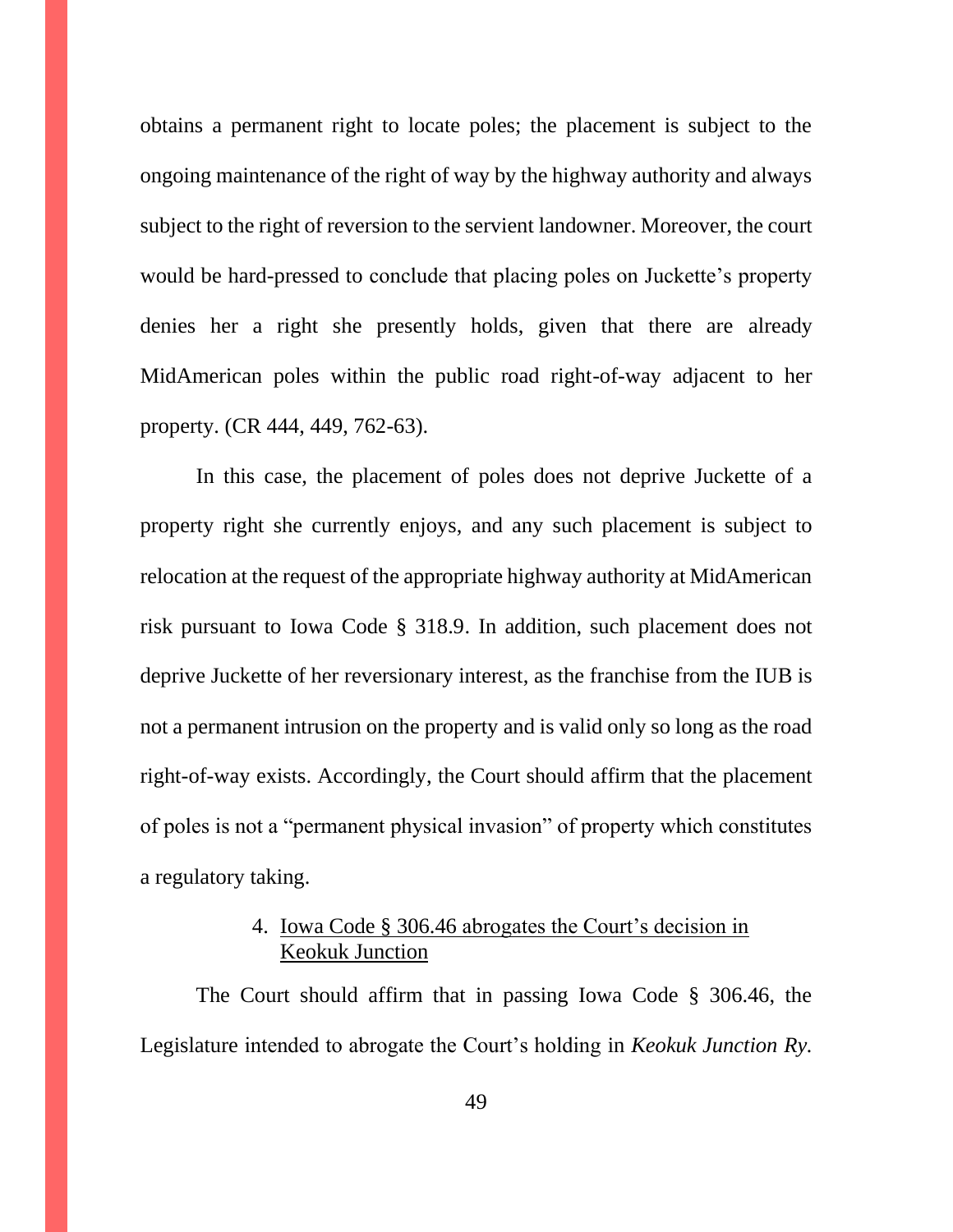*Co. v. IES Indus., Inc.*, 618 N.W.2d 352 (Iowa 2000), in which the Court held that an easement taken by the city of Keokuk through eminent domain did not authorize the placement of utility poles within that right of way with additional compensation to the servient landowner. The analysis the *Keokuk Junction* Court employed compels the conclusion that section 306.46 is a direct legislative rejoinder to that decision.

The *Keokuk Junction* Court approached the issue by examining the array of positions taken on the question across the country; it began its analysis by explaining that the question of whether utility structures are an additional burden on the servient estate is hardly settled across the country, with states adopting no less than five distinct conclusions:

The possible outcomes are: (1) utility poles are within the highway easement; (2) utility poles are within the highway easement, but only if they are used to furnish power for reasons directly related to travel; (3) utility poles are within the highway easement, but only in relation to urban areas; (4) utility poles are within the highway easement if they (a) are necessary for travel purposes, and (b) the highway is in an urban area; or (5) utility poles are not within the highway easement.

*Id*. at 356 (citations omitted). In the course of its analysis, the Court noted that the first position – that utility poles are within the highway easement and that the erection of power lines within that easement does not create an additional servitude – was represented by Florida, which "recognized that 'construction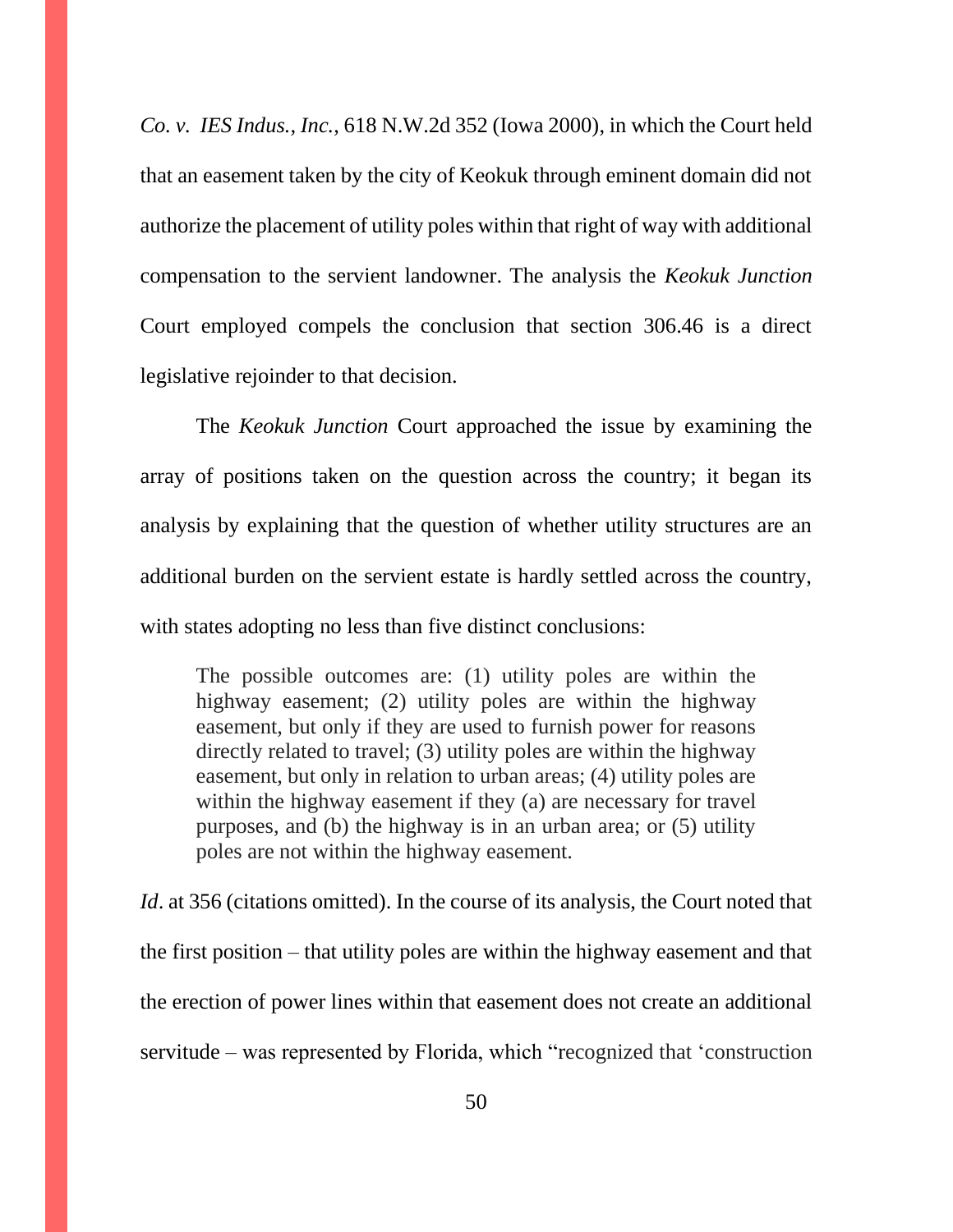of a power line which does not interfere with highway travel is a proper use of a highway easement and is not regarded as imposing an additional burden of servitude on the underlying estate.'" *Id*. (quoting *Nerbonne, N.V. v. Florida Power Corp.,* 692 So.2d 928, 929 (Fla. Dist. Ct. App. 1997)). The Court also noted that the Florida court "adopted the rationale of earlier decisions from Alaska, Minnesota, and Washington." *Id*. (citing *Fisher v. Golden Valley Elec. Ass'n,* 658 P.2d 127, 129 (Alaska 1983); *Cater v. Northwestern Tel. Exch. Co.,* 60 Minn. 539, 63 N.W. 111, 112–113 (1895); *McCullough v. Interstate Power & Light Co.,* 163 Wash. 147, 300 P. 165, 166 (1931)).

Although the *Keokuk Junction* Court ultimately declined to follow Florida's lead, it did so in a way that invited legislative response; there the Court specifically stated that it could not join the analysis employed by Florida and Alaska courts to conclude that utility structures are not an additional burden on the servient estate because Iowa lacked the statutory support to do so:

The Alaska case relied on in *Nerbonne* can similarly be distinguished from the present case because in Alaska, a statute was enacted to allow utilities to use public right-of-ways without the permission of the servient landowner. *See Fisher,* 658 P.2d at 130 (applying Alaska Stat. § 19.25.010 (Michie 1980)). No such provision exists in Iowa. *The sole reason the Alaska Supreme Court validated the utility's installation of electric poles within the easement was the presence of state legislation*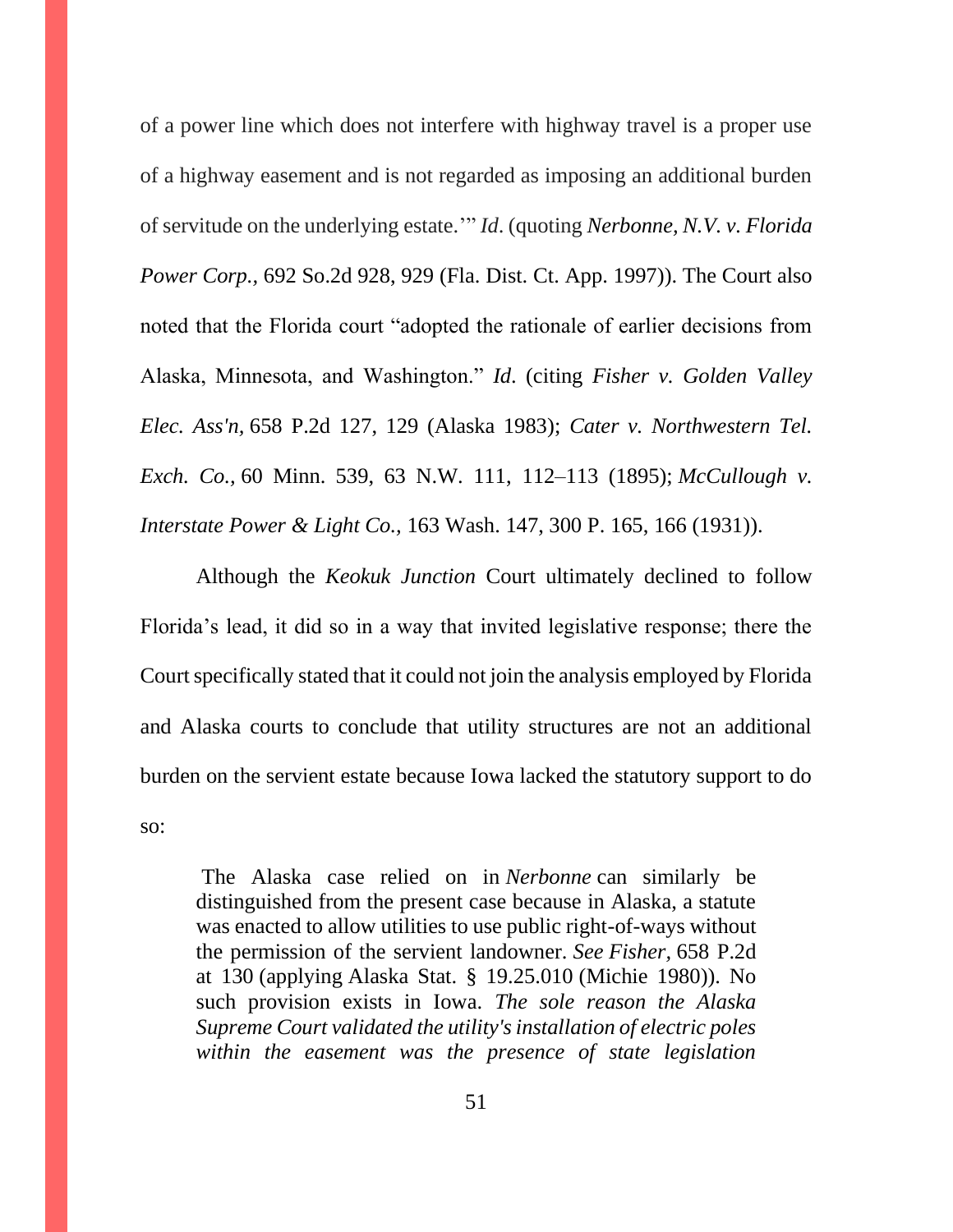*authorizing this use. Id.* at 130–31. *Without the aid of such legislation in Iowa, we are clearly not prompted to make a similar decision*.

*Id.* at 357 (emphasis added). The Alaska statute cited by the court, in pertinent part, stated that "[a] utility facility may be constructed, placed, or maintained across, along, over, under, or within a state right-of-way only in accordance with regulations adopted by this department and if authorized by a written permit issued by the department." Alaska Stat. § 19.25.010 (Michie 1980).

Against this backdrop, it is entirely logical and appropriate to conclude that the Legislature enacted section 306.46 as a direct response to, and in abrogation of, the *Keokuk Junction* decision. To reach this conclusion, one needs look no farther than the statute itself – the *Keokuk Junction* decision noted that its hands were tied by the lack of a statute like Alaska's, and the Legislature responded with a like statute – like the Alaska statute in question, section 306.46 specifically and unequivocally authorizes a public utility to "construct, operate, repair, or maintain its utility facilities within a public road right-of-way" in accordance with the directions of the highway authority under section 318.9. Iowa Code § 306.46(1) (2022). It is also notable that the legislature adopted language that mirrored the decision's articulation of the Florida position – as noted above, the decision couched the position as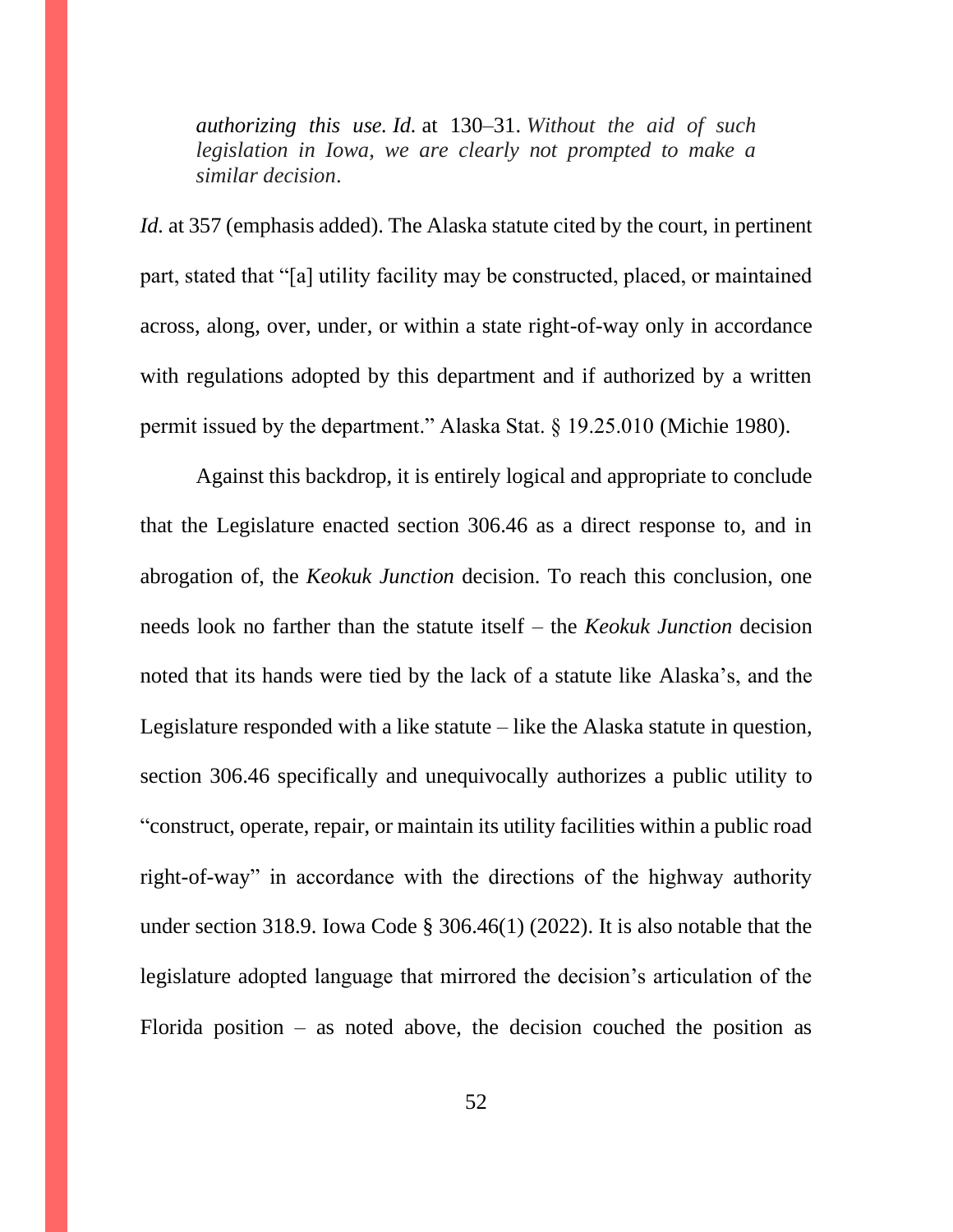encompassing construction of a power line "which does not interfere with highway travel", and section 306.46(1) includes the admonition that "[a] utility facility shall not be constructed or installed in a manner that causes interference with public use of the road."

Despite this compelling history, Juckette and Farm Bureau claim that Iowa Code § 306.46 should not be read to abrogate *Keokuk Junction.* Farm Bureau in particular argues that the Legislature cannot have intended to abrogate *Keokuk Junction* more than one session after the case was decided nor without specific reference to the case in statute (Br. at 23), and both argue section 306.46 only permits utility facilities to use public road right-of-way obtained after 2004. (Juckette Br. at 69; Farm Bureau Br. at 34). These arguments are not persuasive for several reasons.

First, neither has cited to any authority that requires a statute to specifically name the caselaw it intends to abrogate nor a time within which a statute must be passed to do so. The first contention files in the face of this Court's decision in *Hrbek* in which the Court concluded that Iowa Code § 822.3A, enacted in 2020, abrogated Court decisions from as far back as 1990 even though the statute failed to specifically mention or cite any of the three cases the Court held had been abrogated. *See Hrbeck*, 958 N.W.2d at 780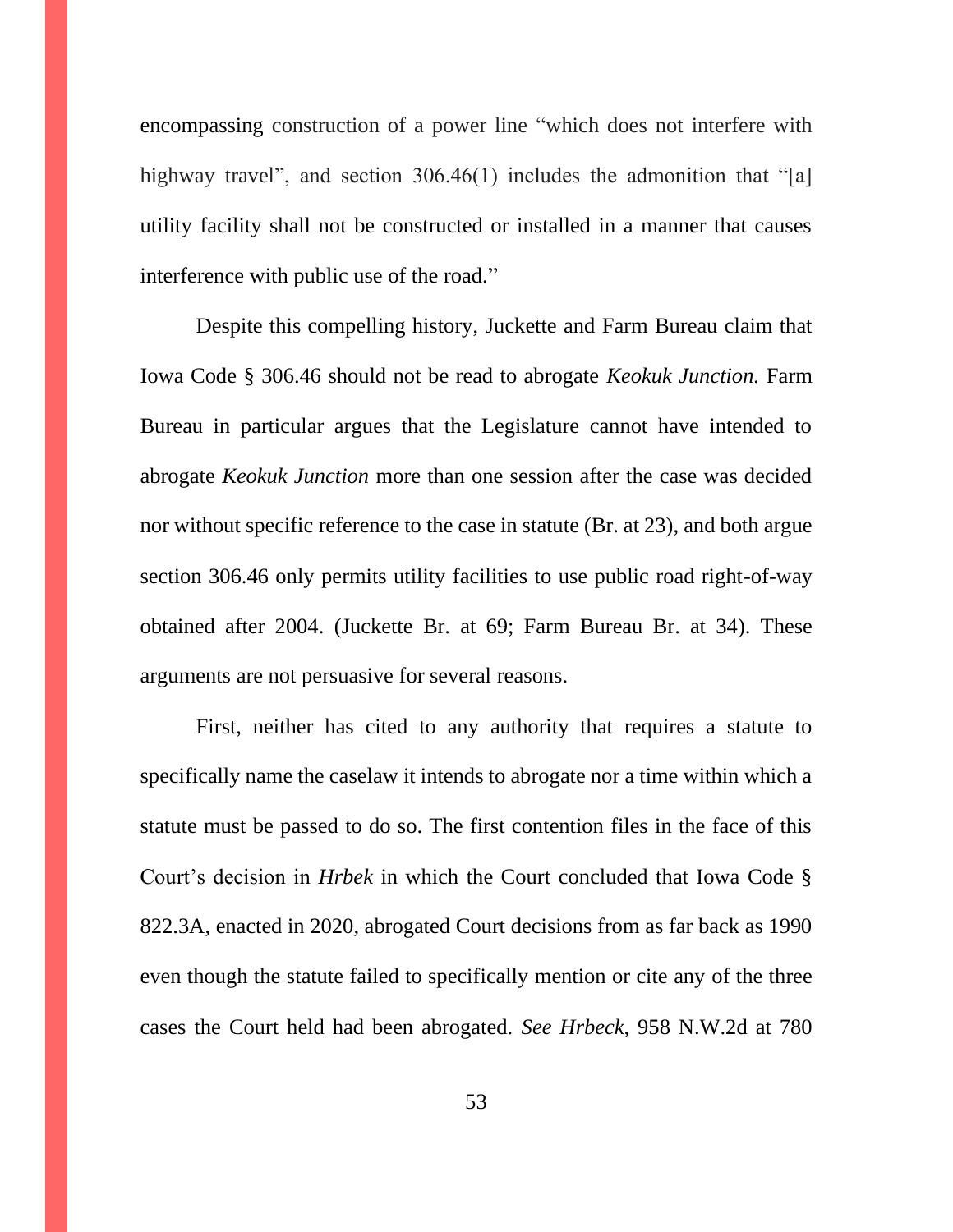("Section 822.3A . . . abrogates *Leonard*, *Gamble*, and *Jones*." (citing *Leonard v. State*, 461 N.W.2d 465 (Iowa 1990); *Gamble v. State*, 723 N.W.2d 443 (Iowa 2006); and *Jones v. State*, 731 N.W.2d 388 (Iowa 2007)). And the second contention flies in the face of a reasonable understanding of the legislative process. It often takes time to develop and pass legislation, and policy may change over time, and it is clear that the legislature has the inherent authority to craft legislation which garners enough support to be passed whenever that outcome is achieved. To hold that it can affect prior decisions of the Court only when it acts in the next immediate session not only defies a common understanding of the legislative process, but impermissibly ties the legislature's hands from its proper role within the separation of powers between the legislature and the courts. The Court has never expressed the bright-line rules for abrogation advocated by Juckette and Farm Bureau and should refrain from doing so here.

Second, the position taken by Juckette and Farm Bureau simply does not make sense. Section 306.46 does make sense when you read it as an expression of policy that further the important state interest of using right of way the public has already acquired and invested in to further the development and extension of critical utility infrastructure in an efficient and cost-effective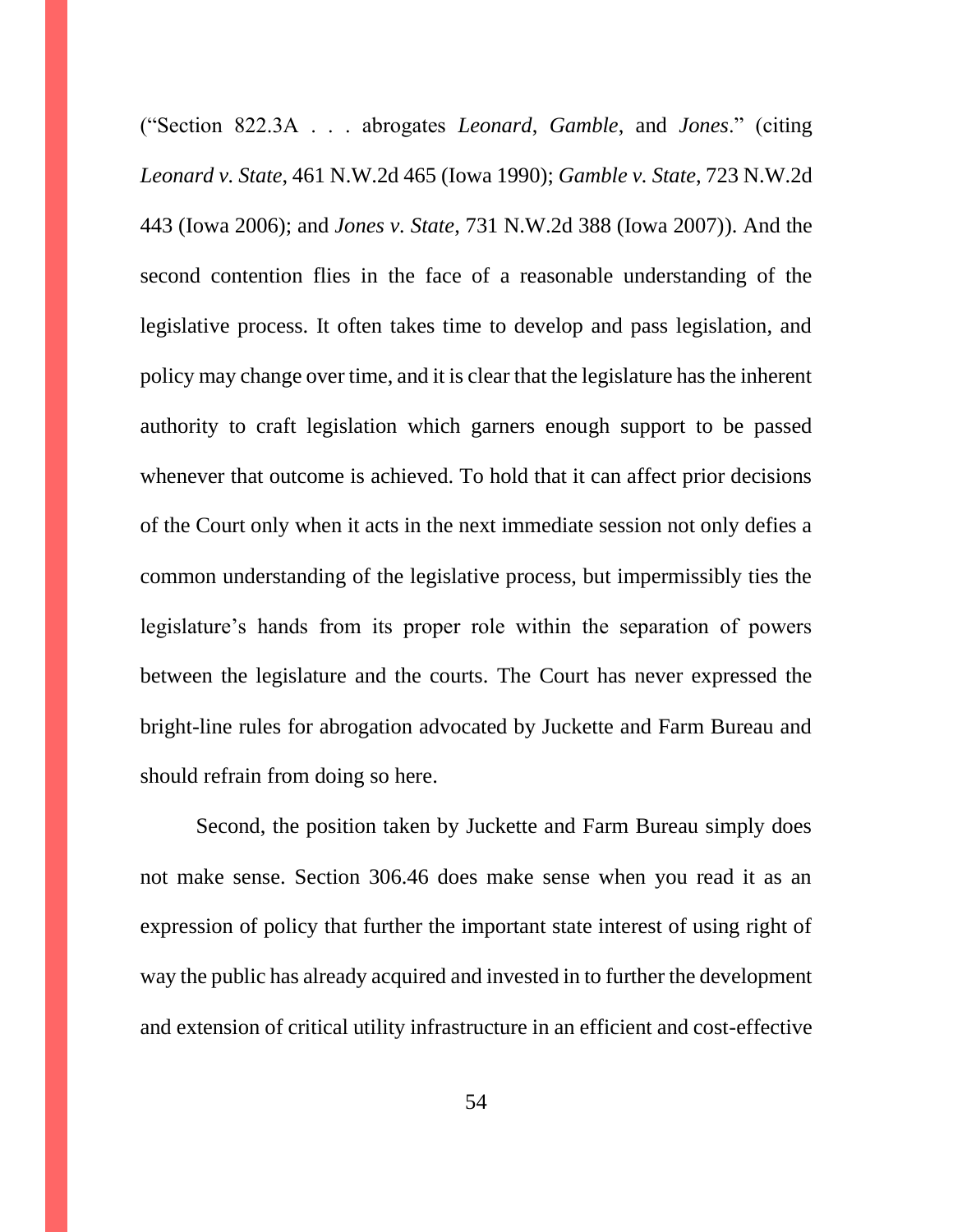manner, while limiting the impact of such development on productive property not already dedicated to public right of way.<sup>8</sup> But it does not make sense to – as Farm Bureau or Juckette advocate – constrain the application of section 306.46 to a mere directive to highway authorities to allow utilities to place facilities, or to only apply to utility structures placed in public road right of way obtained after 2004. The former incorrectly assumes highway authorities did not permit utility facilities to be placed in public road right-ofway before 2004, and is contrary to *State v. Iowa Pub. Serv. Co.*, 454 N.W.2d 585, 588-89 (Iowa 1990) (holding that the Iowa Department of Transportation can only properly require utilities to follow DOT construction rules within freeways; otherwise, a valid franchise or permit from the IUB and compliance with IUB construction regulations are sufficient to place utility structures in public road right-of-way).<sup>9</sup> The latter makes the application of section 306.46

<sup>&</sup>lt;sup>8</sup> A policy that is entirely consistent with section 478.18 of the Iowa Code, which provides that "transmission lines line shall be constructed near and parallel to roads, to the right-of-way of the railways of the state, or along the division lines of the lands, according to the government survey, wherever the same is practicable and reasonable, and so as not to interfere with the use by the public of the highways or streams of the state, nor unnecessarily interfere with the use of any lands by the occupant." Iowa Code § 478.18(2) (2021).

 $9$  Farm Bureau takes a similar position in its amicus brief at pages 20 and 27 when it states that the adoption of 306.46 four years after *Keokuk Junction* really had nothing to do with that decision but was simply a way for the legislature to tell or give "notice" to road authorities that utility facilities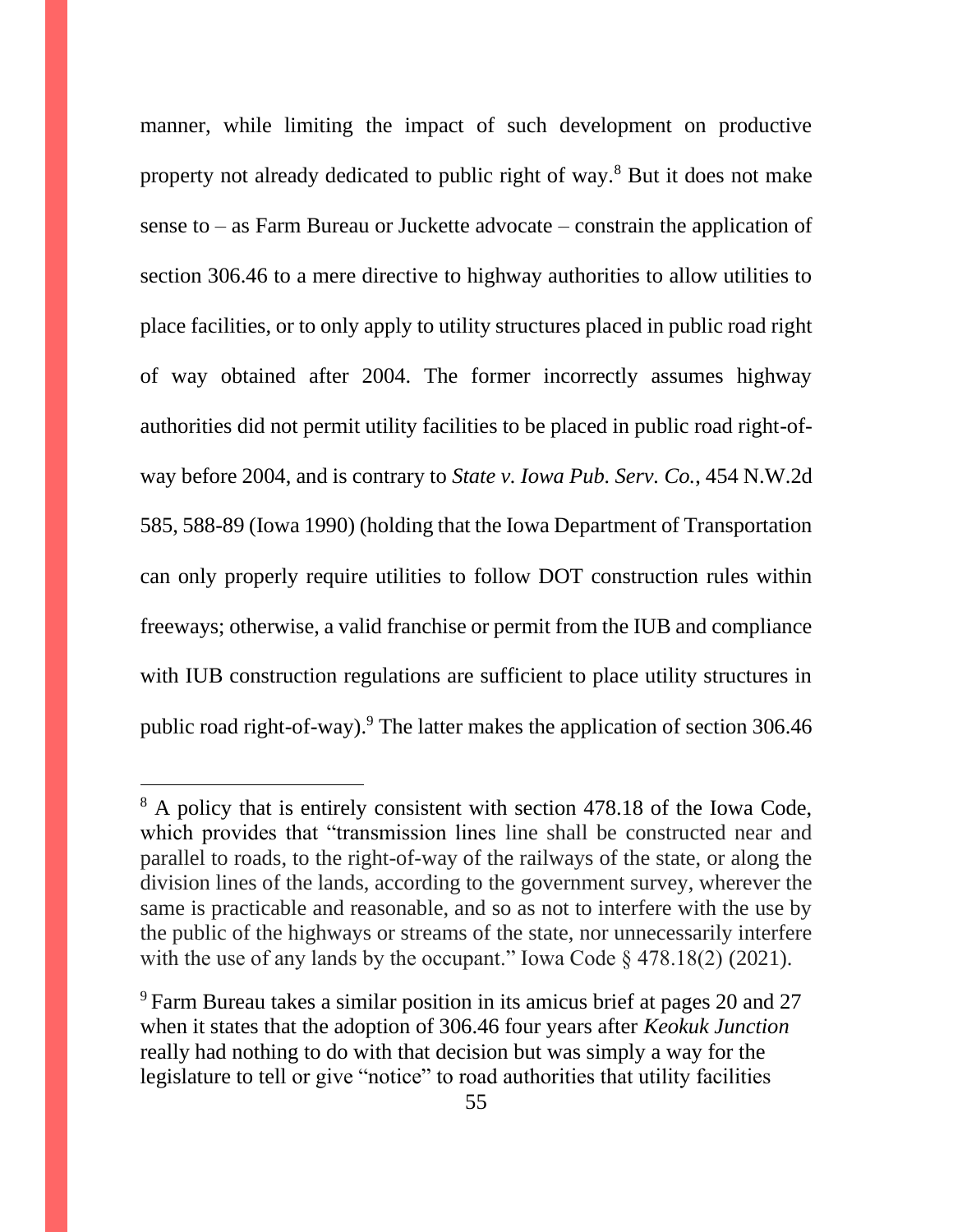so limited as to render it almost meaningless. As Farm Bureau ably notes in its brief, Iowa's road system at the time section 306.46 was enacted was a well-established and mature system that is changing only incrementally.

To read section 306.46 as applying only to right of way acquired after 2004 would limit its application to a small, disparate patchwork of new right of way, which would completely undermine the policy that logically underlies section 306.46 and that requires broad application to be effective.<sup>10</sup>

When the Legislature acts, it is presumed that it intended its act to have impact and meaning, and an interpretation that deprives the act of impact and

may now be placed in the public road right-of-way. Of course, such assertions relating to the intent behind 306.46 beg the following question: what basis is there to assume that any of the road authorities needed such "notice" or required such clarification? In fact, unless Farm Bureau is intending to maintain that the "ninety thousand miles of easements along secondary roads (times two)" referenced on page 20 of their brief were entirely devoid of such utility facilities before the passage of Iowa Code section 306.46 (an assumption contrary to common sense and public knowledge) it would appear that road authorities needed no such notice or guidance.

<sup>&</sup>lt;sup>10</sup> The report cited by Farm Bureau states there are 89,657 miles of "total open" roads" as of January 1, 2021. Iowa Department of Transportation, *Iowa Miles of Rural Secondary Roads as of January 1,* 2021(Mar. 10, 2022), [https://iowadot.gov/analytics/pdf/Secondary-Road-Report-2021.pdf.](https://iowadot.gov/analytics/pdf/Secondary-Road-Report-2021.pdf) According to the 2005 version of the same report, the Iowa Department of Transportation recognized 89,844 miles of "total open roads" on January 1, 2004, a reduction of 187 miles. Iowa Department of Transportation, *Iowa Miles of Rural Secondary Roads as of January 1, 2005* (Mar. 10, 2022), [https://iowadot.gov/analytics/pdf/secbook2004.pdf.](https://iowadot.gov/analytics/pdf/secbook2004.pdf)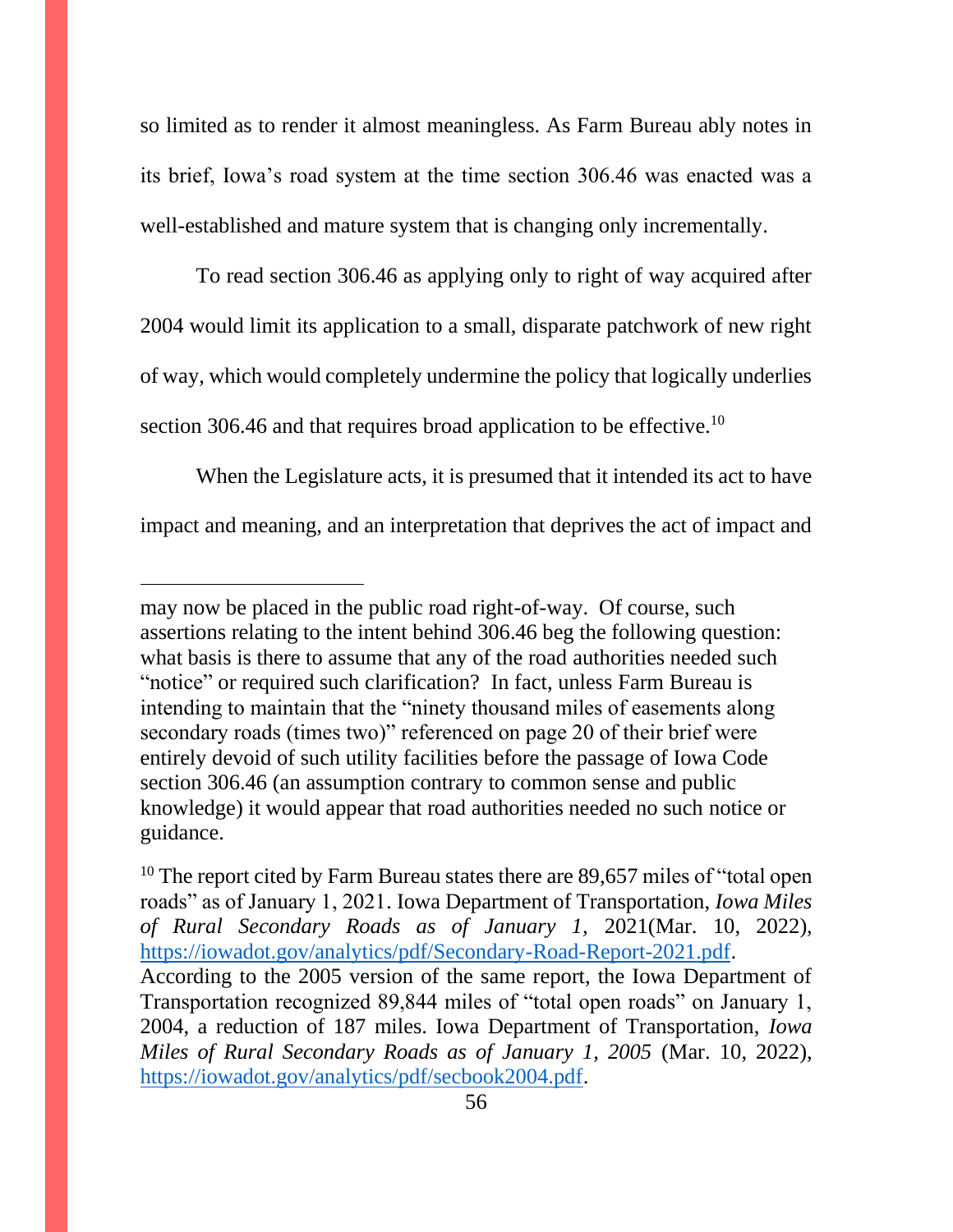meaning should be disregarded. *See Des Moines Flying Serv., Inc.,* 880 N.W.2d at 220; *see also Johnston v. Iowa Dep't of Transp.,* 958 N.W.2d 180, 190 (Iowa 2021) (McDermott, J., dissenting) ("We don't read statutes to imply that the legislature wasted its time and ink . . . no provision should needlessly be given an interpretation that causes it to duplicate another provision or to have no consequence.").

Finally, section 306.46 should be reviewed in light of the overall regulatory regime — it does not exist in a vacuum. Juckette's interpretation of Iowa Code § 306.46 (requiring a utility to obtain an independent property right from the servient landowner to place any structures upon the right-ofway) would similarly transform a highway authority's authorized removal of a utility facility under Iowa Code § 318.9 into an additional improper taking because it would permit the highway authority to remove a utility structure in a public road right-of-way without compensation. Iowa Code § 318.9 ("A utility structure in a highway right-of-way . . . shall be removed by the owner . . . upon written notice from the highway authority."). This would upend the public policy that underlies section 318.9 by shifting the risk for utility placement in the right of way to the highway authority and discourage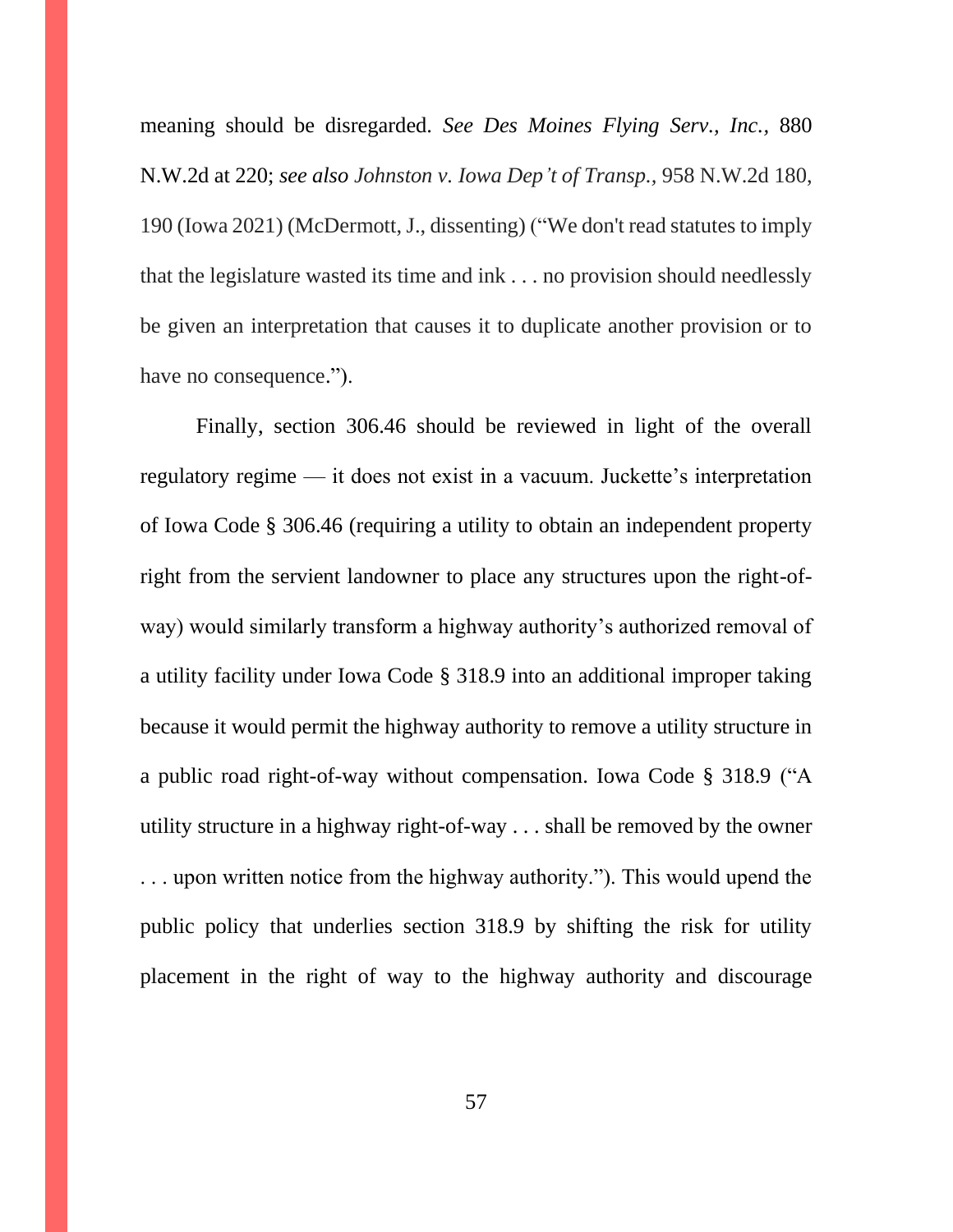highway authorities from permitting utilities in the right of way.<sup>11</sup> The position articulated by Juckette and Farm Bureau upend this carefully articulated statutory scheme, and therefore should be rejected.

Altogether, it is clear that the only reasonable reading of Iowa Code § 306.46 is that the Legislature intended to abrogate the Court's *Keokuk Junction* holding by accepting the Court's invitation to offer statutory guidance on which of five distinct approaches the Court should follow when considering whether utility structures are an additional burden on the servient estate. In enacting Iowa Code § 306.46, the Legislature evidenced a desire for utilities to utilize existing public road rights-of-way without additional compensation to the servient landowner. The Court should recognize the Legislature's intent in enacting Iowa Code § 306.46 to abrogate *Keokuk Junction*, recognize that utility structures are not an additional burden on the

<sup>11</sup> As an example, consider *Ark. State Highway Comm'n v. Ark. Power & Light Co.*, 330 S.W.2d 77 (Ark. 1959) which affirmed that taking the position that utility structures are deemed an additional burden on the servient estate which requires compensation to the servient landowner, compels the result that the state may discharge the utility poles "'but the taking of such easement must be by eminent domain proceedings and just compensation allowed, and not by the exercise of police power with no compensation.'" *Id*. (citing *Cathey v. Ark. Power & Light Co.*, 97 S.W.2d 624 (Ark. 1936)).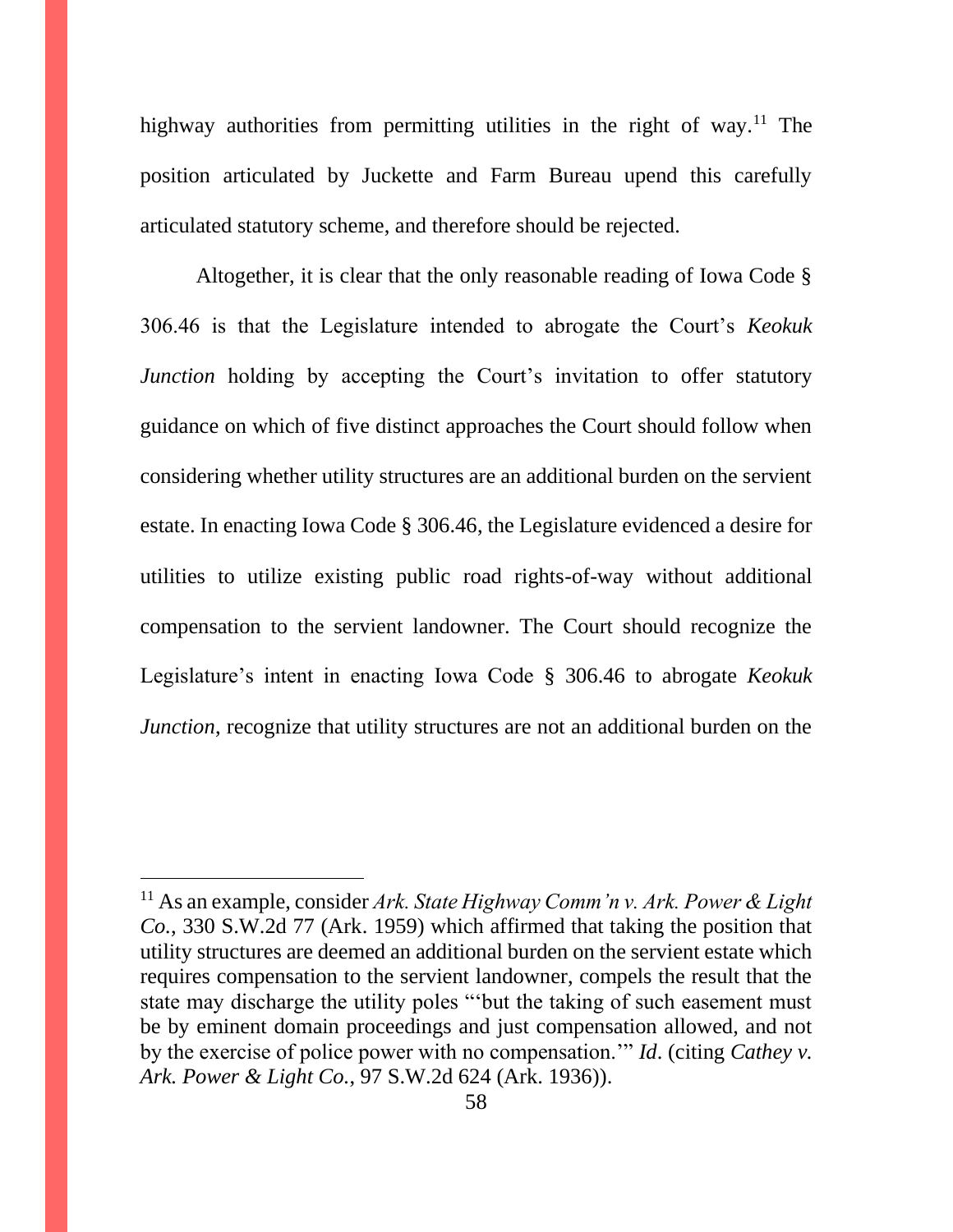servient estate, and do not require additional compensation to the servient landowner.

# <span id="page-58-0"></span>**III. EVEN IF IOWA CODE § 306.46 IS UNCONSTITUTIONAL, THE COURT SHOULD AFFIRM THE FRANCHISE AND REMAND FOR EMINENT DOMAIN PROCEEDINGS**

#### **A. Argument**

<span id="page-58-1"></span>Although argued as an appropriate relief by Juckette at the District Court, MidAmerican does not believe this argument is preserved for review, particularly in light of Juckette's failure to identify the appropriate standard of review of the District Court's contention that Juckette's argument is incorrect. (Dist. Ct. Br. 12-13).

Assuming *arguendo* Juckette has preserved the issue for review, should the Court determine that Iowa Code § 306.46 does not permit MidAmerican to occupy public road right-of-way without eminent domain authority, the Court should remand the issue back to the IUB for a determination of the right of eminent domain. Juckette argues that should the Court conclude that Iowa Code § 306.46 was improperly applied, the Court should vacate the IUB's grant of franchise. (Juckette Br. at 81-83). This argument should be rejected. Juckette can cite to no authority for this contention and such an argument would render this Court's review of the IUB's grant of franchise and the public use standard moot, consumed wholesale by the Court's Iowa Code §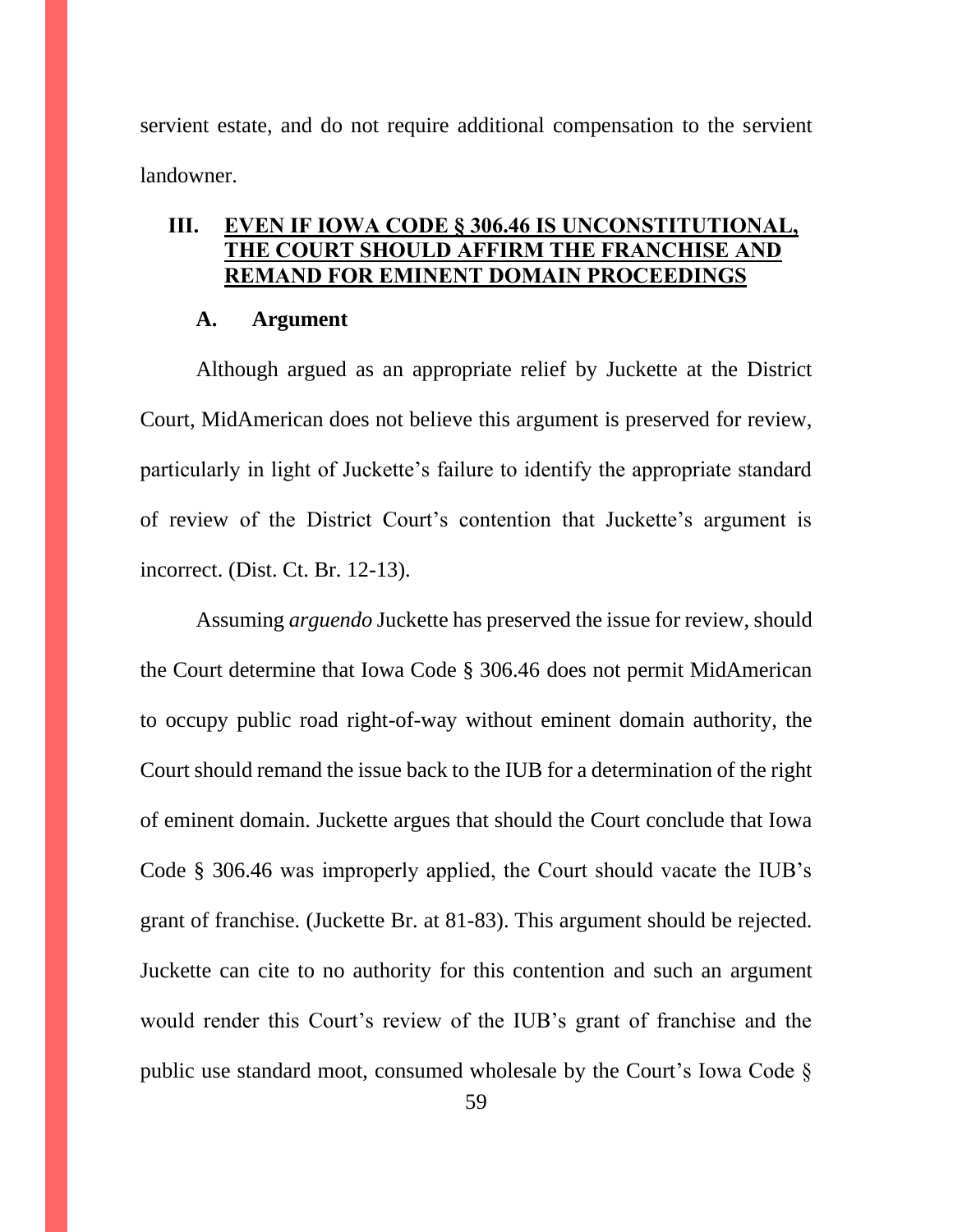306.46 evaluation. This would be an unwarranted result, and one that puts the cart before the horse – eminent domain is an option that, when necessary, is conditioned upon and follows a finding of public use and the grant of a franchise, the franchise is not conditioned up first obtaining and exercising the right of eminent domain. *See* Iowa Code § 478.15(1) (2022) (permitting the IUB to grant the right of eminent domain after finding a public use and granting a franchise). In fact, Juckette has specifically requested this remedy multiple times as an appropriate resolution of her Iowa Code § 306.46 argument in this proceeding. (First Amended Pet. 8, 9); *see NDA Farms v. Iowa Utils. Bd.*, No. CV009448, 2013 WL 11239755, at \*10-11 (Polk Co. Dist. Ct. June 24, 2013) (holding that the issuance of the franchise was valid, finding that Iowa Code § 306.46 did not permit the utility to place poles in the public road right-of-way without eminent domain, and remanding to the IUB for additional proceedings only to determine the extent to which the utility was vested with the power of condemnation). Although MidAmerican asserts that the *NDA Farms* decision incorrectly interpreted section 306.46, that court did correctly determine that the franchise remained valid and that all that remained was a remand to address the exercise of eminent domain.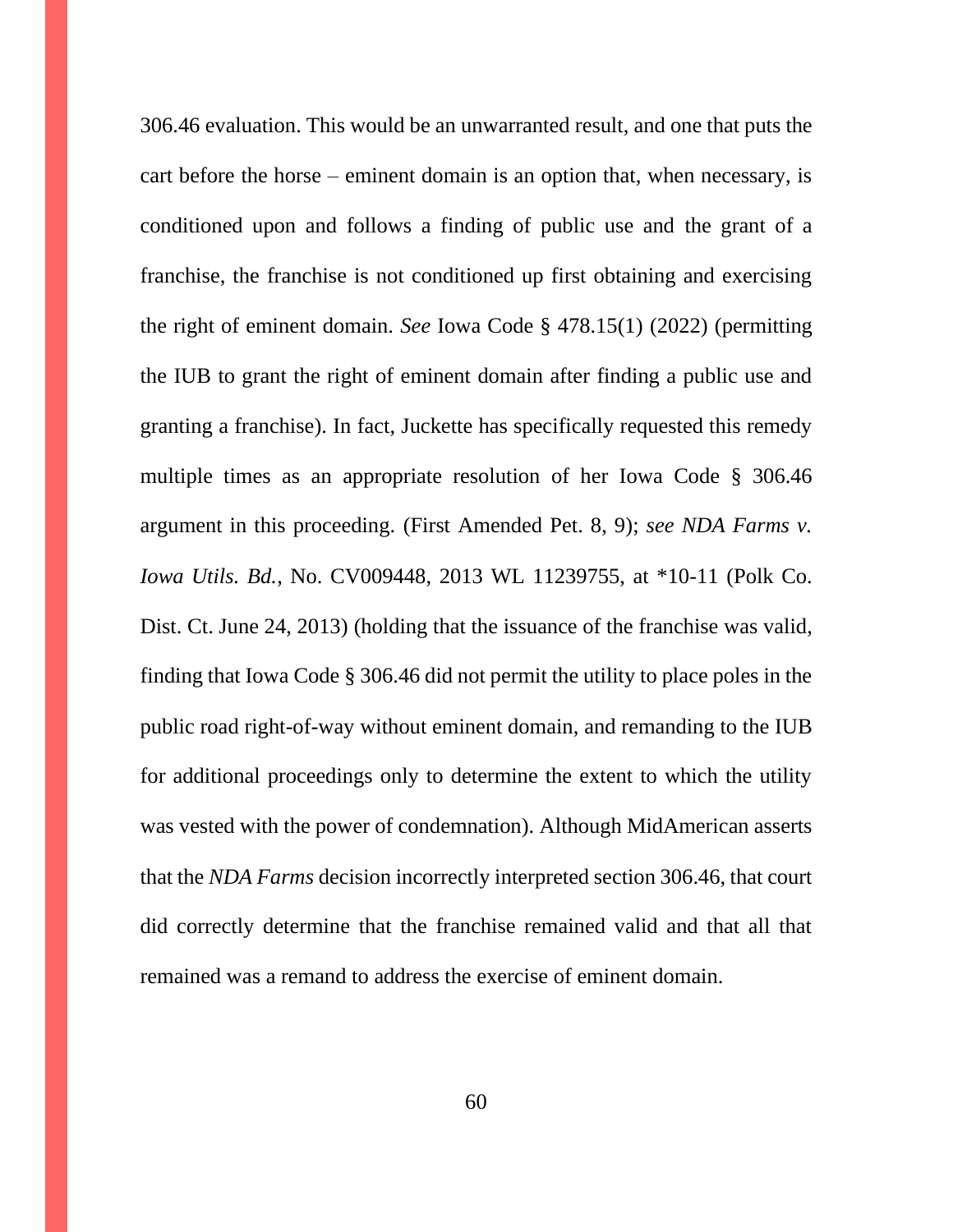Juckette again contends that the IUB's discussion in the final order represents a statement about the need for a utility to have all necessary land rights before seeking a franchise, and that MidAmerican's reliance on Iowa Code § 306.46 renders the entire franchise invalid. (Juckette Br. at 82). Instead of being an analysis of the legal requirements for a franchise, the cited passage from the IUB is a summary of Juckette's position before the IUB during the proceedings. (CR 915-16) (identifying that the excerpt is an IUB summary of Juckette's position, not a statement of law). Indeed, the IUB actually analyzes the question pages later and finds that MidAmerican has all rights to construct the proposed line, rendering the argument moot (CR 924, 932). More importantly, Juckette fails to cite to any statutory or case authority in support of her contention., The Court should not follow this invitation to undermine the IUB's authority through a collateral attack on the entire agency proceeding.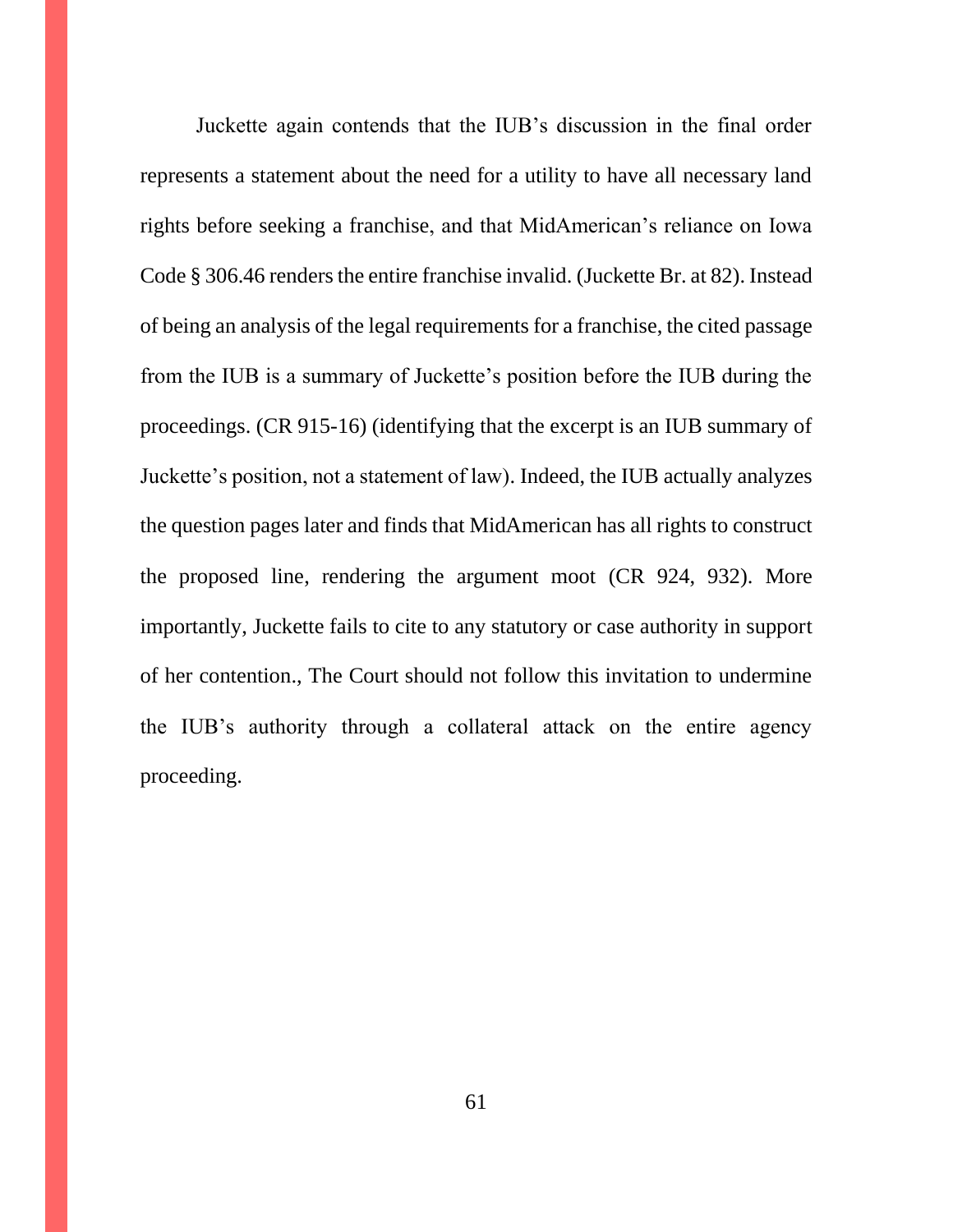#### **CONCLUSION**

<span id="page-61-0"></span>This case is about whether the IUB erred in granting MidAmerican an electric transmission line franchise in Madison County, Iowa. The IUB, which the Legislature has vested with the authority to interpret "public use" in a manner long affirmed by Iowa courts, properly found that MidAmerican presented substantial evidence in support of a public use. Even if the Court were to conclude that previous interpretations of "public use" deserve no deference, the IUB's interpretation of "public use" to grant a franchise when presented evidence that a transmission line improves reliability and serves current and future customer electric needs is appropriate. Further, MidAmerican presented substantial evidence that the proposed line represents a reasonable relationship to an overall plan of transmitting electricity in the public interest. Taken together, the Court should affirm the IUB's grant of franchise to MidAmerican on both counts.

This case is also about whether the public utilities may utilize existing public road rights-of-way without additional compensation to the servient landowner. This outcome, which was the result of the Legislature enacting a statute abrogating existing caselaw on the issue, aligns with other actions taken by the Legislature since the time of passage and promotes the use of existing right-of-way when constructing vital utility infrastructure instead of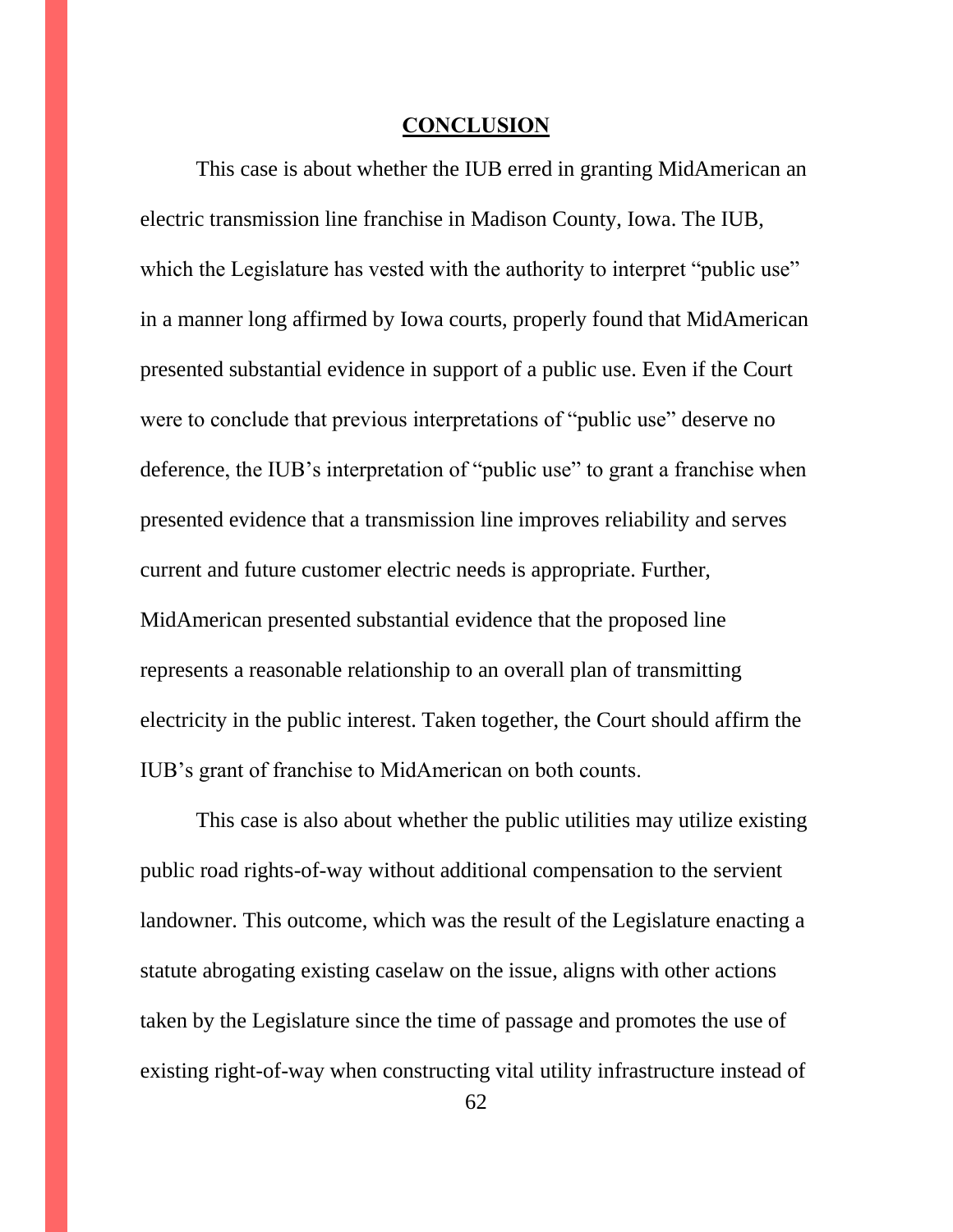requiring utilities to seek additional property interests at additional costs to customers and burden to other landowners. The statute recognizes that the placement of utility poles, which are subject to removal at the sole request of the road authority and are not permanent, do not create an additional burden on the servient estate because they do not deprive the servient landowner of any rights they retained after the grant of the public road right-of-way.

Finally, even if the Court concludes that Iowa Code § 306.46 requires public utilities to obtain additional interests in public road rights-of-way from servient landowners, the Court should not abandon the franchise, which is within the IUB's authority to grant and supported by substantial evidence in the record. To do so without any statutory or caselaw support would be to completely upend the Legislature's clear delegation of authority to the IUB. Instead, the Court should remand the matter back to the IUB for a determination of the necessary eminent domain authority pursuant to the IUB's vested authority.

For these reasons, the Court should affirm the District Court's order denying judicial review and affirm the IUB's grant of franchise authority.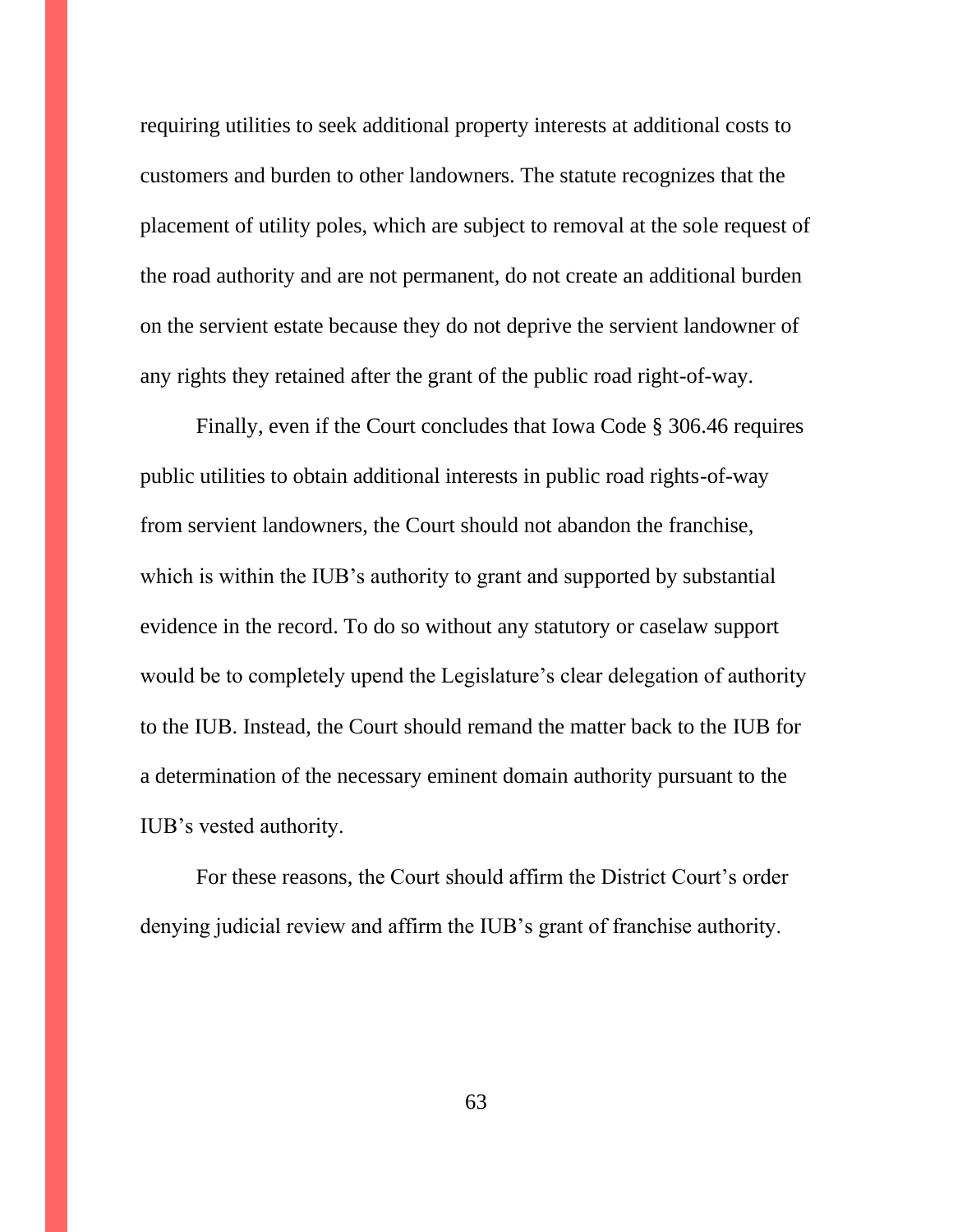### **REQUEST FOR NONORAL SUBMISSION**

<span id="page-63-0"></span>MidAmerican respectfully requests that no oral argument is necessary in this proceeding. Should the Court determine an oral argument is necessary, MidAmerican respectfully requests the opportunity to participate in the oral argument.

# **CERTIFICATE OF COST**

<span id="page-63-1"></span>Undersigned counsel certifies there was no cost paid by MidAmerican for the printing or duplicating of paper copies pursuant to Iowa R. App. P. 6.903(2)(j).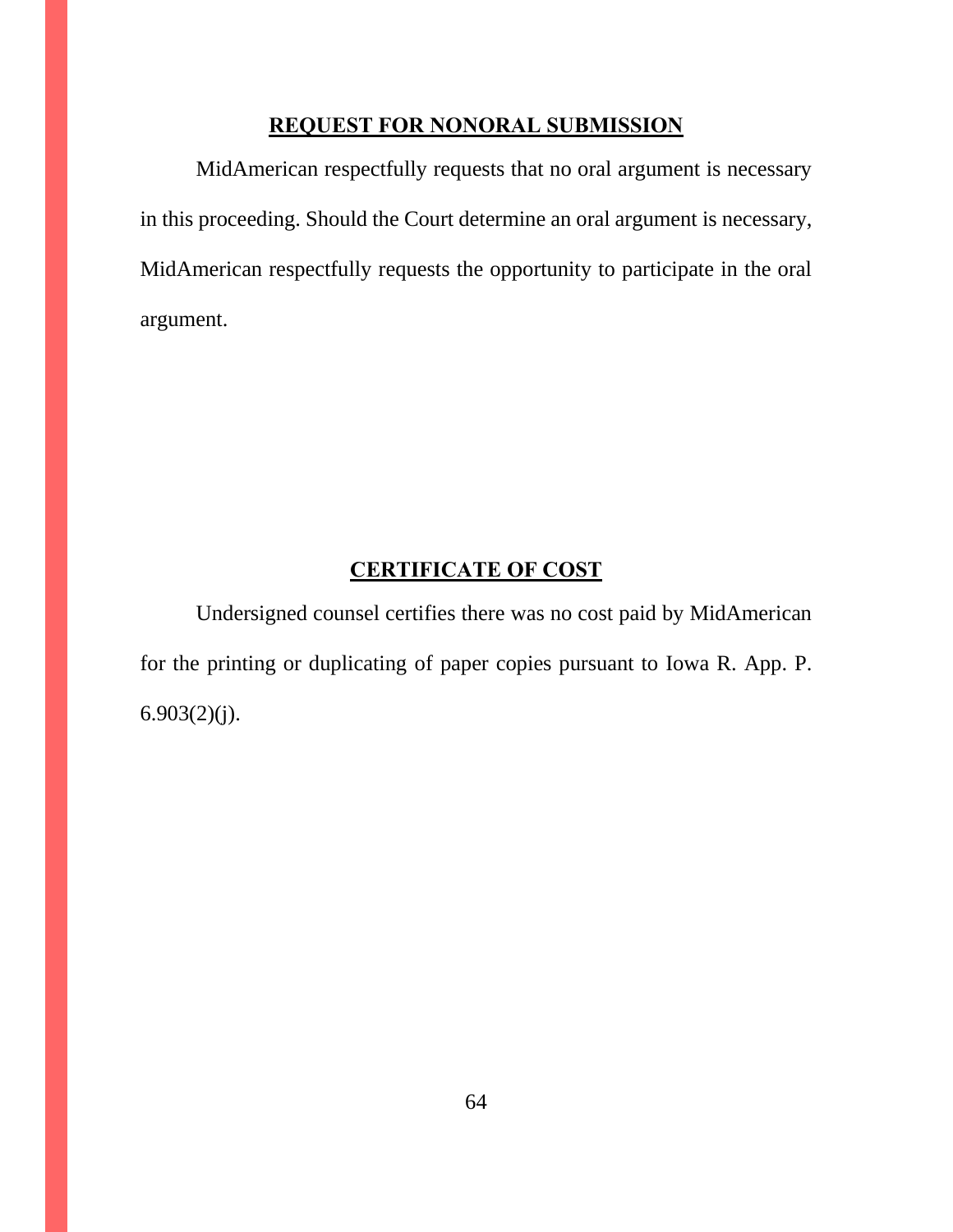#### **CERTIFICATE OF COMPLIANCE**

<span id="page-64-0"></span>This brief complies with the typeface requirements and type-volume limitation of Iowa Rs. App. P. 6.903(1)(d) and  $6.903(1)(g)(1)$  or (2) because:

[X] this brief has been prepared in a proportionally spaced typeface using Times New Roman in 14 point type, and contains 11,072 words, excluding the parts of the brief exempted by Iowa R. App. P.  $6.903(1)(g)(1)$ or

[ ] [this brief has been prepared in a monospaced typeface using [state] name of typeface] in [state font size] and contains [state the number of ] lines of text, excluding the pats of the brief exempted by Iowa R. App. P.  $6.903(1)(g)(2)$ .

/s/ Andrew L. Magner 3/10/2022 Signature Date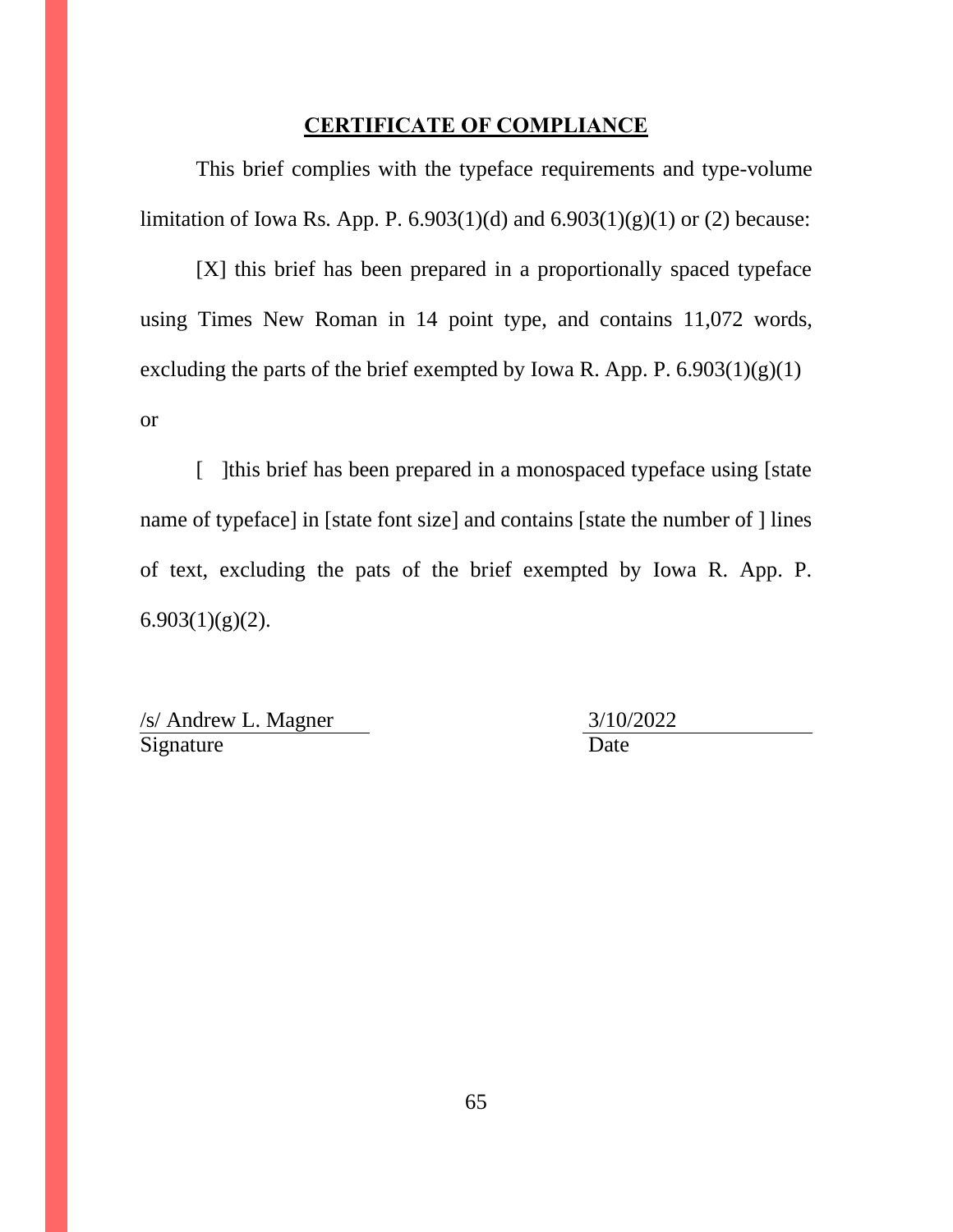#### **CERTIFICATE OF SERVICE**

I hereby certify that on March 10, 2022, I electronically filed the foregoing document with the Clerk of the Court by using the Iowa Judicial Branch electronic filing system which will send a notice of electronic filing to the following:

John Lande Jon Tack William Reasoner Matthew Oetker DICKINSON, MACKAMAN, TYLER Iowa Utilities Board & HAGEN, P.C. 1375 E. Court Ave. 699 Walnut Street, Suite 1600 Des Moines, Iowa 50319 Des Moines, Iowa 50309 [jon.tack@iub.iowa.gov](mailto:jon.tack@iub.iowa.gov) [jlande@dickinsonlaw.com](mailto:jlande@dickinsonlaw.com) [matt.oetker@iub.iowa.gov](mailto:matt.oetker@iub.iowa.gov) [wreasoner@dickinsonlaw.com](mailto:wreasoner@dickinsonlaw.com) ATTORNEYS FOR ATTORNEYS FOR PETITIONER- RESPONDENT IOWA APPELLANT LINDA K. JUCKETTE UTILITIES BOARD

Jeffrey J. Cook Dennis L. Puckett Office of Consumer Advocate Amanda A. James 1375 E. Court Ave. Sullivan & Ward, P.C. Des Moines, Iowa 50319 6601 Westown Pkwy., Ste. 200 [jeffrey.cook@oca.iowa.gov](mailto:jeffrey.cook@oca.iowa.gov) West Des Moines, Iowa 50266 ATTORNEY FOR OFFICE OF [dpuckett@sullivan-ward.com](mailto:dpuckett@sullivan-ward.com) CONSUMER ADVOCATE [ajames@sullivan-ward.com](mailto:ajames@sullivan-ward.com)

Stanley J. Thompson ASSOCIATION OF DENTONS DAVIS BROWN PC ELECTRIC COOPERATIVES 215 10th Street, Suite 1300 Des Moines, Iowa 50309 [stan.thompson@dentons.com](mailto:stan.thompson@dentons.com) ATTORNEY FOR IOWA UTILITIES ASSOCIATION

ATTORNEYS FOR IOWA